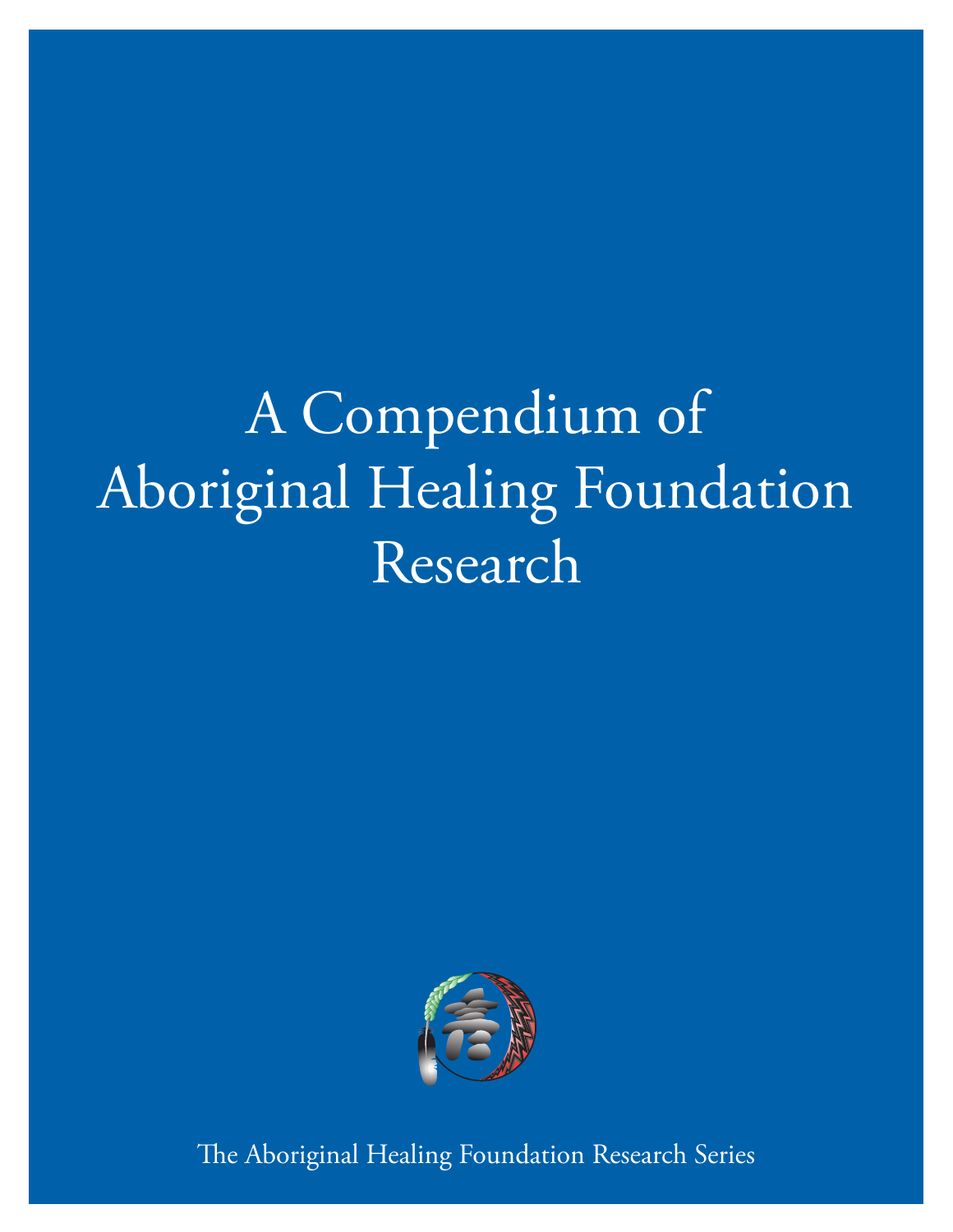© 2010 Aboriginal Healing Foundation

Published by: Aboriginal Healing Foundation 75 Albert Street, Suite 801, Ottawa, Ontario (Canada) K1P 5E7 Phone: 1-613-237-4441 Toll-free: 1-888-725-8886 Fax: 1-613-237-4442 Email: research@ahf.ca Website: www.ahf.ca

> Design & Production: Aboriginal Healing Foundation

Printed by: Trade Publishing Co. Ltd. (Honolulu, HI) Dollco Printing (Ottawa, ON)

> Print version: ISBN 978-1-897285-94-7

> Electronic version: ISBN 978-1-897285-96-1

Unauthorized use of the name "Aboriginal Healing Foundation" and of the Foundation's logo is prohibited. Non-commercial reproduction of this document is, however, encouraged.

> This project was funded by the Aboriginal Healing Foundation, but the views expressed in this report are the personal views of the author(s).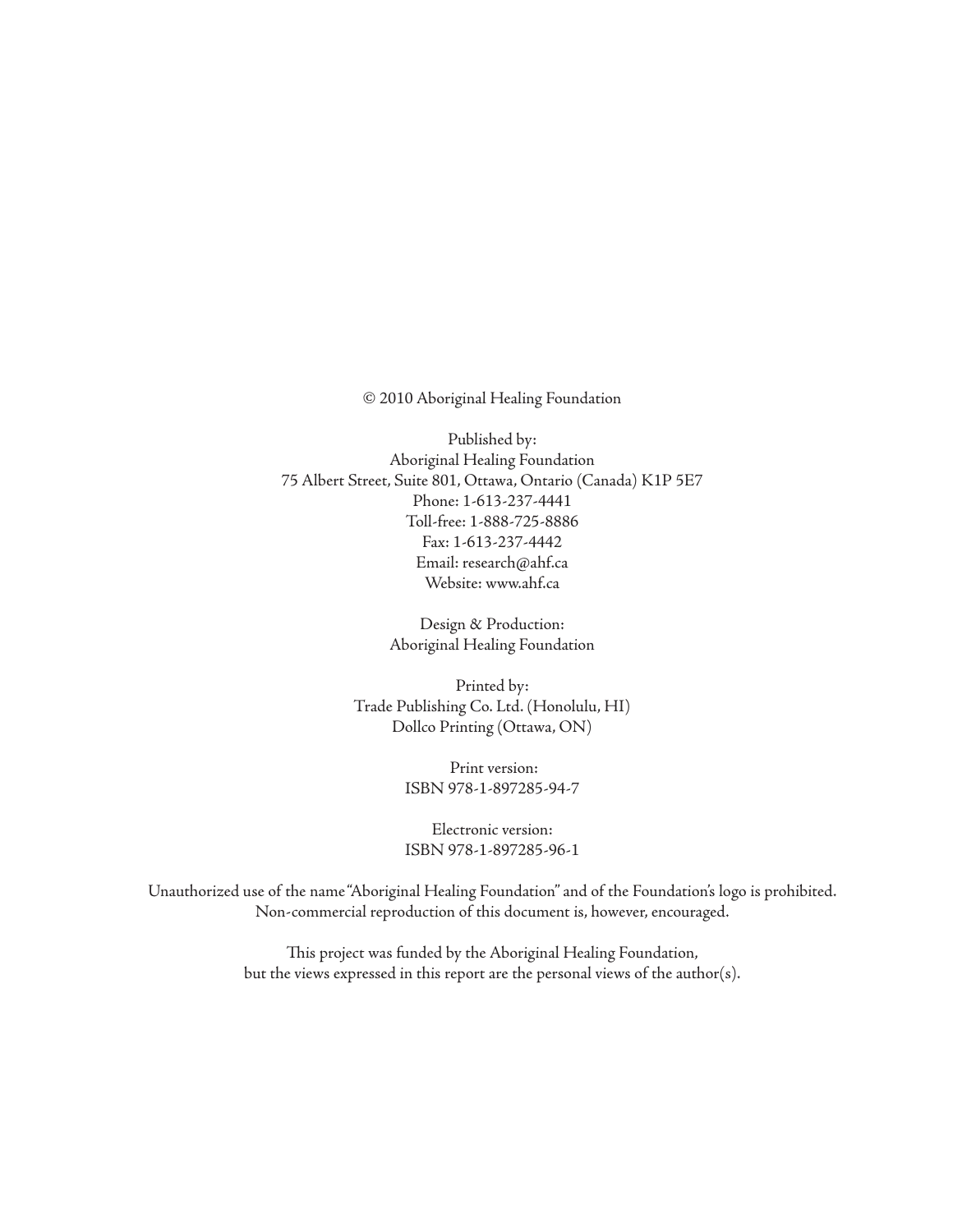# **A Compendium of Aboriginal Healing Foundation Research**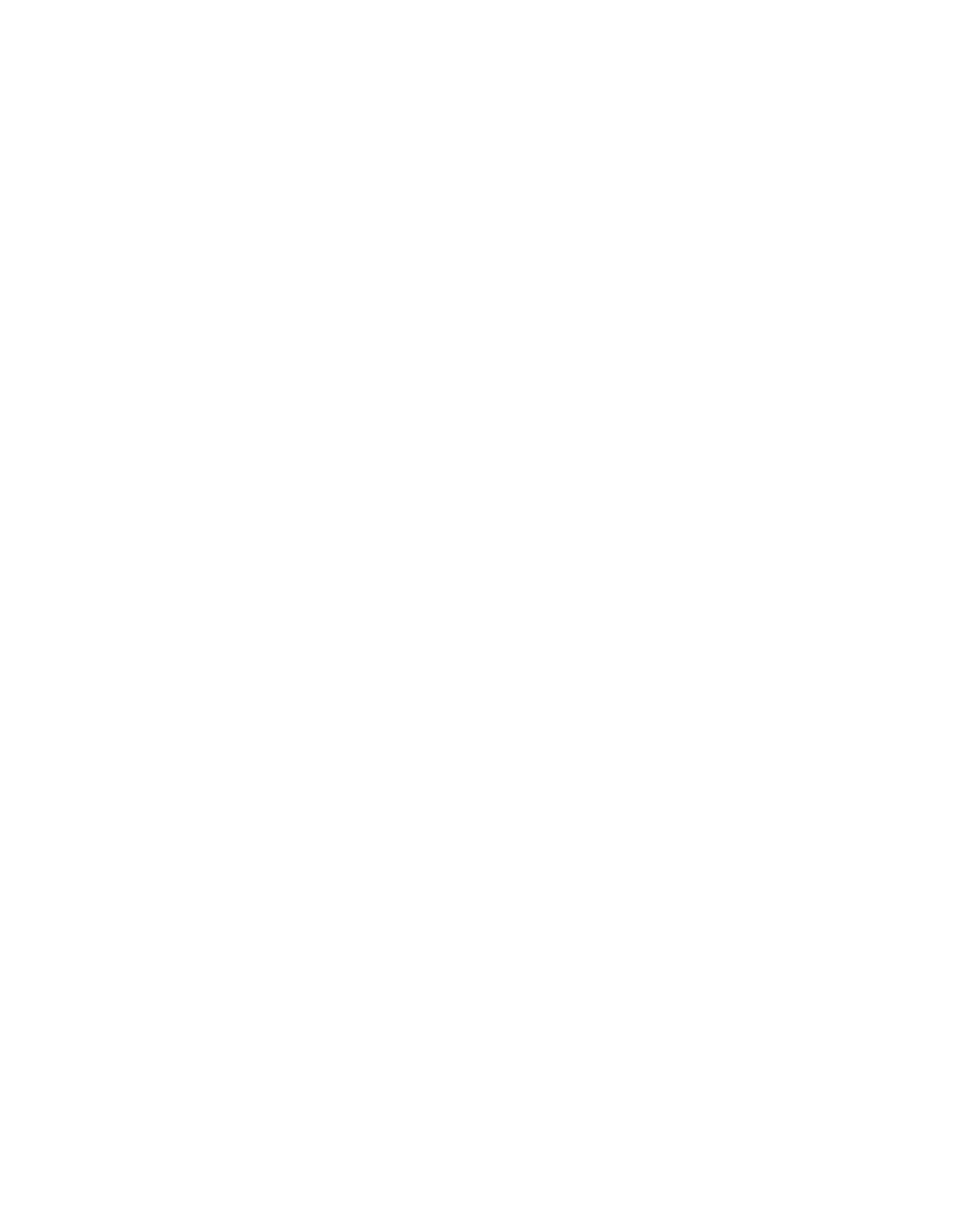# **Recueil des documents de recherche de la Fondation autochtone de guérison**

# *Liste de sommaires*

| Profils de la santé mentale d'un échantillon d'Autochtones de la Colombie-Britannique                                                                                                           |
|-------------------------------------------------------------------------------------------------------------------------------------------------------------------------------------------------|
|                                                                                                                                                                                                 |
|                                                                                                                                                                                                 |
| Syndrome d'alcoolisation fœtale chez les peuples autochtones du Canada<br>: Examen et analyse des répercussions intergénérationnelles liées au régime des pensionnats $11\,$                    |
|                                                                                                                                                                                                 |
|                                                                                                                                                                                                 |
| Les guerriers-soignants : Comprendre les difficultés et la guérison des hommes                                                                                                                  |
| Bref compte-rendu du régime des pensionnats pour les Inuits du gouvernement fédéral du Canada 21                                                                                                |
| Décolonisation et guérison : Expériences des peuples autochtones aux États-Unis,                                                                                                                |
| Retisser nos liens : Comprendre les traumatismes vécus dans les pensionnats indiens par les                                                                                                     |
|                                                                                                                                                                                                 |
|                                                                                                                                                                                                 |
|                                                                                                                                                                                                 |
|                                                                                                                                                                                                 |
| Projet de recherche sur le paiement forfaitaire compensatoire : le cercle se referme 41                                                                                                         |
|                                                                                                                                                                                                 |
| La guérison autochtone au Canada : Études sur la conception thérapeutique et la pratique 49                                                                                                     |
| Réponse, responsabilité et renouveau : Cheminement du Canada vers la vérité et la réconciliation 53                                                                                             |
| Pensionnats, prisons et VIH/sida au sein de la population autochtone du Canada :                                                                                                                |
| Paiement d'expérience commune, composante de l'Accord de règlement relatif aux pensionnats indiens,<br>et guérison : une étude qualitative exploratoire des incidences sur les bénéficiaires 59 |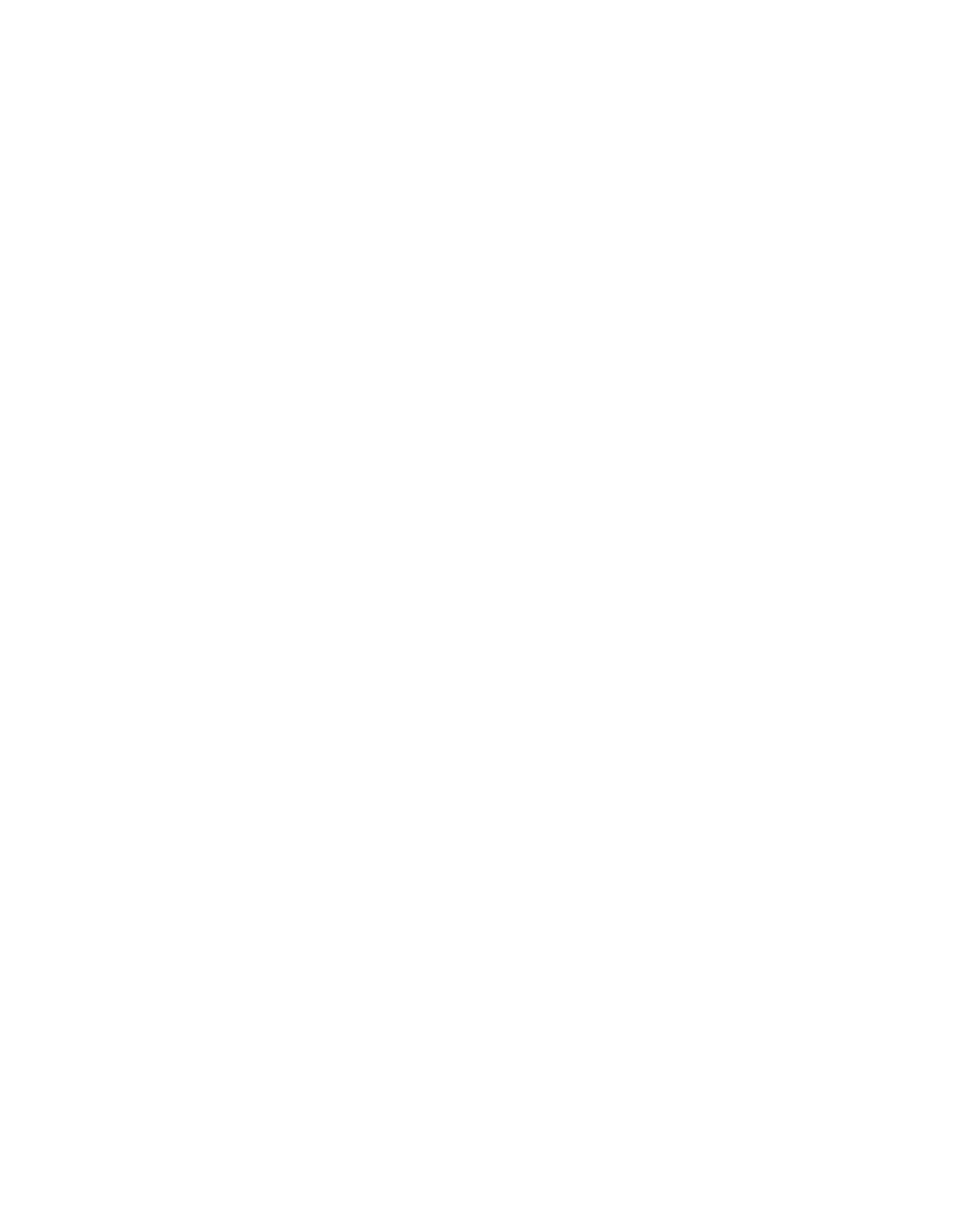# **Introduction**

The Aboriginal Healing Foundation was created in 1998 as a vehicle to fund community-based healing initiatives that address the legacy of physical and sexual abuse suffered in Indian residential schools in Canada. As part of the original funding agreement signed between the Government of Canada and the Aboriginal Healing Foundation (AHF) on 31 March 1998, a portion of monies were to be spent on research related to developing the necessary knowledge base for effective program design/redesign, implementation, and evaluation or public inquiries.

The AHF is committed to building effective and sustainable capacities for healing the legacy of physical and sexual abuse in the residential school system, including the intergenerational impacts (the Legacy). AHF's research goals recognize the commitment to encourage effective healing practices at the community level that address this legacy. Within this context, the AHF undertook operational and applied research essential to the AHF's mission of promoting community-level healing related to residential school abuse. The research goals are to gather, analyse, and make available information that can:

- contribute to effective program design/redesign, implementation, and evaluation;
- promote holistic healing and identify the best healing practices of community projects;
- provide information on substantive issues that supports healing practices and enhances capacitybuilding in Aboriginal communities;
- contribute to the national healing legacy of the Aboriginal Healing Foundation; and
- encourage a more informed and supportive public environment.

Following the research objectives, issues were identified based on selected indicators—rates of physical and sexual abuse, children in care, incarceration, and suicide. The research included:

- discerning best healing practices in treating sexual offenders, treating physical abuse, and studying how abuse passes through families;
- determining the specific healing needs of Inuit and Métis affected by the Legacy;
- investigating and examining what constitutes intergenerational impacts;
- addressing the lack in existing program knowledge regarding what constitutes greatest need;
- utilizing funded projects in a larger research effort to determine the extent of the problem in their respective regions;
- sharing research on culturally appropriate community-based healing approaches that reflect local differences, needs, geography, and other realities relating to the healing process;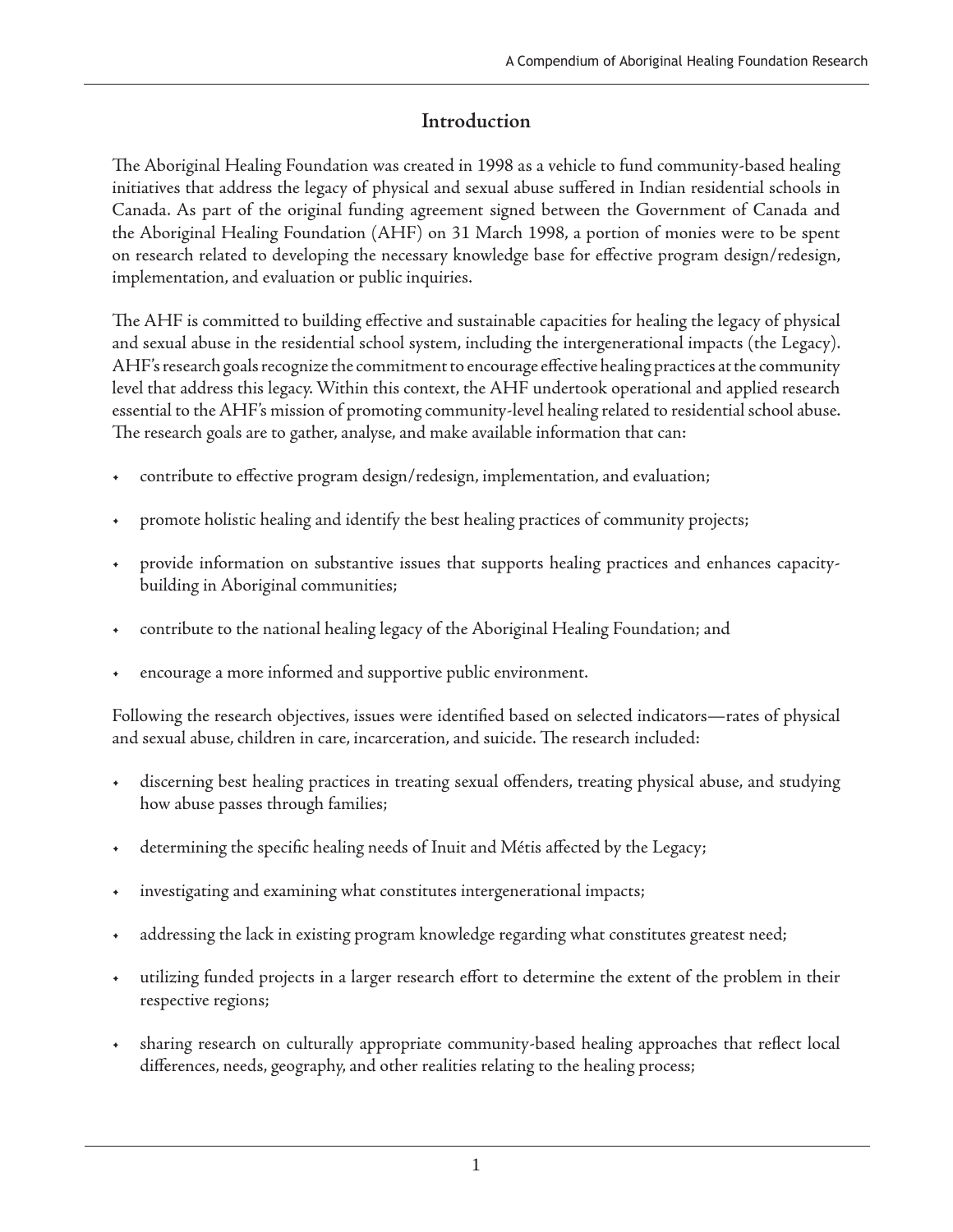- addressing existing shortfalls and gaps in the knowledge regarding victimization, offending behaviours, appropriate healing strategies, and what constitutes best and worst healing practices;
- making recommendations regarding the healing needs of children, youth, Elders, women, men, the incarcerated, two-spirited people, disabled peoples whose bodies, minds, hearts, and spirits have been affected by the Legacy;
- assessing the need for additional resources to continue the healing process;
- fostering and promoting an understanding and an appreciation of the nature and effect of the Legacy, including the intergenerational impacts on the victims, their families, and their communities; and
- identifying options on the kind of national legacy the Aboriginal Healing Foundation should leave behind for future generations.

The research undertaken by the AHF contributes to community healing programs in the short-term and strengthens the long-term healing capacities of Aboriginal communities. AHF's research approach is grounded in Aboriginal knowledge and the experience, wisdom, and authority this knowledge represents. This approach requires a participatory process in which Aboriginal people determine how the AHF can most effectively respond to their healing needs. This approach also recognizes the value of holistic healing, the importance of forming partnerships with other service providers, and the need for interdepartmental cooperation in achieving the goals of research and evaluation. The AHF Research collaborated with stakeholders to:

- identify the information and knowledge needed for effective programming;
- design and implement methods for gathering pertinent information; and
- present research findings to stakeholders in understandable and useful ways.

To accomplish these goals with the approach taken above, the AHF sought after Aboriginal and other professionals expert in their field of research. The following summaries are a compilation of the major research undertaken by these individuals on behalf of and published under the Aboriginal Healing Foundation.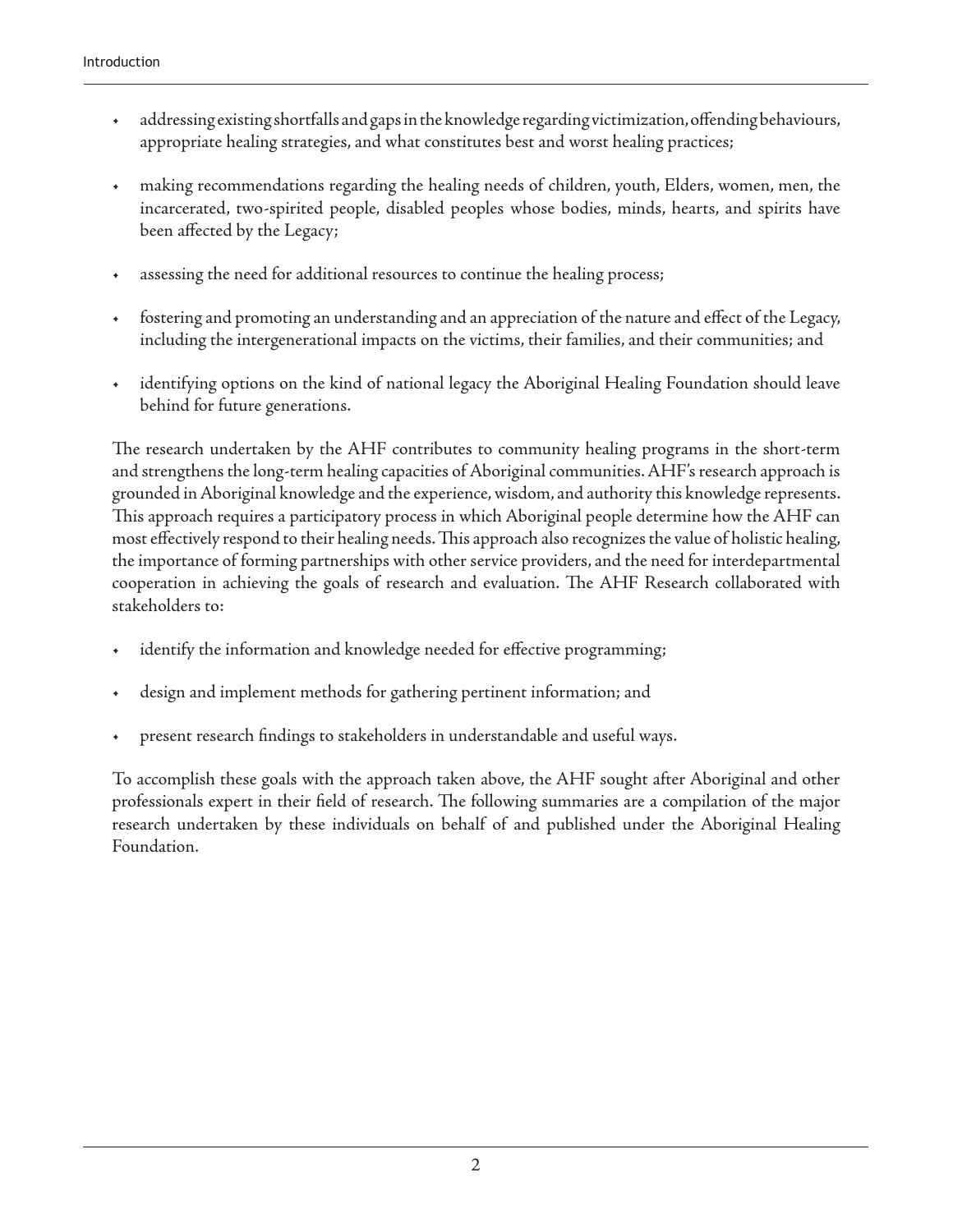#### **Aboriginal Sexual Offending in Canada**

Dr. John H. Hylton With the Assistance of: Murray Bird Nicole Eddy Heather Sinclair Heather Stenerson

2002

Sexual assault is a serious problem in Canada. Most perpetrators are men, while most victims are women or children. Contrary to popular belief, most sex offenders are family members, acquaintances, or friends of those they victimize and risk of victimization also varies from community to community.

As many as 600,000 sexual offences will occur in Canada each year, and 90 per cent or more are never reported to the police. Although the justice system has been dealing more harshly with sex offenders, it is estimated that only one in 100 sex offenders is apprehended and sent to jail, and the proportion could be much smaller. Most serious sexual offenders average a sentence of about four years; thus, the justice system's impact on the problem of sexual abuse is, and likely will remain, quite limited.

Aboriginal people are overrepresented in Canada's correctional systems. The many reasons for this have been well-documented in numerous commissions and public inquiries that have examined Aboriginal justice issues over the past 30 years. Despite decreases in crime and incarceration rates generally, Aboriginal people continue to be incarcerated in disproportionate numbers, and they make up an everincreasing proportion of all those behind bars in Canada. Between 20 and 25 per cent of convicted sex offenders in Canada are Aboriginal, and there may be as many as 150,000 Aboriginal sex offenders in Canada. A small number of these offenders are responsible for committing many offences, sometimes over long periods of time.

Past attempts to reform the justice system to better address the needs and concerns of Aboriginal offenders, victims, and communities have largely been unsuccessful, as it is unclear if there have been any deterrent or rehabilitative effects on the majority of Aboriginal offenders. The justice system has often failed to address either the needs of Aboriginal victims or the goals of Aboriginal communities.

The most promising undertaking to improve access to effective, culturally appropriate services are those carried out by Aboriginal communities themselves. These programs recognize and respect the Aboriginal right of self-determination and provide opportunities and resources for Aboriginal communities to design and put into practice their own solutions.

Canada is a world leader in the relatively new field of sex offender treatment; yet, there are few programs, and little information is available about their effectiveness. Although Aboriginal sex offenders are known to be much more disadvantaged than other offenders, and while the numbers being processed through the justice system have grown, there are surprisingly few specialized treatment resources of any kind available in Canada. The number of programs that make use of any sort of culturally appropriate programming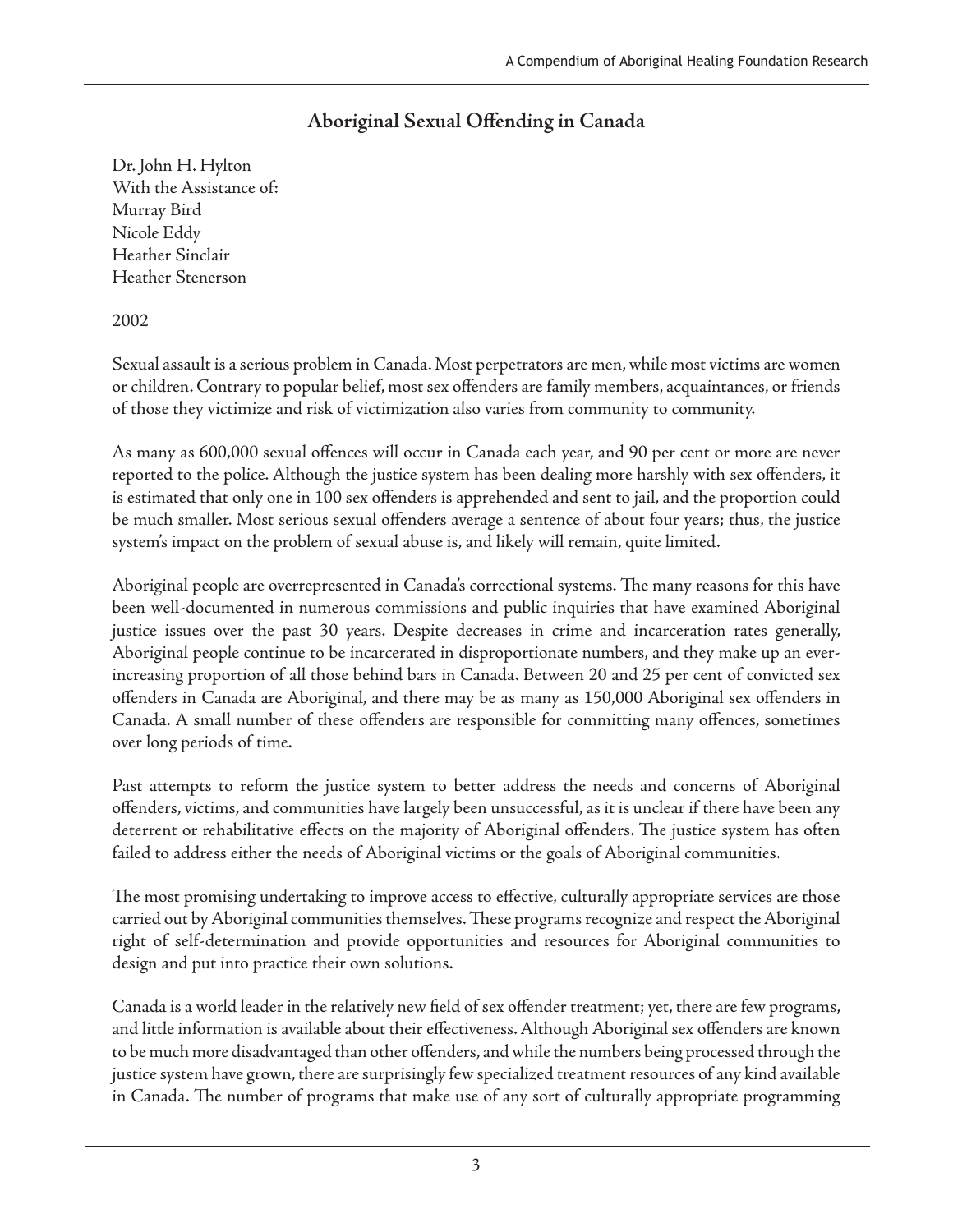are rarer still. As a result, most Aboriginal sex offenders return to their communities without receiving any treatment, much less any culturally appropriate treatment.

While the scarcity of Aboriginal-specific treatment programs is a serious concern, it is also clear that the most meaningful strategies for addressing Aboriginal sexual offending lie beyond the justice system. Even major efforts to stop, deter, or rehabilitate Aboriginal sex offenders will likely have little appreciable impact on victimization rates; rather, there is a need to invest in community-based solutions, including early intervention programs, crime prevention programs, and restorative justice programs.

Meaningful, long-term strategies to address Aboriginal sexual offending will require the coordinated efforts of many partners. Communities must become more informed, but they must also be provided with the resources that will allow them to take ownership of the problem. Making the effort to help strengthen the family and community are also key. In addition, there must be an increased commitment to develop adequate and appropriate programs for offenders and victims.

There is an urgent need for research to more fully determine the extent of offending and victimization, for program development to provide effective solutions, and for development of Aboriginal human resources to deal with these and other related needs in Aboriginal communities throughout Canada.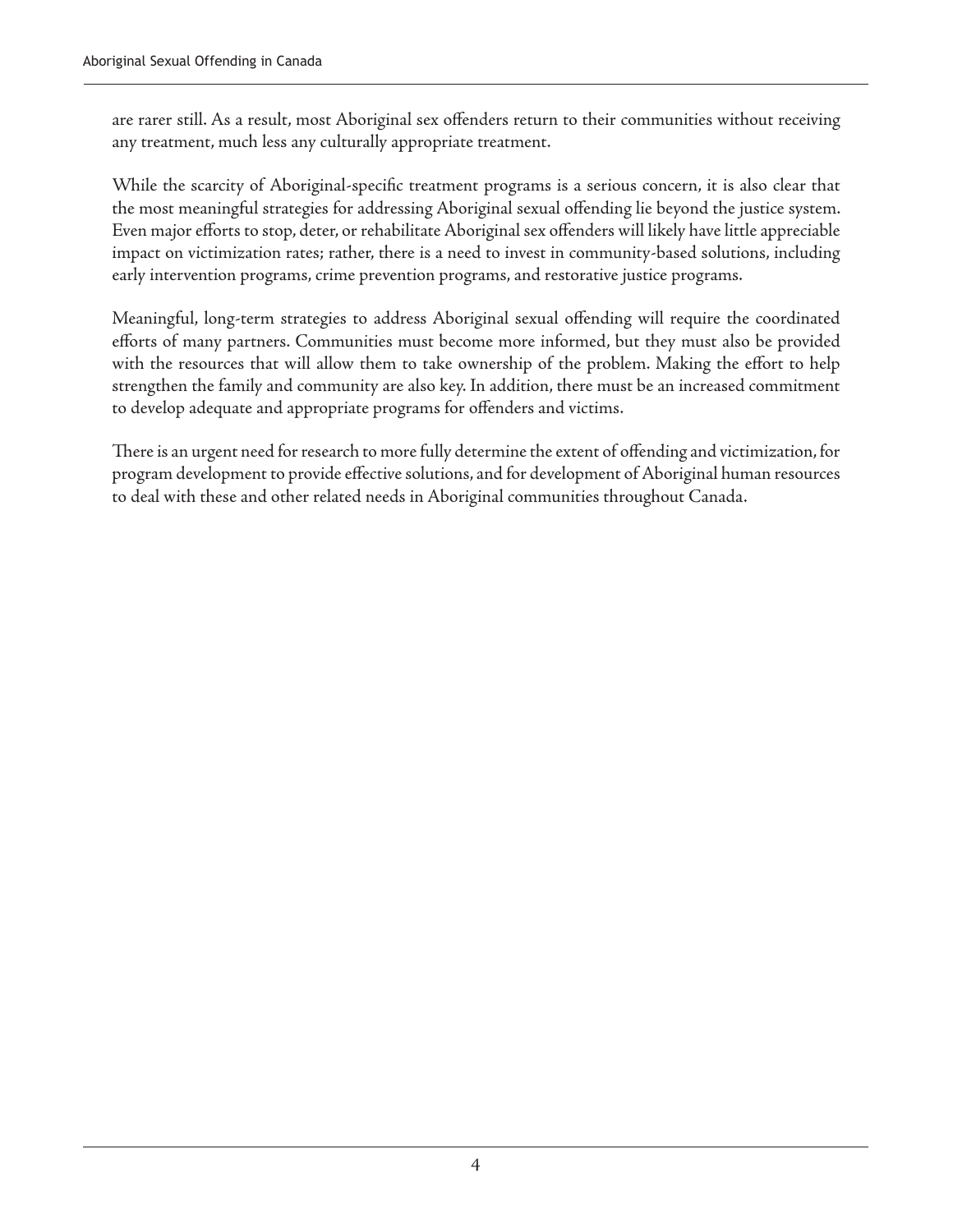# **Mental Health Profiles for a Sample of British Columbia's Aboriginal Survivors of the Canadian Residential School System**

Dr. Raymond R. Corrado, Ph.D. Dr. Irwin M. Cohen, Ph.D. Corrado Research and Evaluation Associates Inc.

#### 2003

Through an analysis of case files of a sample of 127 Aboriginal Survivors of the residential school system who have undergone a clinical assessment, a study was conducted to examine the abuse, mental health, and health profiles of these Survivors. The study looked at the profiles of Survivors and their families before, during, and after residential school; the residential school experiences of the sample; the number of occurrences of post-traumatic stress disorder (PTSD) and the number of occurrences of PTSD with other mental disorders; and the treatment needs of Survivors.

All of the subjects are Aboriginal adults who made legal claims against the federal government of Canada, the United Church of Canada, the Anglican Church, and/or the Roman Catholic Church for abuses they suffered while students at residential school. Most of the subjects are male with a mean age of 48.5 years old. The mean age when subjects arrived at residential school was 8.5 years old, and they usually came from intact families. Upon leaving the residential school system at age 15, only a small number returned to intact families. The majority of the subjects did not continue with their education after leaving the residential school, and only one-quarter indicated they attended post-secondary institutions. Employment history was equally divided between jobs that required no formal training or education and those requiring more extensive training or education.

No valid or direct comparisons across the time periods of pre-residential school, during residential school, and post-residential school could be done; however, there appeared to be a dramatic increase in alcohol consumption by the subjects between the pre-residential school period and the later time periods that cannot be completely accounted for solely by differences in age. More than three-quarters of the subjects report having abused alcohol in the post-residential school period. As expected, the number of case files that provide information about sexual, physical, and emotional abuse increased overwhelmingly for the time period when subjects were attending residential schools and then declined for the post-residential school period. One hundred per cent of the case files reporting abuse during attendance at residential school indicate that the subjects had been sexually abused, and nearly 90 per cent of the case files report physical abuse.

Nearly half of the case files that provide information about the subject's criminal history report convictions mainly for assault and sexual assault. While there were multiple victims mentioned for many of these criminal incidents, most involve intimate partners and family members. However, about one-third also involve police officers and one-fifth involve strangers.

Mental health information was present in three-quarters of the case files. In only two cases did the subjects not suffer from a mental disorder. The most common mental disorders were post-traumatic stress disorder, substance abuse disorder, and major depression. As expected, half of those diagnosed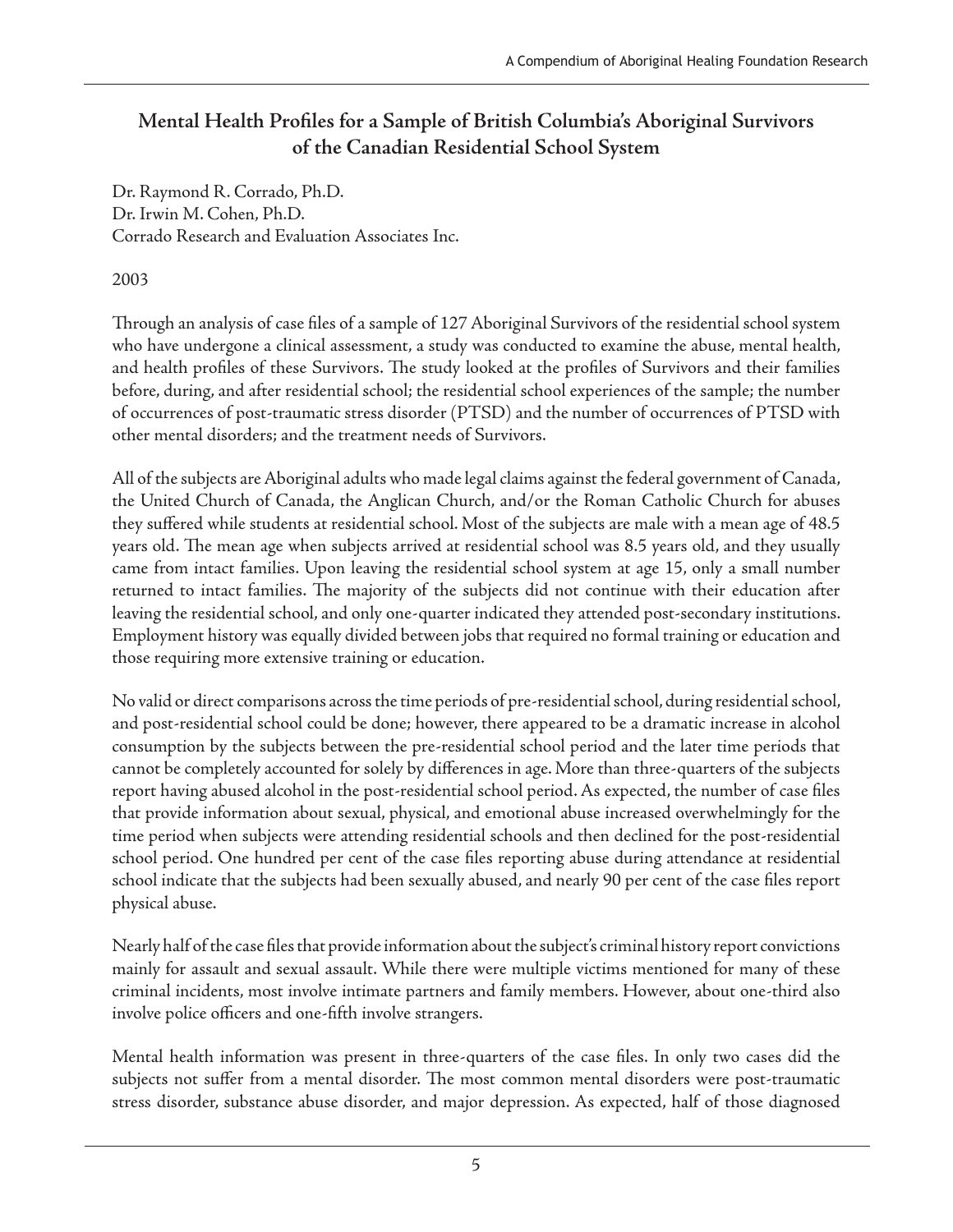with PTSD had other mental disorders, including substance abuse disorder, major depression, and dysthymic disorder. Only a small number of the case files mentioned the new, but unofficial, clinical category: residential school syndrome. The residential school syndrome is a sub-type of PTSD that focuses on intense feeling of fear and anger and the tendency to abuse alcohol and drugs.

The development of a detailed code book used in this study was a necessary step in developing a useful database regarding the mental health, health, and social problems of residential school Survivors in Canada. This code book will also help to make cross-national comparisons with residential school Survivors in other countries. This could provide mental health workers with a more complete understanding of residential school Survivors and may assist them in the development of more specific treatment interventions.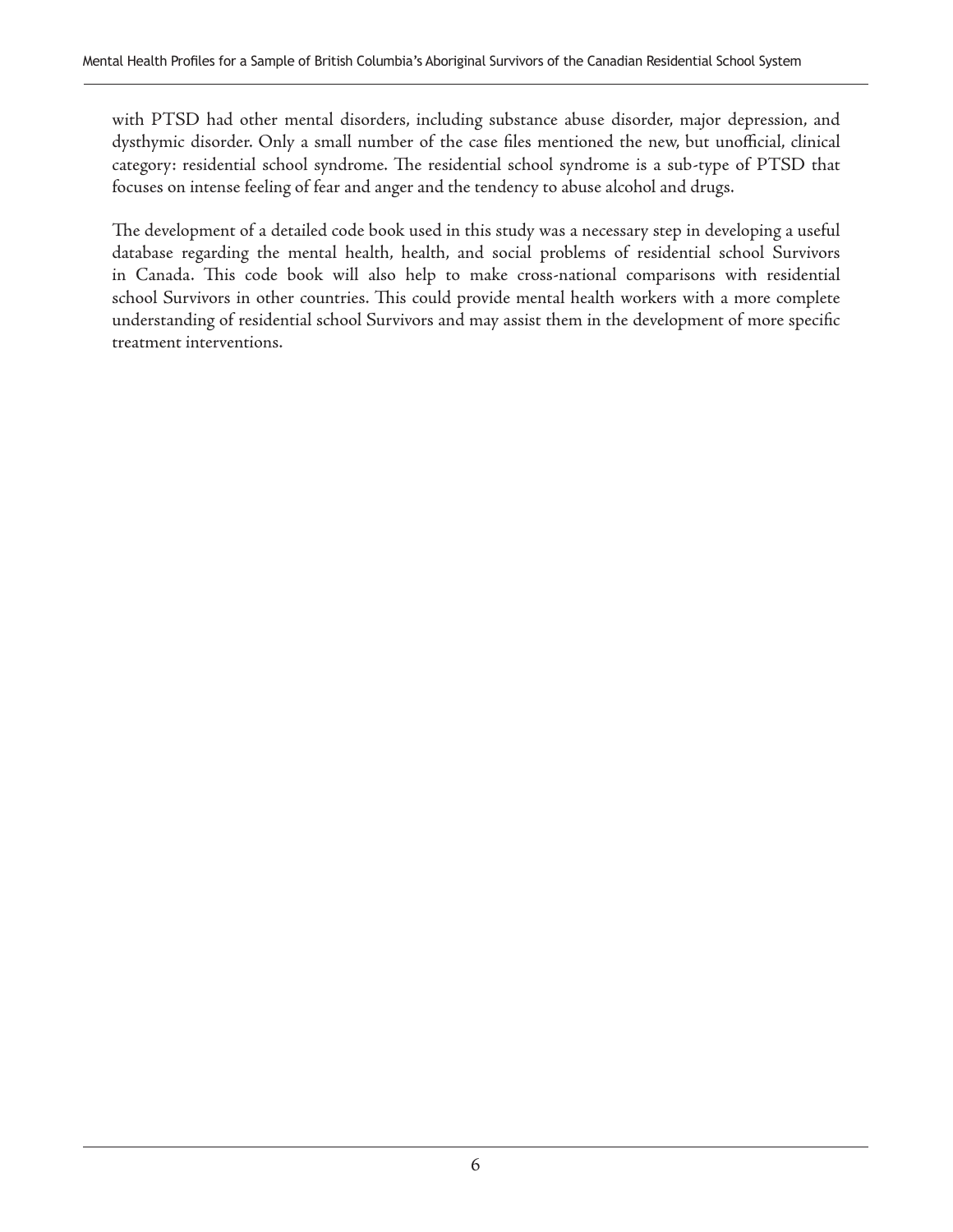# **Aboriginal Domestic Violence in Canada**

Four Worlds Centre for Development Learning Michael Bopp, Ph.D. Judie Bopp, Ph.D. Phil Lane, Jr.

#### 2003

Aboriginal family violence and abuse are a social disease or syndrome involving many factors and not simply undesirable behaviours that reside within Aboriginal individuals, families, and community relationships as well as within social and political dynamics. Domestic violence shows itself as a practice of one person dominating or overpowering another or others through violence, fear, and a variety of abusive methods. It is not a one-time event or pattern, and it is most often rooted in intergenerational abuse and almost always linked to the need for healing from trauma. Aboriginal family violence is allowed to continue and grow because community dynamics allows it to happen. This amounts to a serious breach of trust between the victims of violence and abuse and the whole community. The entire syndrome has its roots in Aboriginal historical experience that must be understood in order to restore wholeness, trust, and safety to Aboriginal family and community life.

Key factors of family violence and abuse in the community include: absence of remorse and taking ownership of own actions, poor attitude and beliefs of males regarding women, past history of domestic abuse, levels of personal and community wellness, professional support services, community leadership, public policy, policing and the justice system, poverty and unemployment, community awareness and vigilance, geographical and social isolation, and spiritual and moral climate. These factors do not usually operate in isolation, but as a mutually reinforcing system of factors. No two communities are alike, so the ways in which these and other factors combine to impact the phenomenon of family violence and abuse in any community needs to be carefully and thoughtfully mapped. Factors from outside Aboriginal communities that hinder their capacity to work effectively to address family violence and abuse include present-day government policies and programs, the marginalization of Aboriginal people in society as a whole, and the national and global trends in society and mass culture. These put them at risk of a whole host of social issues that are associated with family violence and abuse, and thus undermine the values and dynamics that distinguished Aboriginal communities and sustained them in traditional times.

Responses to Aboriginal family violence and abuse are reviewed by examining the nature and scope of fifteen community-based or regional programs, as well as the primary lessons from their many years of experience operating transition housing, counselling, referrals, and many other types of support to women and children seeking sanctuary from abusive situations. Some of the programs also carry out public relations and outreach activities in local communities. Several programs focus on outreach, healing, and rehabilitation services for perpetrators of violence, and several of the shelters also sponsor men's healing and support groups. Services related to domestic violence and abuse are offered through justice, social services, and mental health agencies.

A generic framework for intervention to reduce and eventually rid widespread family violence and abuse from Aboriginal communities is proposed. The first category of intervention within this framework involves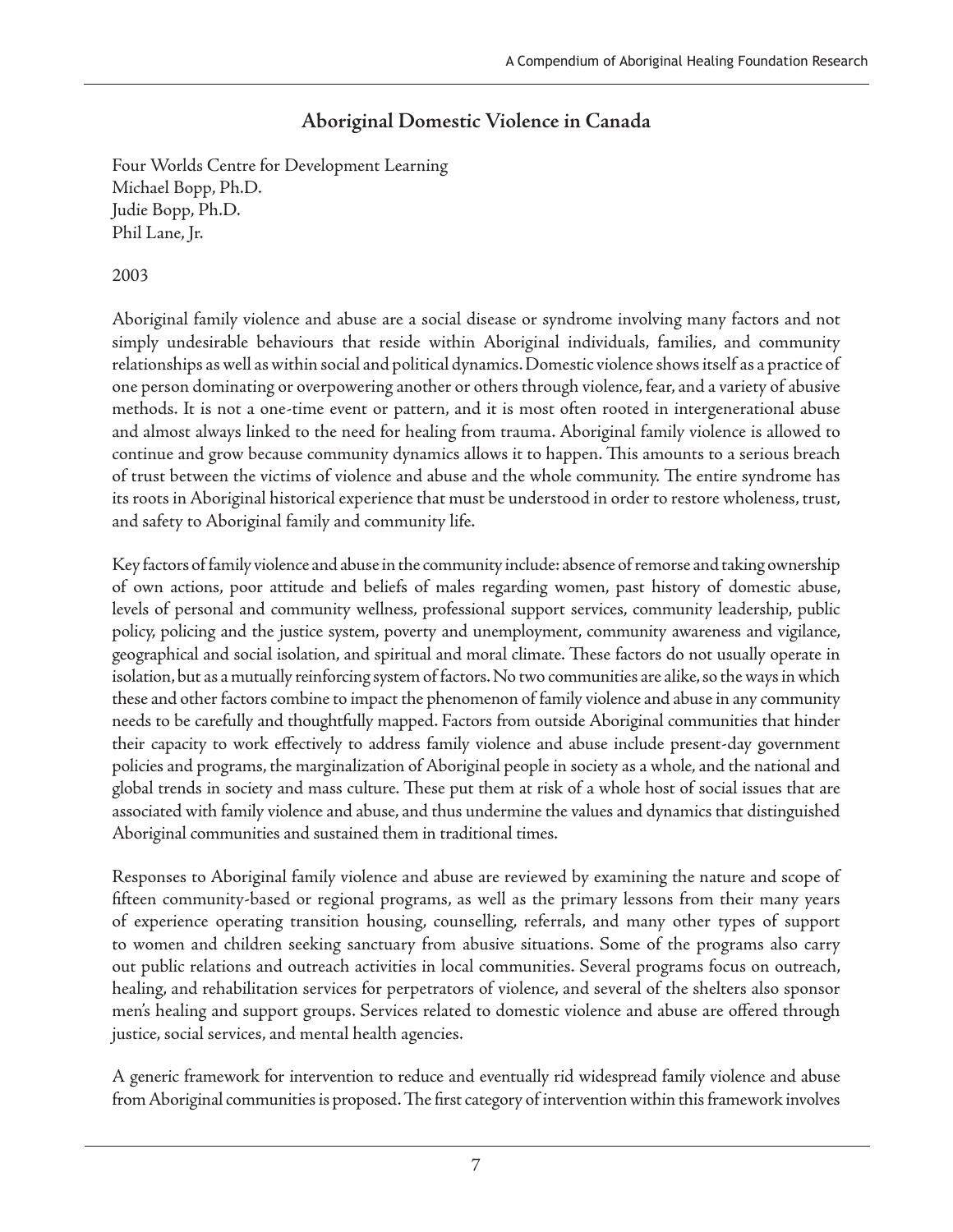building an adequate community response system. An important step would be to establish and train of a community response team made up of representatives from community agencies and leadership, as well as community volunteers and professionals with extensive experience in counselling. The purpose of the community response team would be to provide safety, healing, and long-term support for victims and their extended families and contain, monitor, and supervise abusers as they undertake healing and rehabilitation. Establishing a protocol in collaboration with justice and social service agencies for intervening in family violence and abuse situations is another crucial step. Finally, an alternative program for community-based healing and reconciliation needs to be created to support the needs of both victims and abusers.

A second category of intervention relates to healing the root causes of family violence and abuse. This work relates to breaking the cycle of intergenerational trauma by assisting the present generation of parents to see the roots of their own pain and to learn how to stop the cycle of abuse and by assisting children now living within abusive relationships to receive the care necessary to heal from the trauma they have already experienced. Equally vital is to bring the community together to envision healing and to interrupt power dynamics that create barriers to this work.

The third category of intervention involves transforming the family and community systems that enable and perpetuate abuse. This task requires systematic work in two key areas: identifying and mapping the dynamics of key determinants of family violence and abuse and acquiring an adequate understanding of how each determinant plays out with the particular community system in question; and identifying key community capacities needed to bring about change relative to the determinants of violence and abuse, to develop those capacities, and to apply them strategically and systematically to the work of shifting the status of key determinants.

The fourth and final category of intervention deals with building adequate support and service systems for long-term healing and community development. In this regard, general principles are offered to guide the work that should be done within Aboriginal communities to build a comprehensive response to family violence and abuse and would incorporate the following components: early detection and intervention, safe houses and emergency shelters, protection of victims, including children witnessing violence, confrontation and containment of abusers, healing and long-term support for both victims and abusers, prevention-oriented education and public relations, maintenance and supervision of at-risk households, healing and reconciliation work with extended families, and integrating the family violence initiative within a wider community healing movement.

Important issues external to the Aboriginal community that need to be addressed in support of comprehensive healing of Aboriginal family violence and abuse are: funding, public policy implementation, support for the development of Aboriginal civil society, and the status of Aboriginal people in society as a whole.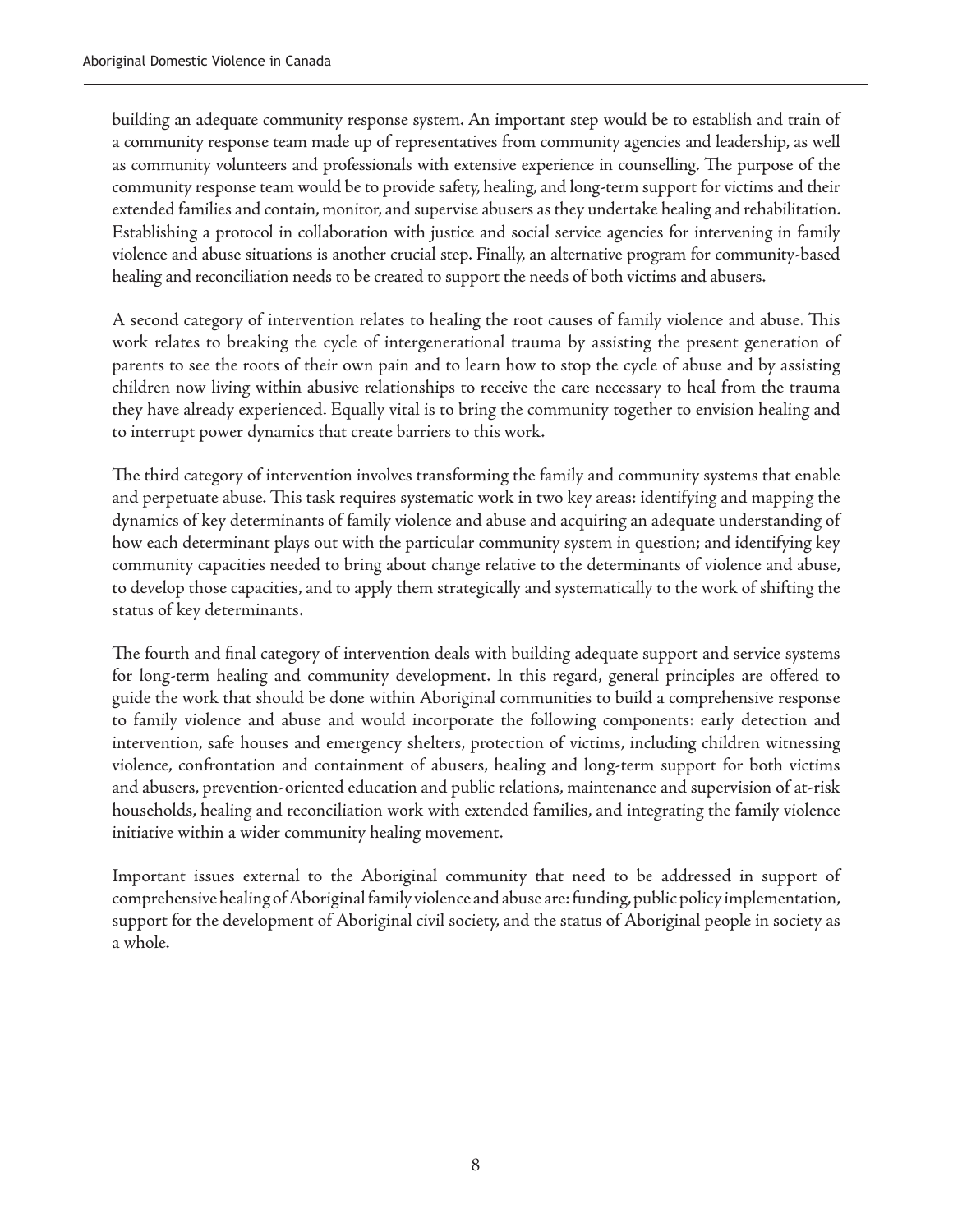# **Aboriginal People, Resilience and the Residential School Legacy**

Madeleine Dion Stout Gregory Kipling

#### 2003

Resilience, along with its practical applications, has been studied and debated since the 1970s. The concept is most often defined as the capacity to spring back from adversity and have a good life outcome despite emotional, mental, or physical distress. Risk factors, such as poverty or parental alcoholism, increase the probability of a negative outcome. Risk can reside in the individual, family, or wider environment and vulnerability to a negative outcome increases exponentially with each additional risk factor. This process is known as "risk pile-up." Protective factors or defenses such as average intelligence or nurturing parents help to counteract risk and decrease individual vulnerability to adverse conditions. Children who experience wide-ranging protective factors generally have good life prospects as adults, although positive coping strategies are difficult to sustain against major or ongoing trauma. Breaking with the past and disrupting negative chain reactions are, therefore, critical steps in desisting from such negative strategies.

At a more theoretical level, resilience enhancement initiatives require longitudinal research for tracing the outcomes of cognitive abilities, emotional competence, and physical health over individual lives. Interventions are more likely to be successful if "keystone" risk factors are isolated, the cumulative effects of multiple risk factors are identified, and risks that emerge in later life are recognized.

Culture and resilience intersect and help shape traditions, beliefs, and human relationships. Traditional Aboriginal societies have placed great emphasis on fostering resilience for children and youth, but an oppressive colonial experience has often cut off Aboriginal parents from such cultural moorings. Notwithstanding, the resurgence of Aboriginal beliefs and practices, accompanied by traditional resilience promotion strategies, has given rise to promising interventions.

Status Indian, Métis, and Inuit children had varied residential school experiences, both in intensity and duration. Although status Indians formed the majority of attendees at any given time, many Métis children were accepted, often to boost school enrollment figures. Meanwhile, the number of Inuit children grew quickly in the 1950s when a network of schools was built across the North. Despite the manner in which they found themselves enrolled, status Indian, Métis, and Inuit Survivors have all had to contend with risk factors related to the residential school experience, which have spilled over to their descendants. In many cases, Survivors suffered long-term consequences, especially in how they perceive themselves and interact with others because of the high degree of risk associated with the schools' disciplinary regimes, corporal punishments, and estrangement from families. Still, Survivors report protective factors, including preschool supports from parents and families, as many children also benefited from the positive relationships they developed with other students or adult relatives. They also gained strength from competitive sports, prayer, religious beliefs, and anticipated reunions with their families.

Detachment, reinterpretation, accommodation, and resistance were the general coping strategies in residential schools, although some of the attitudes and behaviours learned in residential school proved to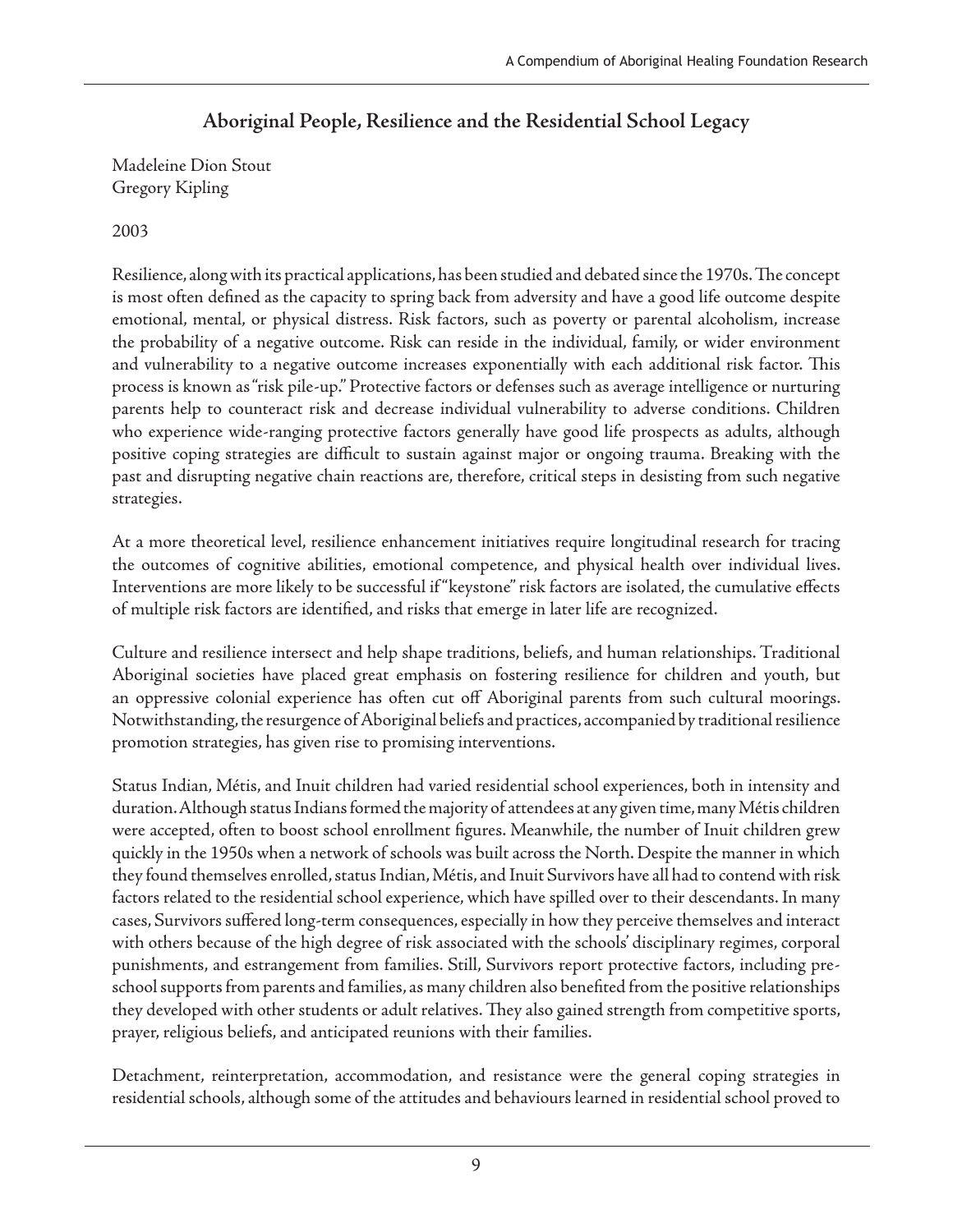be destructive for Survivors. However, their resilience is evident in the steps they have taken to counteract negative outcomes. Many former students have found support in Elders, Alcoholics Anonymous, and healing circles. They have also opted to share memories and stories with other former students, pursue further education, relearn Aboriginal languages, and follow spiritual paths to reinforce Aboriginal identity.

In order to foster resilience and promote healing, it is suggested that implementing initiatives to open up educational, career, or growth is needed where there is a significant Survivor population.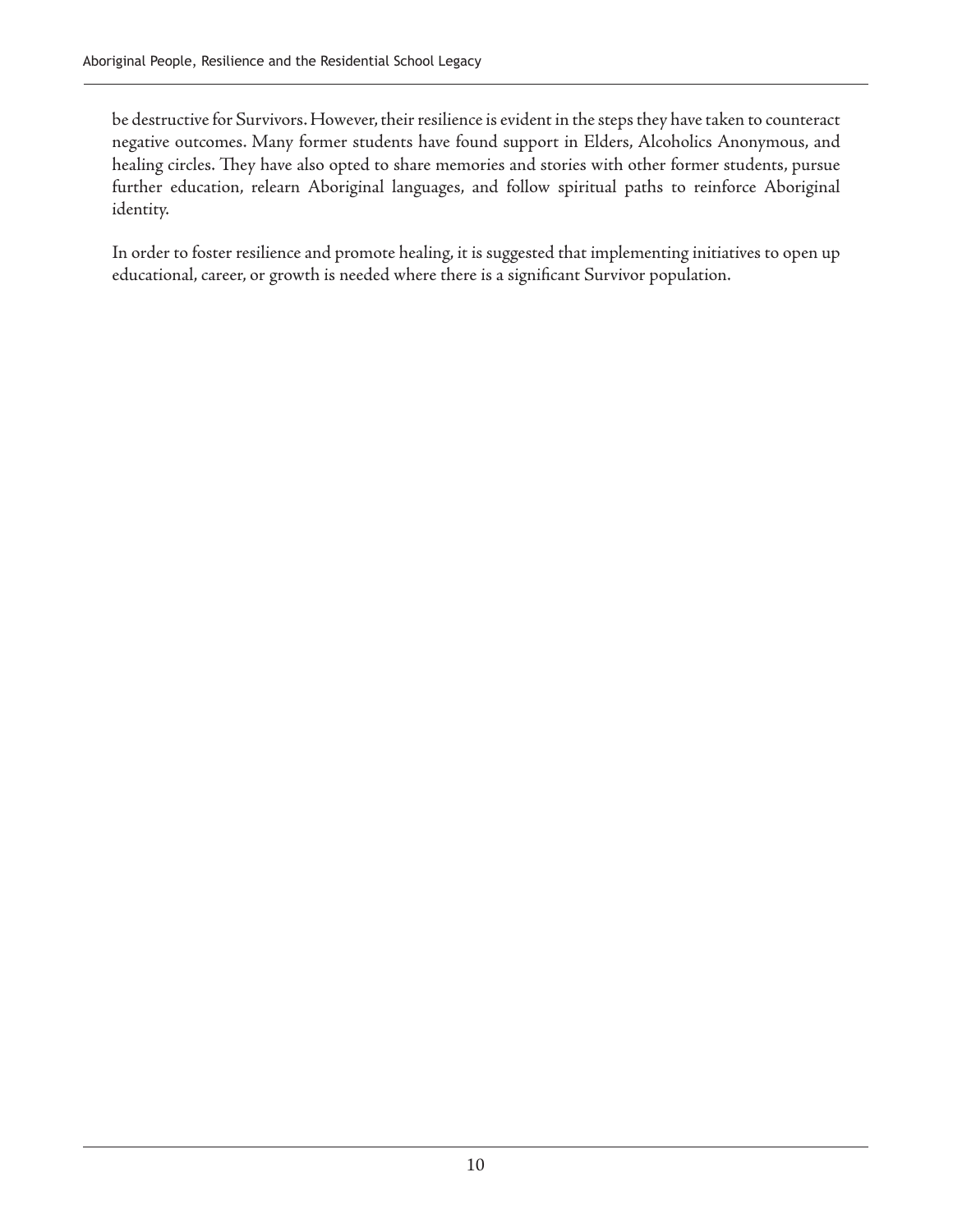# **Fetal Alcohol Syndrome among Aboriginal People in Canada: Review and Analysis of the Intergenerational Links to Residential Schools**

#### Caroline L. Tait

#### 2003

In the past three decades, fetal alcohol syndrome (FAS), and alcohol-related birth effects (ARBEs) more generally, have emerged as health concerns for Aboriginal people in Canada. At the heart of this concern are two issues: the devastating effects that substance addiction has had on Aboriginal people and their communities and the difficulties faced by those individuals, families, and communities affected by FAS and ARBEs. The necessary contributing factor in this discussion is alcohol use by pregnant women, as FAS and ARBEs are found only in offspring where in-utero alcohol exposure has occurred. However, while in-utero alcohol exposure is a necessary factor, debate exists as to whether it is a sufficient variable to produce FAS/ARBEs or that other mitigating factors need to be present for effects to occur; for example, a pregnant woman's overall physical and mental health status, her nutritional intake during pregnancy, and other social and historical factors. Strong evidence exists that these secondary factors can play a significant role in birth outcomes where alcohol exposure in-utero has occurred. Intergenerational links between residential schools, particularly with regard to sexual and physical abuse experienced by children who attended the schools, mass adoption of Aboriginal children in the 1960s and 1970s, and the introduction of alcohol by Europeans into Aboriginal communities have collectively contributed to high rates of FAS and other related illnesses among Aboriginal people.

FAS is marked by prenatal and/or post-natal growth, central nervous system dysfunction, and characteristic cranio-facial malformations. The severity of the illness can vary greatly among individuals, and specific markers of the illness, such as facial features, can change over time or manifest themselves differently in the same individual. Since the first description of FAS in the medical literature, ongoing progress has been made in developing specific criteria for delineating this syndrome. However, controversy remains in key areas, including the relative boundaries of the diagnosis as well as the markers that should be used to define those boundaries. Diagnostic criteria vary from study to study and, along with other methodological factors such as the method of case ascertainment and the population surveyed, this has meant that estimates on the prevalence of FAS and ARBEs vary widely.

FAE was originally used to refer to behavioural and cognitive problems occurring in offspring exposed to alcohol in-utero without typical FAS diagnostic features. FAE was understood to be generally less severe than the full-blown syndrome; however, some authors have stressed that FAE involves central nervous system dysfunction as severe as that occurring in FAS. Others suggest that the precision of the term FAE, which has never been very exact, has been gradually reduced because of the difficulties found in measuring exposure to alcohol, coupled with the difficulties inherent in quantifying or demarcating behavioural and cognitive problems. Due to a lack of standardized diagnostic tools and many physicians in Canada not being trained in FAS/ARBE referral and assessment, it is difficult for a patient to receive a medical assessment for FAS/ARBEs in most regions of Canada. Confounding factors, such as specific phenotypes (e.g., typical facial features, height, head size) among certain Aboriginal groups that are similar to those found in persons with FAS/ARBEs, have meant that the potential for mis-diagnosis or over-diagnosis of FAS/ARBEs in some Aboriginal communities exists.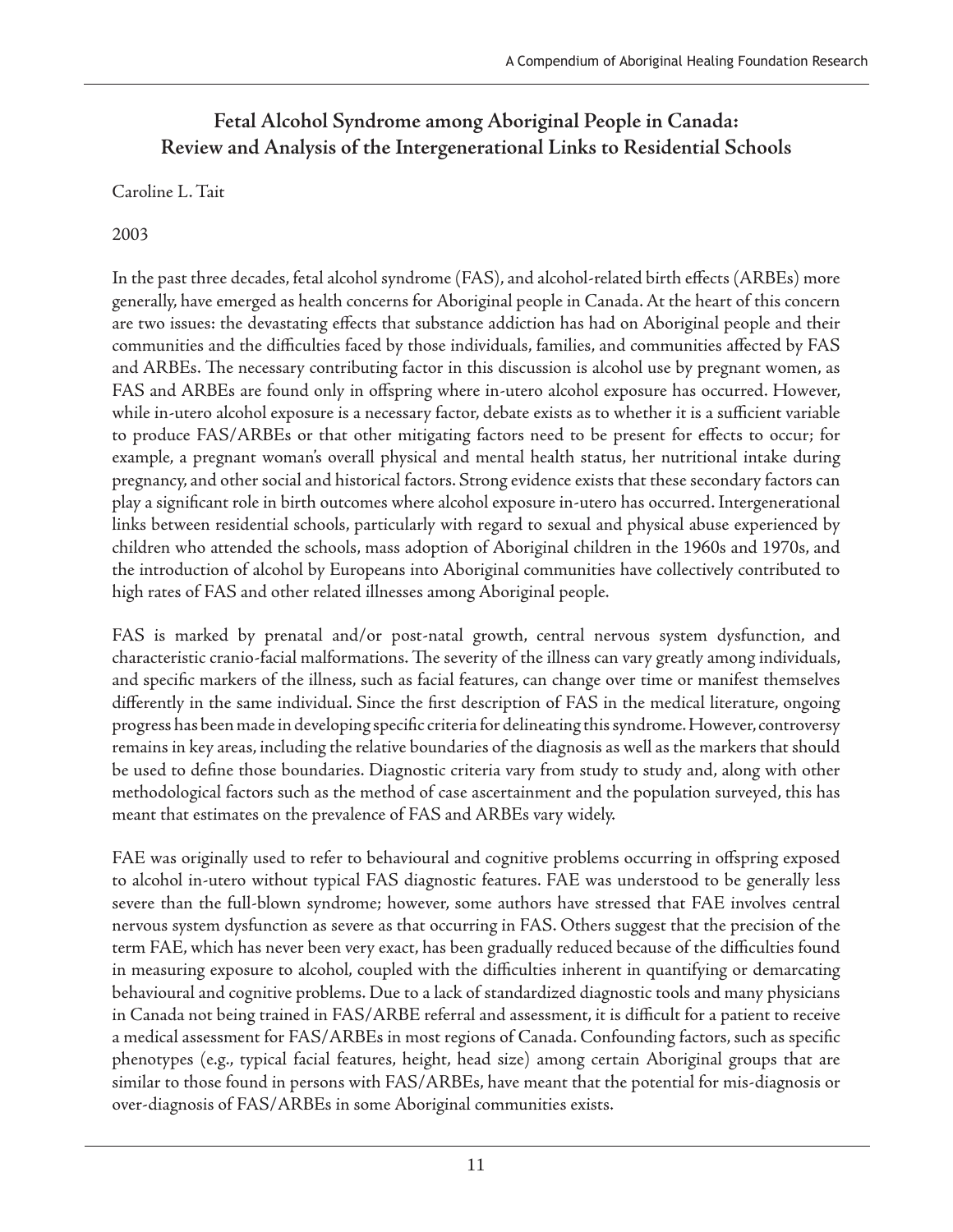Standardized psychological testing for central nervous system dysfunction may also be inappropriate for Aboriginal children who do not speak English or French as their first language or who live in remote communities. Cultural characteristics of the specific community as well as consideration of other local factors (e.g., community integration or dysfunction) must be considered in the development of appropriate assessment tools.

Epidemiology studies suggest that rates of FAS/ARBEs, especially among Aboriginal people in North America, may be increasing. However, this claim, along with suggestions that FAS/ARBEs are more prevalent among Aboriginal groups than non-Aboriginal groups, is questionable based on the available research data. For example, researchers selected some of the Aboriginal communities surveyed because alcohol abuse was endemic and FAS/ARBEs were thought to be a major public health problem. Furthermore, while there are few epidemiological studies on FAS/ARBEs among Aboriginal people in Canada, there is even less research on the prevalence of FAS/ARBEs in non-Aboriginal populations. This makes it difficult, if not impossible, to make a valid comparison of the prevalence rates between Aboriginal and non-Aboriginal people in Canada.

In relationship to intergenerational links to substance abuse and pregnancy and to FAS/ARBEs, it is clear that the residential school system contributed not only to the central risk factor involved—substance abuse—but also to factors shown to be linked to alcohol abuse, such as child and adult physical, emotional, and sexual abuse, mental health problems, and family dysfunction. The impact of residential schools can also be linked to risk factors for poor pregnancy outcomes among women who abuse alcohol, such as poor overall health, low levels of education, and chronic poverty.

Child abuse is an important factor when considering intergenerational links between the residential school system and current rates of substance abuse during pregnancy among Aboriginal women. Research shows that child abuse is linked to a number of mental health problems, including adult alcohol abuse. Severity and multiple episodes of abuse increase the risk for these problems. Child sexual abuse in some Aboriginal communities in Canada and the United States is believed to be significantly higher than national averages. Some research suggests that Aboriginal women may experience higher levels of certain symptomatology following childhood or adult sexual abuse, such as somatic symptoms, alcohol abuse, mental health problems, sleep disturbances, and sexual difficulties.

Aboriginal victims of abuse and their families may face numerous barriers that prevent them from reporting the abuse. Furthermore, they may have limited support if they do report abuse, and it is likely that their perpetrators will not be prosecuted or, if convicted, will not receive appropriate sentencing. Studies involving pregnancy and substance abuse have failed to fully address the question of violence, even though women at high risk of producing alcohol-affected children report high rates of child and adult abuse. Some studies report that violence may increase in some instances during pregnancy and that violence has been linked to poor pregnancy outcomes, such as low birth weight babies.

Institutional child abuse occurs within an institutional setting where children are placed in the care of a group of people who control almost every aspect of the children's lives. Within this setting, children are made particularly vulnerable to acts of violence, including sexual abuse, because they are cut off from family supports and there are generally few or no avenues for them to report abuse. The residential school system was identified by the Law Commission of Canada as causing the most amount of damage to a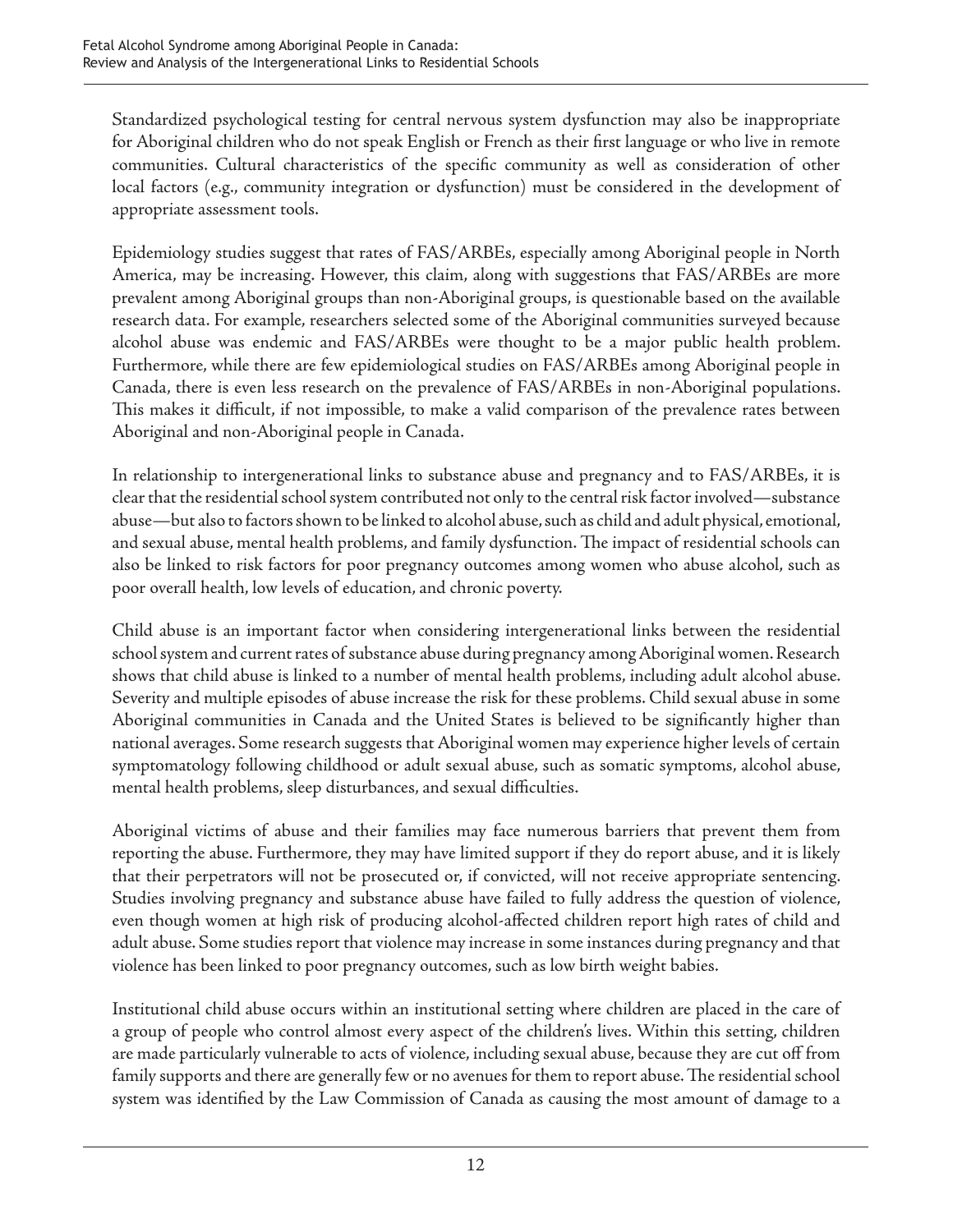group of children than any other institution in Canada. The residential school system was unlike other institutions as it was intended to undermine a culture. Because of this, Aboriginal children suffered in a way distinct from children placed in other types of institutions.

Before it can be concluded that Aboriginal children are at an increased risk of being born with FAS/ ARBEs, important questions should be addressed. Research examining how demographic, socioeconomic, and socio-cultural factors may be related to an increased risk of FAS/ARBEs for some Aboriginal groups needs to be conducted. However, studies may not account for environmental and cultural factors, especially where minorities are concerned, which may cause an overrepresentation of affected individuals and, thus, higher prevalence rates. While FAS/ARBEs are a serious health problem, Aboriginal people should be critical of claims that suggest they are at greater risk and should be cautious in applying prevalence rates found in specific high-risk communities to other Aboriginal groups.

Alcohol and pregnancy studies have, in many instances, focused on Aboriginal women as a sub-group in North America who are particularly at risk for producing alcohol-affected children. In a review of the literature, however, it becomes clear that methodological problems exist in many of the studies arguing that Aboriginal heritage is a risk factor for FAS/ARBEs. Chronic poverty and social marginalization appear to be variables that are more important in identifying women at risk than ethnic identity. Because Aboriginal women are the poorest and most marginalized group in Canada, these factors, rather than their Aboriginal culture or heritage, situate them among women at risk. In the delivery of FAS/ARBE prevention and intervention services, Aboriginal women may present certain challenges for service delivery. Although the research literature is limited, services targeting high-risk Aboriginal women provided by Aboriginal organizations or have a strong Aboriginal component and involvement of Aboriginal service providers are seen to be most effective in meeting the needs of Aboriginal women. Increasingly, the involvement of traditional practitioners and Elders is seen as a positive and often necessary inclusion in best practice programs.

Aboriginal women experience numerous barriers and gaps in service that prevent them from accessing prenatal and addiction treatment services. Barriers range from long waiting lists at treatment centres to a woman being afraid to lose custody of her baby when it is born if she admits to needing help when pregnant. The geographical location of a community, the range of services available, and the level of community integration of services all contribute to whether or not women access prenatal and addiction treatment services. Some Aboriginal communities have begun to integrate traditional practices related to pregnancy and parenting into prevention strategies with the involvement of traditional practitioners, such as mid-wives.

Alcohol-affected persons who are Aboriginal may be at risk of multiple environmental insults that could further exaggerate their illness, such as multiple foster placements, poverty, family dysfunction, and long-term separation from family members. Aboriginal communities may also lack the range of services needed to address the needs of alcohol-affected children, which may result in the children being removed from the community, despite there being care givers who could provide a stable and loving home environment.

Widespread substance abuse, particularly alcohol abuse, among those who attended residential schools has been identified as both an outcome of the residential school experience and a contributing factor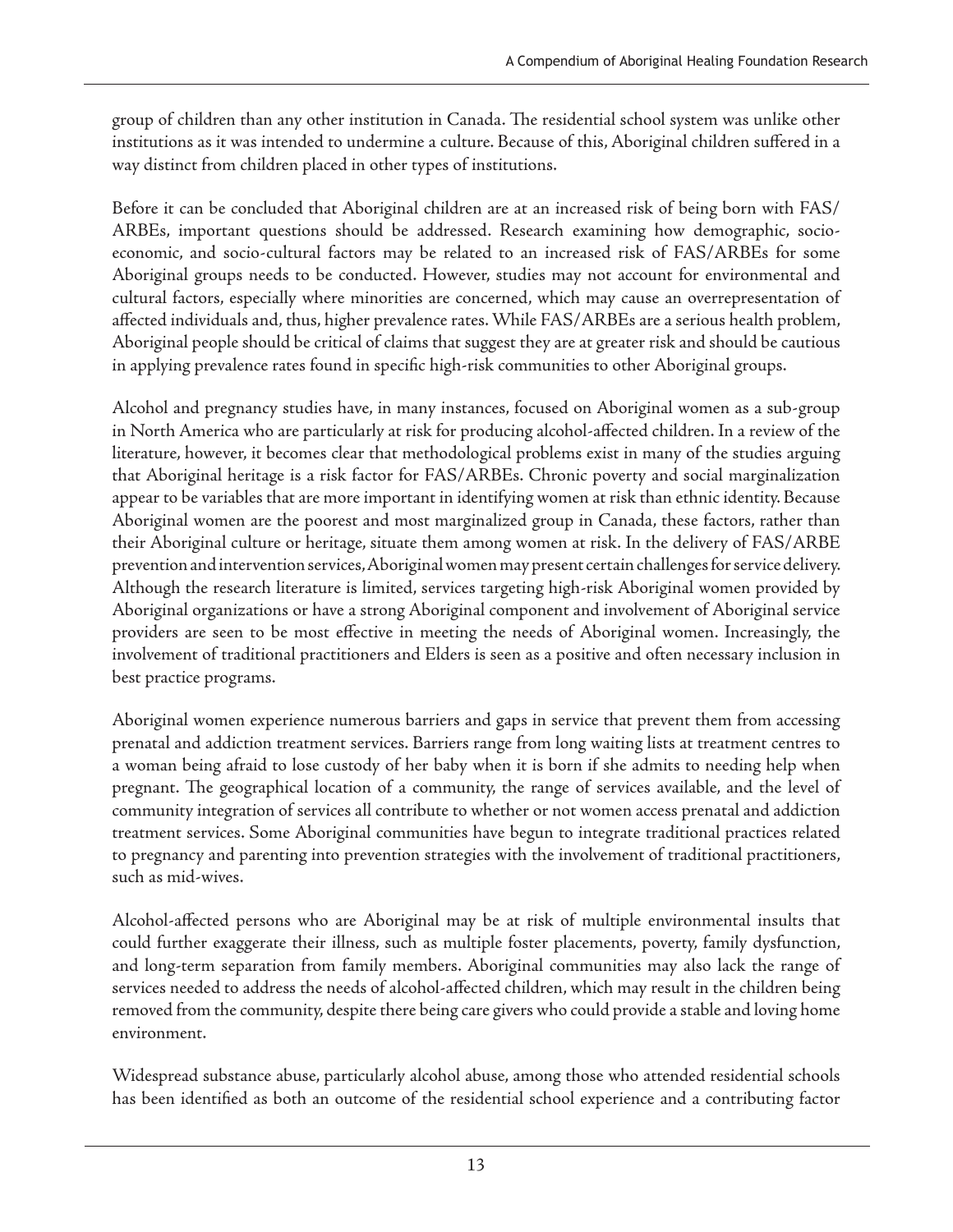to other negative health and social problems among this group and among subsequent generations of Aboriginal people. Although no research studies exist that specifically examine the ways in which residential school experiences contributed to current rates of FAS/ARBEs among Aboriginal people, the residential school system did contribute to high rates of alcohol abuse among those who previously attended the schools and among significant numbers of parents and community members who had their children removed from their care because of the school system.

The residential school system further contributed to alcohol abuse among subsequent generations of Aboriginal people, including women of child-bearing ages. Despite the negative impacts of the residential school system and other forms of colonization, it should be pointed out that not every former student responded in the same way to their experience and, for various reasons, some individuals and communities faired better than others. Because of this, alcohol abuse among Aboriginal people in Canada varies and it should be understood as a problem of certain individuals and subpopulations, rather than a problem of all Aboriginal people. In relation to FAS/ARBEs, this suggests that programming and services should target those particular populations who are at risk, rather than targeting all groups regardless of their alcohol use levels.

There is limited written information about the response of Aboriginal communities in dealing with alcohol-affected persons. Recognition of the diversity of cultures and histories found among and between First Nations, Métis, and Inuit communities is important in understanding how communities respond to FAS/ARBEs. Aboriginal communities face different challenges, depending on whether they are rural or urban-based, the degree of substance abuse in the community, and the range of other issues confronting them. These include those related to substance abuse during pregnancy and FAS/ARBEs. Aboriginal communities, with the involvement of national Aboriginal political and professional organizations, are better equipped than government ministries to identify the priorities to be addressed within their communities.

Research into the testing-retesting of the reliability and validity of FAS/ARBE diagnostic classifications and assessment tools should be undertaken in order to determine how consistent FAS/ARBE diagnostic classifications are in identifying Aboriginal individuals with alcohol-related birth effects over the lifespan. Testing-retesting could involve independent reassessment (the clinician is blind to previous diagnosis) of patients at different intervals over the lifespan to see if these patients still warrant the diagnostic label. The example of substance abuse and pregnancy, and FAS/ARBEs more generally, illustrate how federal and provincial governments continue to set priorities in Aboriginal health. While substance abuse during pregnancy and FAS/ARBEs are health concerns for Aboriginal people, there is a need for a cautious approach, including critiquing the scientific and policy literature and the importance of taking a broadbased perspective that situates the issue within a larger historical and social context.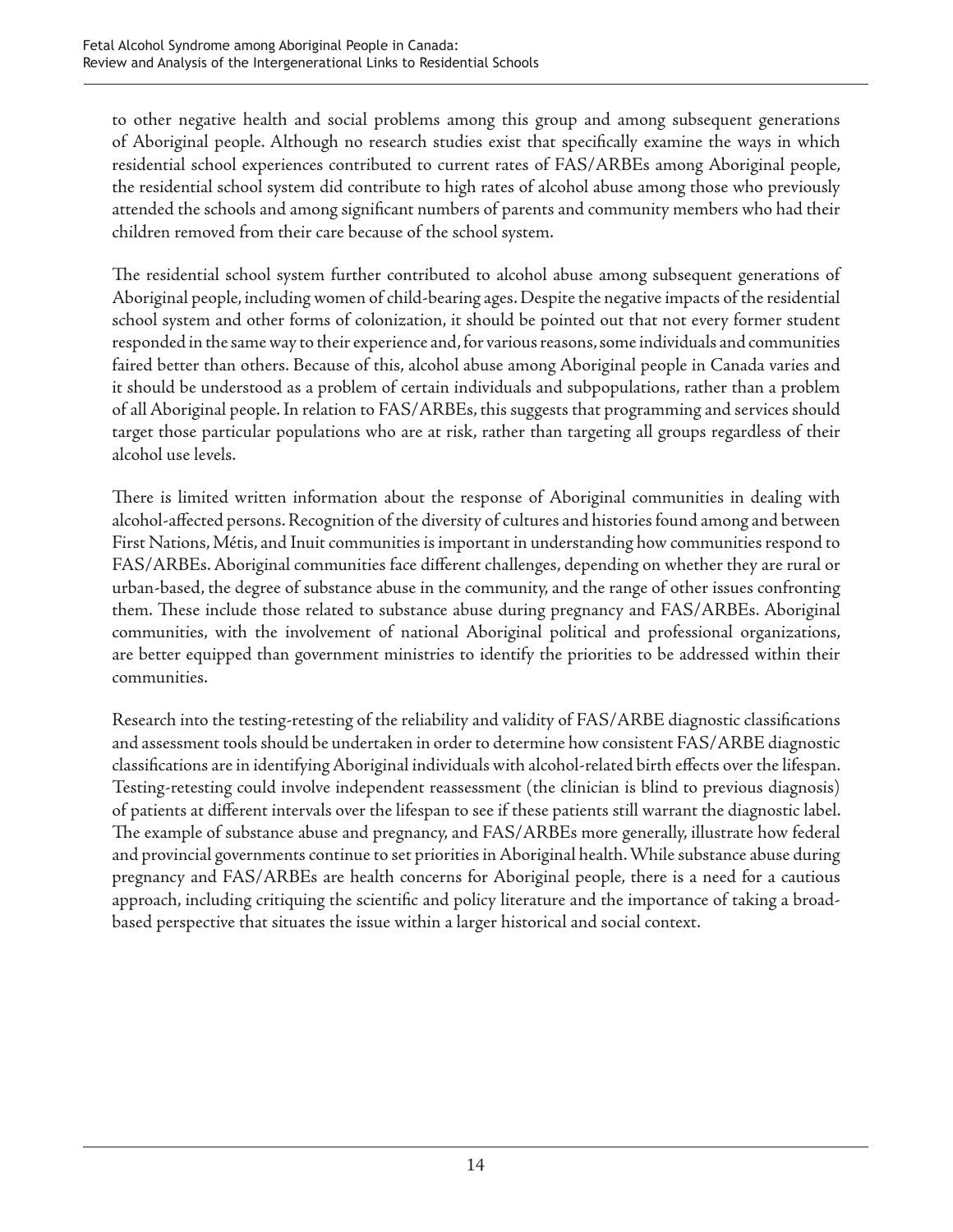# **Aboriginal Elder Abuse in Canada**

#### Claudette Dumont-Smith, RN BScN, MPA

#### 2002

Global statistics on the abuse of elders are lacking and known to be grossly under-reported in several countries, including Canada. In Canada, the most common form of abuse against the mainstream elderly population is emotional abuse, followed by financial abuse. Elder abuse can take on many forms, which could include abandonment, physical abuse, psychological/emotional abuse, financial or material abuse, sexual abuse, neglect and, spiritual abuse. Factors that contribute to the causes of elder abuse could include dependency, stress, and structural factors such as age, gender, race, ethnicity, and class. There is much controversy about whether or not these factors contribute to elder abuse; however, some experts do agree that stress and society's attitude toward aging are contributing factors.

In the general Canadian population, seniors or elders are the fastest growing age group. Since 1981, the number of seniors has grown by two-thirds to reach nearly four million. In 1996, Aboriginal people 55 years of age or older accounted for 8.3 per cent of the total Aboriginal population of 799,010. Life expectancy is shorter in the Aboriginal population than the Canadian population in general, which is why some governments and other agencies consider age 55 as senior for Aboriginal people. It is expected that the number of Aboriginal persons who are 65 years and older will triple during the period 1996 to 2016, and this does not take into account those reaching age 55 to 65 years will also increase. Therefore, Aboriginal people will become dependent at an earlier age than their non-Aboriginal counterparts.

No statistical data exists on the incidence and prevalence of elder abuse in the Aboriginal population; however, violence in Aboriginal communities is higher than in the general population. Aboriginal elders may be more susceptible to becoming victims of elder abuse because of various factors such as overall poor health status, loss of traditional role and respect in the immediate and extended family structures, and lack of community elder-specific health and social services. These factors are linked to the colonization process and its strategies and policies that were developed to subjugate, dis-empower, and assimilate Aboriginal people. The establishment of one such policy that continues to negatively impact on the overall health and well-being of Aboriginal people was the residential school system. Survivors of these institutions and their families continue to experience losses, such as cultural, spiritual, familial, and traditional practices or lifestyle. As a result, individual family members, most notably elders, have lost the respect they once held and, as a consequence, have been or are at risk for abuse and neglect.

Research on the abuse of elders must be initiated to determine with accuracy the extent of this problem and to develop strategies to come to the aid of those Aboriginal elders who are being abused and neglected.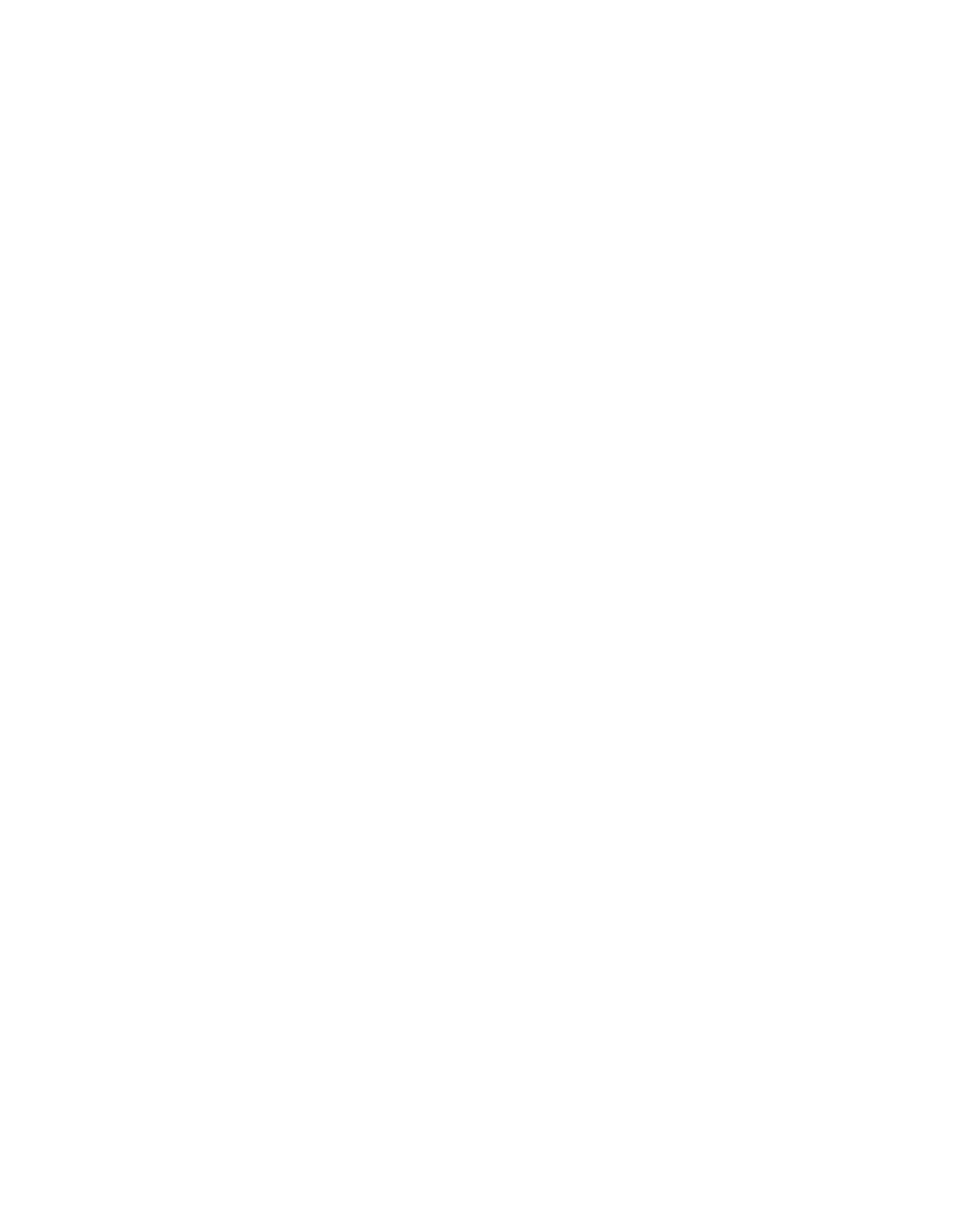# **Historic Trauma and Aboriginal Healing**

Cynthia C. Wesley-Esquimaux, Ph.D. Magdalena Smolewski, Ph.D.

2004

Aboriginal people have experienced unremitting trauma and post-traumatic effects since Europeans reached the New World and unleashed a series of contagions among the Indigenous population. These contagions burned across the entire continent from the southern to northern hemispheres over a 400- year timeframe, killing up to 90 per cent of the continental Indigenous population and rendering Indigenous people physically, spiritually, emotionally, and psychically traumatized by deep and unresolved grief.

This study proposes a model to describe the intergenerational transmission of historic trauma and examines the implications for healing in a contemporary Aboriginal context. The purpose of the study was to develop a comprehensive historical framework of Aboriginal trauma, beginning with contact in 1492 through to the 1950s, with a primary focus on the period immediately after contact.

Following Judith Herman's 1997 work, *Trauma and Recovery: The Aftermath of Violence, from domestic abuse to political terror*, a new model is being introduced for trauma transmission and healing, which cites the presence of complex or endemic post-traumatic stress disorders in Aboriginal culture that originated as a direct result of historic trauma transmission (HTT). A variety of disciplines, including history, anthropology, psychology, psychiatry, sociology, and political science are called upon to illuminate the model of historic trauma transmission and provide different perspectives and information on how historic trauma can be understood as a valid source of continuing dis-ease and reactivity to historical and social forces in Aboriginal communities.

Purposeful *universalization* of the Indigenous people's historic experience is proposed as a means to explain the basis for creating a nucleus of unresolved grief that has continued to affect successive generations of Indigenous people. The process of the *universalization* of trauma is purposefully placed in direct opposition to the *particularization* of Aboriginal cultural and social suffering. The stage for this theory is set with a comprehensive review of the historical records of the diseases, violence, and depopulation of the Americas during influenza and smallpox epidemics from 1493 to 1520, which also triggered successive epidemics until at least the nineteenth century. An estimated 90 to 95 per cent of the Indigenous population died within two generations of contact in 1492. These epidemics are viewed as the point of departure for the cumulative waves of trauma and grief that have not been resolved within the Aboriginal psyche and have become deeply embedded in the collective memory of Aboriginal people.

Examples of the waves of colonization: cultural transition (early period); cultural dispossession (middle period); and cultural oppression (late period) are provided as evidence of the genocidal nature of what befell Indigenous people in the Americas. Familiar stories of genocide from Australian, Polish, and Tasmanian experiences illustrate the similarity in the characteristics of genocide in the Americas.

A variety of healing models and First Nations' therapeutic interventions aimed at healing Aboriginal communities through facilitating specific aspects of Aboriginal knowledge and traditional values such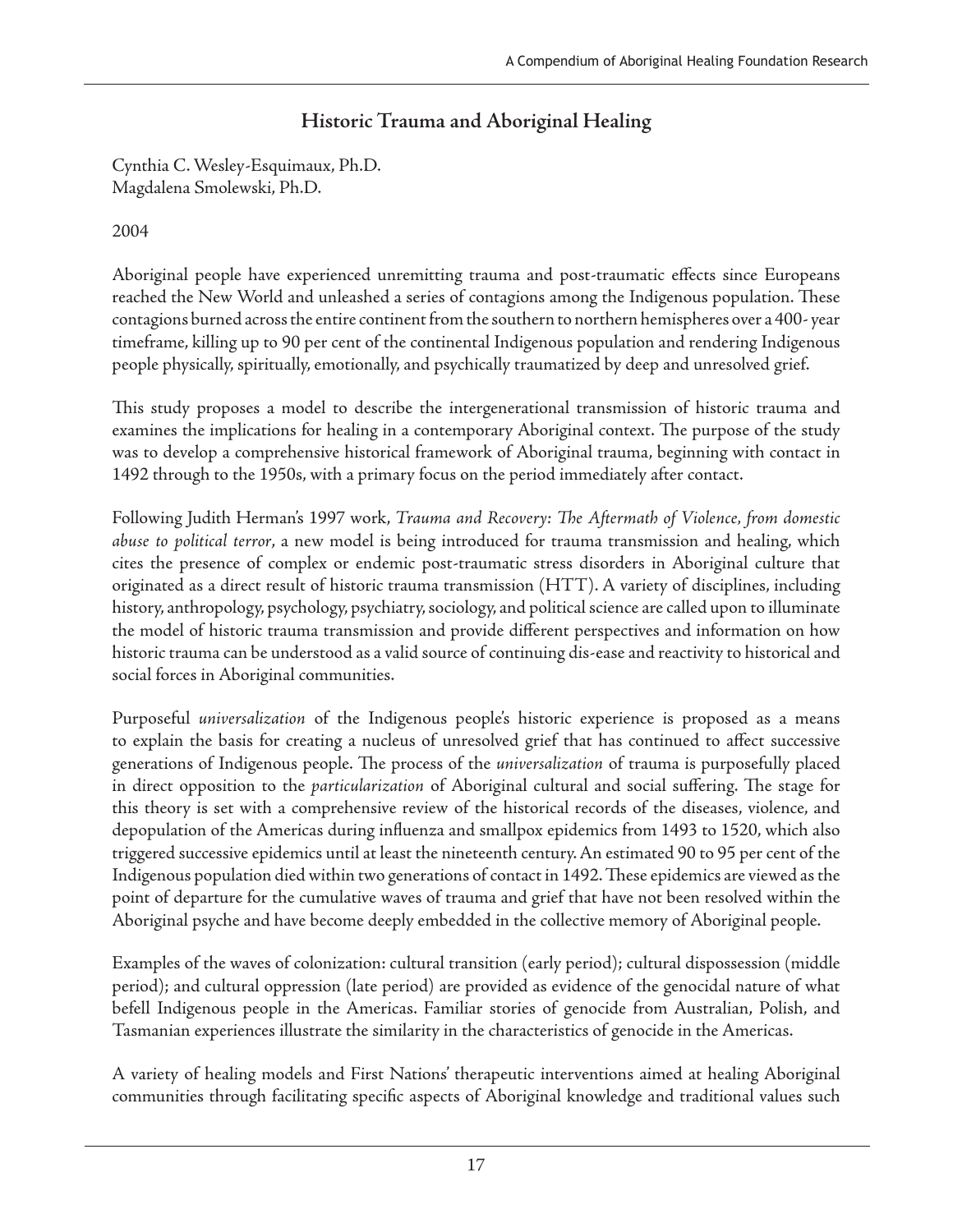as balance, interconnectedness, intraconnectedness, and transcendence are reviewed. Also, a new model of HTT is proposed to create a better understanding of the etiology of social and cultural diffusion that disrupted Aboriginal communities for so many years. Historic trauma is understood as a cluster of traumatic events and as a disease itself. Hidden collective memories of this trauma, or a collective nonremembering, is passed from generation to generation, as are the maladaptive social and behavioural patterns that are symptoms of many social disorders caused by historic trauma. There is no single historic trauma response; rather, there are different social disorders with respective clusters of symptoms. HTT disrupts adaptive social and cultural patterns and transforms them into maladaptive ones, which manifest themselves into symptoms of social disorder. In short, historic trauma causes deep breakdowns in social functioning that may last for many years, decades, and even generations.

The connectedness of Aboriginal people to their lands, their natural and spiritual environments, and their systems of social and cultural action and economic practice are addressed throughout this study. One of the main considerations for this study relates to the interconnectedness and intraconnectedness of Aboriginal people and how that connectedness contributes not only to their ability to maintain cultural and traditional values in the face of pressures from colonial and assimilationist tactics, but also makes Aboriginal people more susceptible to the deeper feelings of grief and trauma in their day-to-day lives. Therefore, the voices of Elders and their views on Aboriginal memory, tradition, and healing are important in understanding how the past intersects with the present, and it shows the importance of keeping traditions alive in Aboriginal homes and hearts.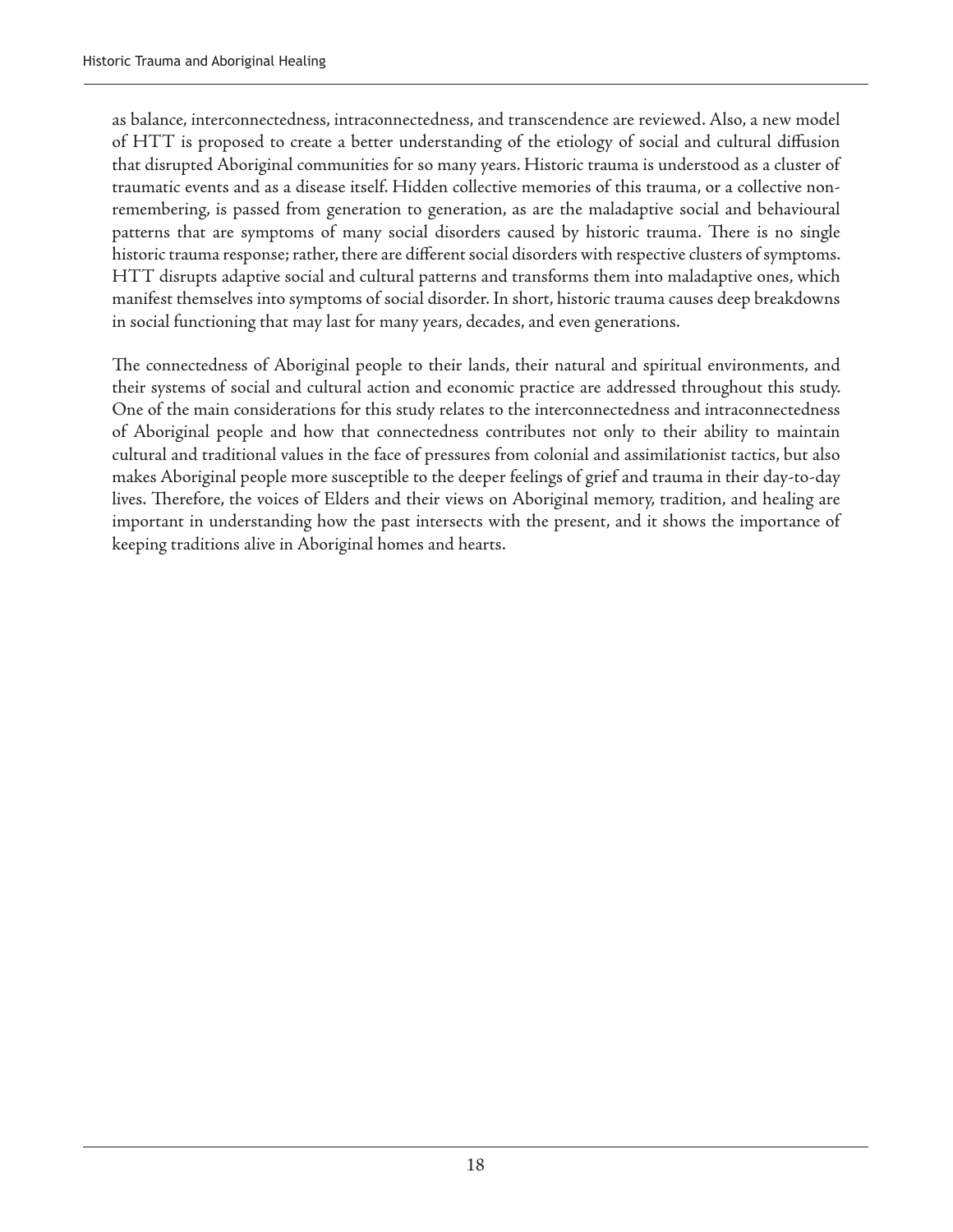# **Warrior-Caregivers: Understanding the Challenges and Healing of First Nations Men — A Resource Guide**

#### W.J. (Bill) Mussell

#### 2005

Decimated populations, much smaller land bases upon which to make a living, and major changes in family composition in the home because of the removal of children to residential schools and the introduction of single family dwellings are major forces over which First Nations people had no control. The consequences of these experiences, especially the reduced human and material resources in their lives, strongly affected the roles of males. Many First Nations men have suffered from sexual and physical violence as children, youth, or adults within their families, at residential school, and in their communities. Being a victim of violence has many direct and hidden effects, such as addictions, depression, difficulties in relationships, parenting, practicing safer sex, and so on. In some cases, men become part of the cycle of violence by hurting others. Power and sexuality expressed as violence are harmful to everyone, and active healing through treatment programs, healing ceremonies, and health centres is needed. Relatively few have sought assistance to help them work through the process of trauma so as to become able to move forward in their overall growth and development. Most men have not healed themselves and continue to behave in ways that show the effects of unresolved personal issues.

The purpose of this guide is to assist caregivers, parents, leaders, consultants, advisers, educators, and community-based health, education, and social development workers to reach and inspire more men in First Nations contexts to address the effects of loss and trauma in their lives; to influence more boys, youth, and men in First Nations contexts to overcome their resistance to engagement with others of both sexes of different cultural backgrounds, and to discover the joys of personal growth, genuine care, and rewards connected with supporting and assisting others in effective ways; to work more effectively with parents and other caregivers to prepare and equip young boys and youth with abilities required to find a place and make a personal space in a range of social situations, to enjoy self-care, to learn how to learn, and to be of assistance to others; and to provide practical reference materials.

Children and youth in the residential schools were not able to learn anything about their family and community history or culture. Methods employed in the classrooms were not designed to facilitate learning how to learn; instead, remembering what the teacher taught as facts was emphasized. When these young people returned to their community, nurturing relationships and tools to facilitate sharing of information were mostly absent. Conditions for the transmission of culture from family and community to the young people were impossible to create in these circumstances. Similar constraints limited transmission of culture between family and young people when the residential school system ended for most status Indian children in the nation. Mediated learning could not take place and continues to be a desired process that is not yet fully known to most First Nations families.

Roles and responsibilities of First Nations adult males and females were modified by the intergenerational institutionalization. The family structure was further fractured with modern housing, and chances of building and rebuilding relationships between parents and children in the residential schools were reduced because of social isolation and language difficulties. The effects of residential schooling included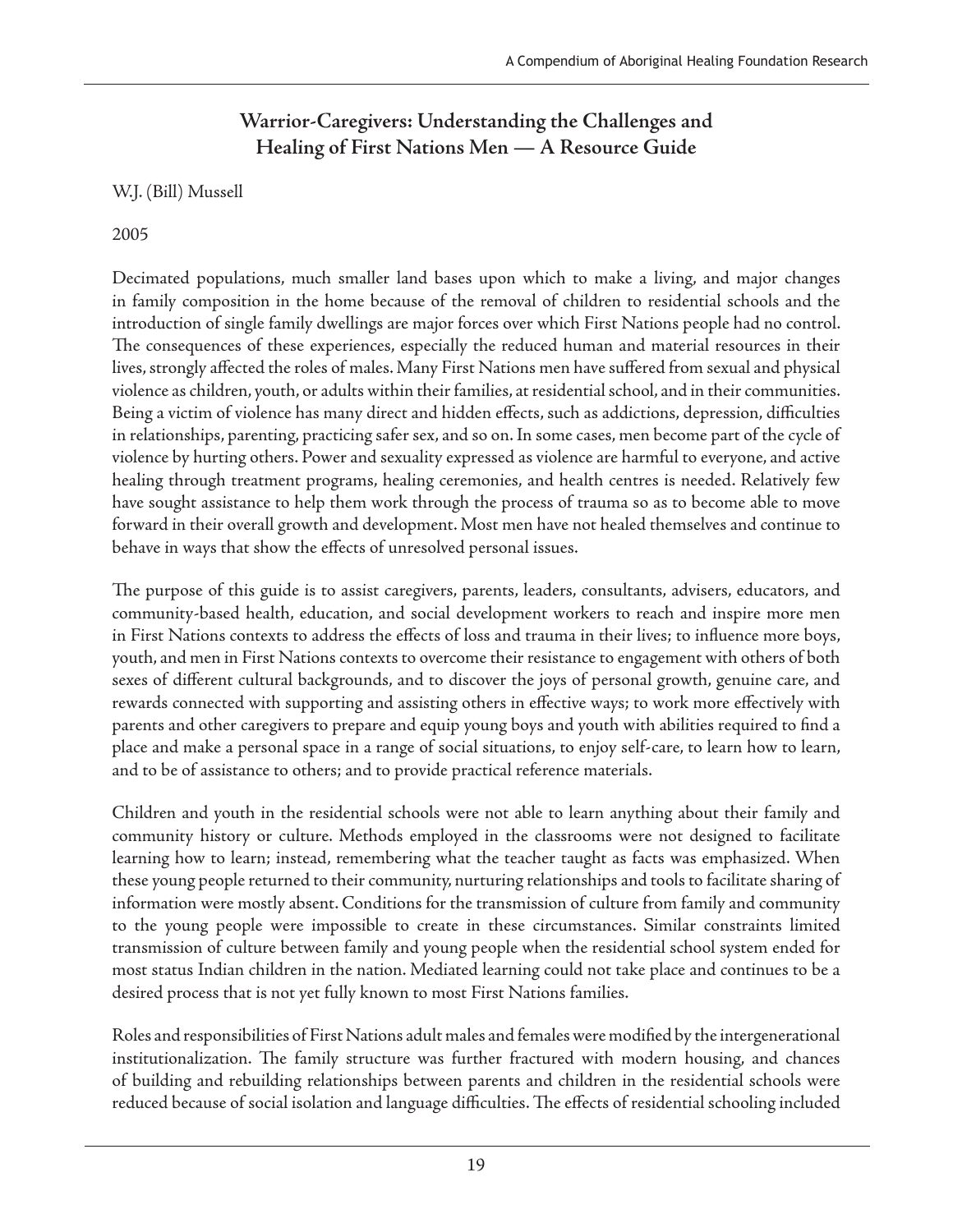disruption of family relations, especially rights of parents to transmit their identity to the next generation, violation of trust inherent in colonial oppression, and withholding of communication and silent suffering. The ways of the Western world have found a home in First Nations where there are strong evidence of male superiority and use and abuse of power by males and by some females.

It appears discontinuity in male roles and responsibilities has persisted so long that distinctive male characteristics have become blurred and even forgotten. Some families and communities seem to define maleness by stressing the negative of femaleness. At the same time, most First Nations live by traditions, habits, and beliefs that perpetuate male superiority and privilege without the social and emotional responsibilities that underpin family health and wellness.

There is strong confusion about the place of maleness in First Nations. This confusion is identified with colonization for over the span of four and five generations, that is, setting aside of reserves, establishment of, and administration by, a bureaucratic branch of government, residential schooling, and modern child welfare practices. More recently, exposure to images and values easily available and accessible in the media has been a source of negative influence and destructive role modelling. Aggression is touted highly in movies, some television programs, popular songs, and popular magazines and is also experienced directly by First Nations young people in their communities, sometimes in their families, and especially between siblings. When they are told aggressiveness is not acceptable and bad, they revert to imitating the familiar in the absence of positive role models.

A clear and positive sense of cultural identity in institutions that allow for collective self-control, along with strong bonds of love and mutual support in the family and community, can act as a protective force against despair, self-destructiveness, and suicide. Language, land, and colonial legacy lie at the heart of culture for First Nations people and should, therefore, be targeted in all work connected with grieving, healing, and prevention.

A community is more likely to find healing and experience successful change if solutions are based on its world view, traditional practices, and good cultural ways. Traditional approaches for providing support and healing include storytelling, sharing circles designed to promote intentional learning, discussion circles, purposeful play, participation in ceremonies, and role modelling. In communities where there is a mix of world views, efforts should be made to identify what world views are in common and to build upon them. Focusing upon identification of shared principles and values often facilitates movement by the community in the desired direction.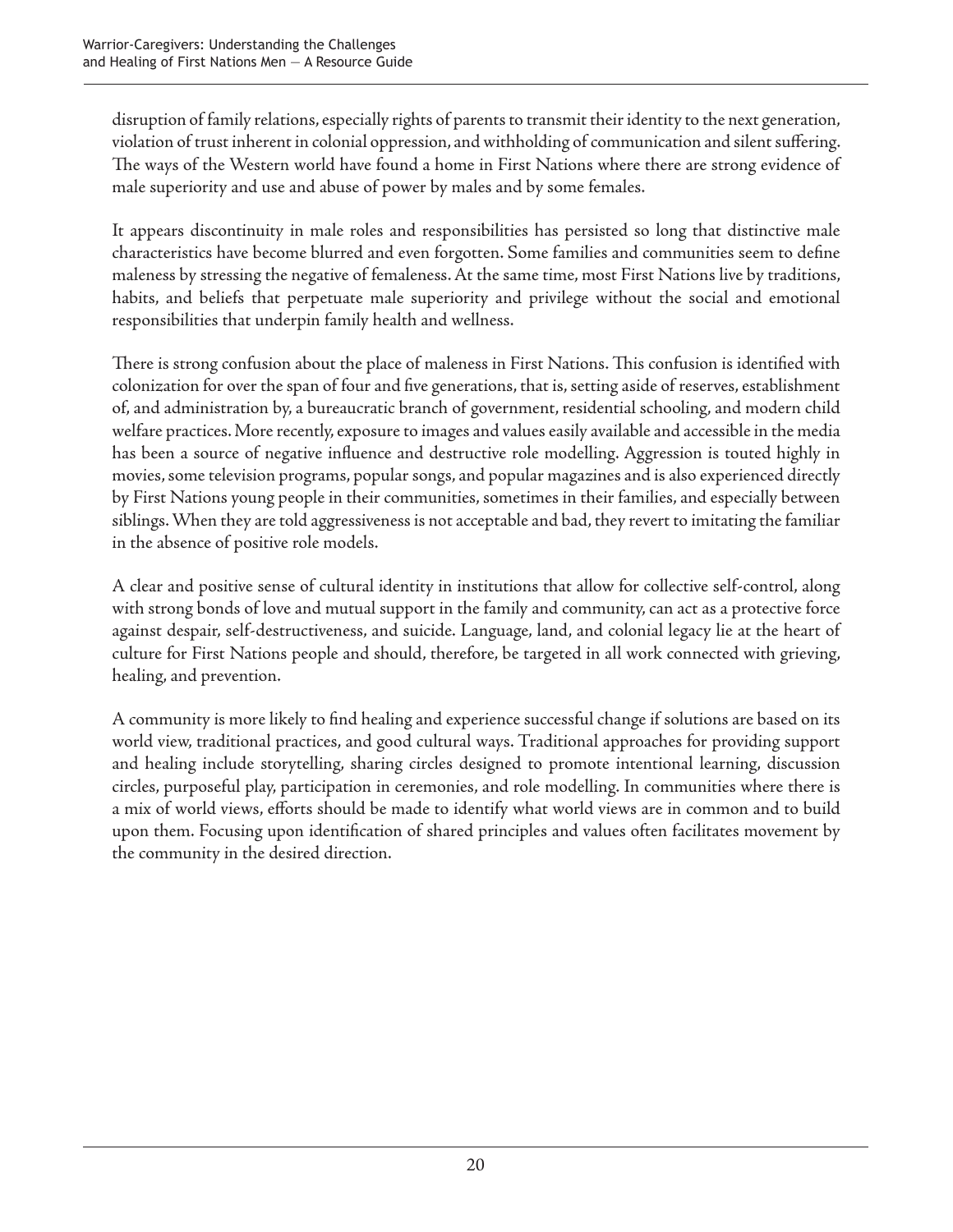# **A Brief Report of the Federal Government of Canada's Residential School System for Inuit**

#### David King

2006

From 1955 to 1970 the Department of Northern Affairs ran the federal government's northern education system. Prior to 1947, education was provided by the churches through its missionaries and with financial support of government. When government implemented the day school building program in 1947, churches no longer received money to build schools but only to manage them, which led to competition and hostilities among the churches. By 1970, control of education was handed over to the new Northwest Territories government. First Nations and Inuit youth who attended these federal day schools stayed in small or large hostels built near the schools, and there were also some students who attended part-time or while in hospitals. In 1955, less than 15 per cent of school-aged Inuit were enrolled in schools, and this increased to 75 per cent about a decade later. Low school attendance and government pressure to fill empty spaces probably encouraged threats in individual cases to suspend family allowance that began in 1944 to the families of Inuit who did not attend. Low attendance also suggests that many Inuit families did not support this system.

Before the federal government built the education system in the North, only one out of 15 Inuit could read English, although most could read their own language in syllabics. The federal government believed that Inuit who knew English would find jobs as the Southern economy moved north. As a result, federal policy emphasized teaching English, often ignoring or under-valuing Inuktitut and limiting it to religious instruction and social activities. Most teachers came from Alberta universities and colleges, but no specific curriculum was followed other than what each individual teacher offered. The government would not allow Inuit Elders as teachers of traditional knowledge into the education system, and there were no academic courses that could teach the teachers about the Inuit.

The diet at the schools consisted of both traditional and Western foods. However, by 1961, with allegations of smaller caribou herds and increased attendance, traditional foods were eventually banned from the schools.

It was not until 1995 when sexual assault allegations came to national attention. Out of 86 investigations, 13 sexual abuse charges against three Catholic priests and 41 civilian staff members were laid. In addition to sexual abuse, other abuses were inflicted on Inuit students. There were reports of students being neglected, supplied with alcohol, food, and pornographic material to lure them into entering a staff member's room, female students getting pregnant, prostitution, and the spread of sexually transmitted diseases among the students. The federal government took measures to protect students against exposure to alcohol by limiting contact between students and the community. The government conducted many investigations on reports of sexually transmitted diseases, pregnancies, and prostitution but claimed these were false.

The federal government had separated what is now northern Quebec from the Northwest Territories in 1912 without Inuit consent. Because neither government wanted responsibility for the education of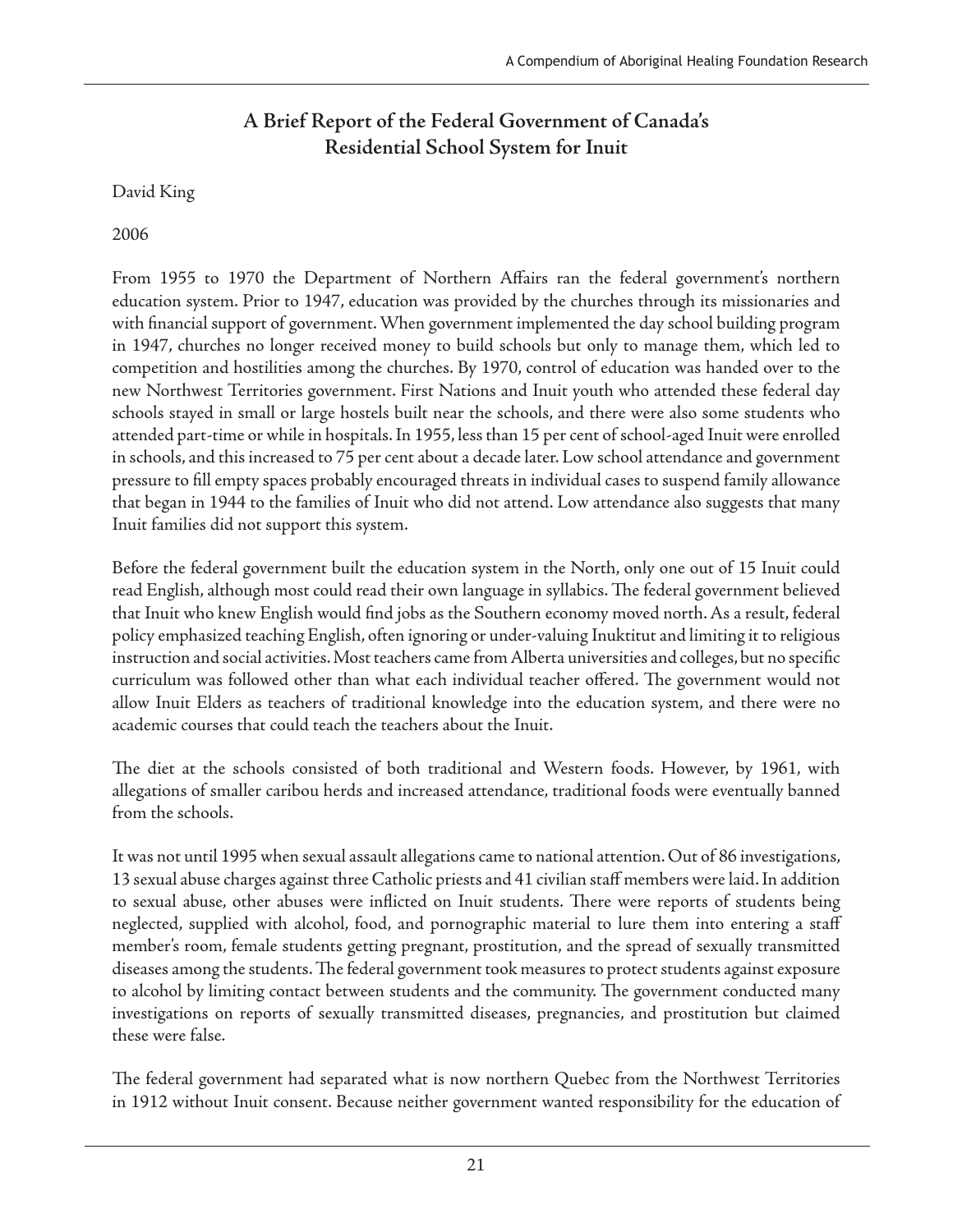Quebec Inuit, responsibility was then undertaken by the Anglican Church and its mission schools. By 1935, the government of Quebec began relinquishing fiscal responsibility for Inuit, legally forcing the federal government to assume responsibility. The federal government continued to hold responsibility for Inuit schooling until the 1960s, when Quebec began to focus on the economic resources in northern Quebec.

The schools may have provided a rudimentary education but the loss of culture and family bonding, self-esteem as a result of government and staff paternalism and prejudice, and sexual and physical abuse at the hands of a minority of staff who caused a negative impact on the lives of many former residential school students are all part of the legacy left behind.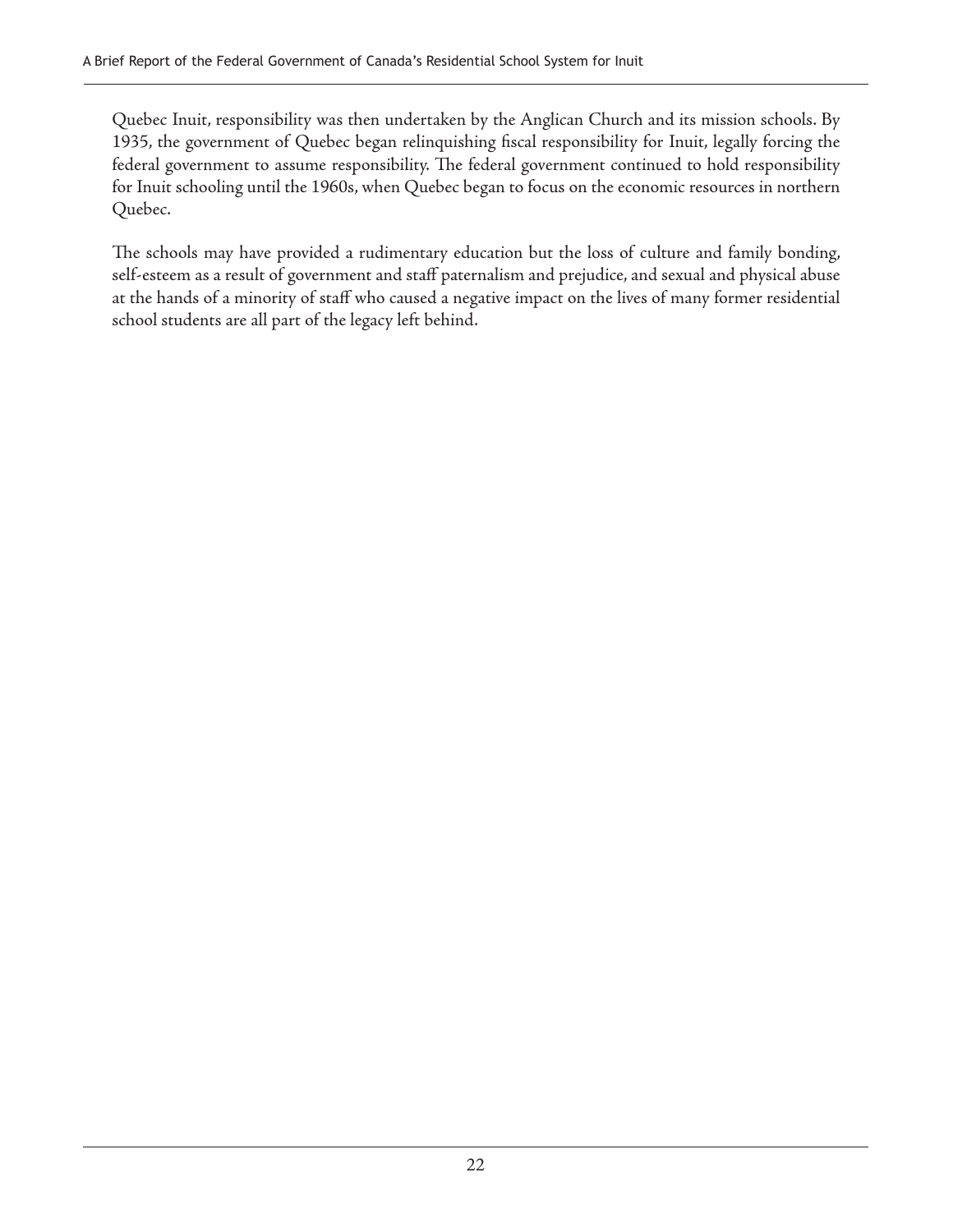# **Decolonization and Healing: Indigenous Experiences in the United States, New Zealand, Australia and Greenland**

#### Linda Archibald

2006

The physical and sexual abuse suffered by many generations of children in Canada who were sent to government-sponsored residential schools run by the Roman Catholic, Anglican, United, Presbyterian, and other churches between 1892 and 1969—along with the imposed alienation from families, communities, and cultures—left scars that have been passed on from generation to generation. Sadly, Canada was not alone in its attempts to assimilate Aboriginal people through the education system. While policies and criteria under which children were removed varied, many thousands of Indigenous children in the United States and Australia were taken away from their families and placed in boarding or mission schools.

Colonialism took different forms in New Zealand and Greenland: if judged by the lower socio-economic and health status of Indigenous people compared to non-Indigenous citizens, the consequences of colonialism were equally damaging. Colonization has been described as being a social process characterized by five distinct but interconnected phases: denial of Indigenous culture; destruction of all physical symbols of culture; denigration of Indigenous belief systems and ceremonies; tokenism, in which the remnants of culture are tolerated as folklore; and exploitation of aspects of traditional culture such as music and art that refuse to disappear. Various characteristics and permutations of these phases of colonization can be recognized in the history of the United States, New Zealand, Australia, and Greenland—although not necessarily chronologically and not all phases are evident in every country.

Decolonization is a process that involves addressing historic trauma and unravelling the tragic aftereffects of colonization. Historic trauma theory argues that individuals can be traumatized by events that occurred before their birth. Thus, a relationship exists between history and the social, economic, and political environments and individual experiences. It follows that therapeutic approaches to healing that incorporate Indigenous history will more effectively address root causes. At the same time, many individuals need therapeutic help to heal from deeply personal wounds or to address depression, addiction, or the effects of physical and sexual abuse. The experience of being colonized involves loss of culture, language, land, resources, political autonomy, religious freedom, and, often, personal autonomy. These losses may have a direct relationship to the poor health, social, and economic status of Indigenous people. Understanding the need for personal and collective healing from this perspective points to a way of healing, one that combines the socio-political work involved in decolonization with the more personal therapeutic healing journey.

Groundbreaking research and theoretical work on treating the effects of intergenerational and historic trauma have emerged during the past decade, and these help to open the door to new approaches to healing that are especially relevant to working with survivors of residential and boarding schools. Learning about the history of colonization, mourning the losses, and reconnecting with traditional cultures, values, and practices are becoming recognized stages of the healing process. Indigenous people in the United States, Australia, New Zealand, as well as Canada are all addressing historic trauma, both at a theoretical level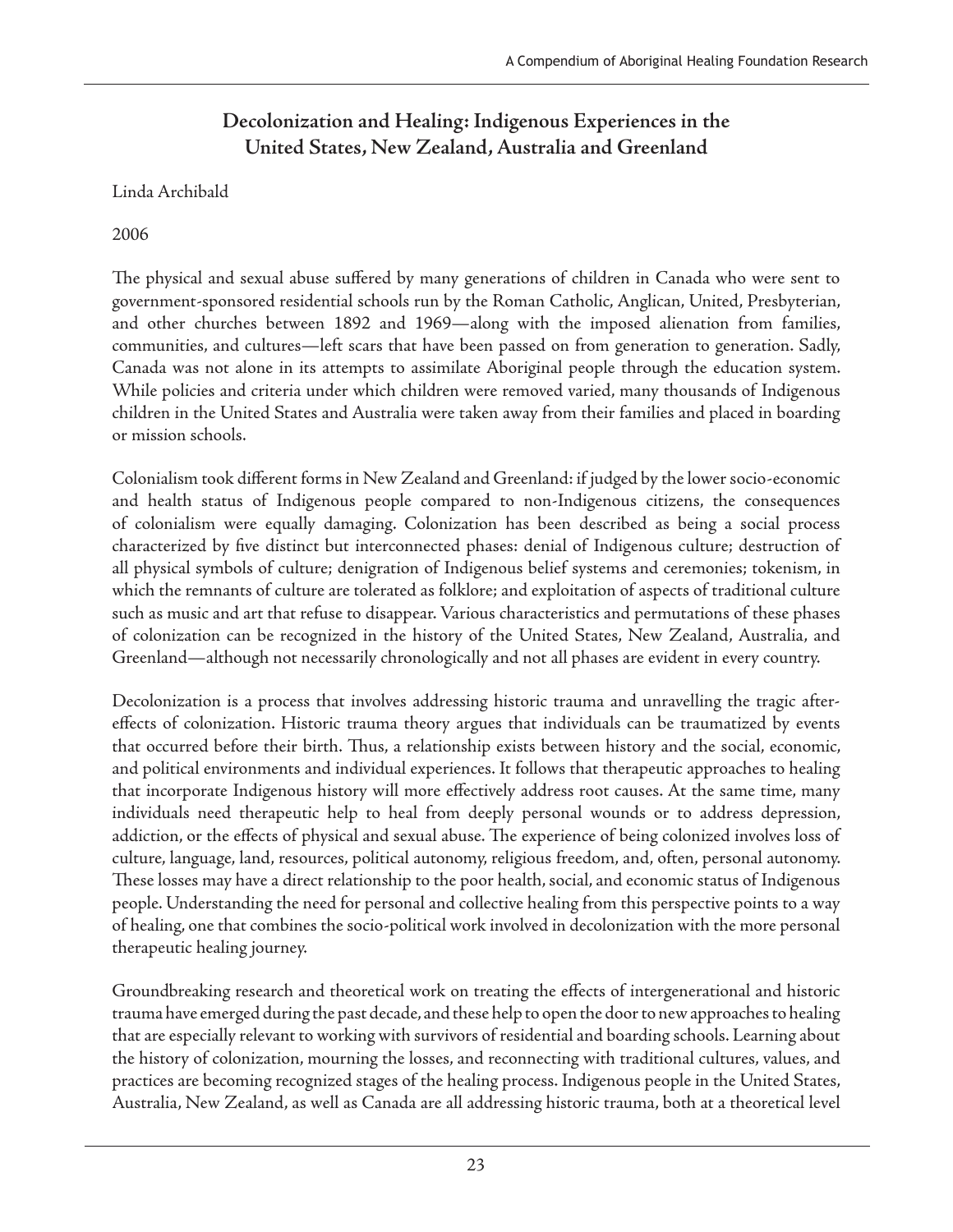and within therapeutic practice. This supports an early finding of the Aboriginal Healing Foundation: education about residential schools is not only an effective way to dismantle denial, but it also acts as a catalyst for individuals to engage in healing.

Also, cultural intervention plays a vital role in health and healing. At the same time, pan-Aboriginal approaches and the sharing of Indigenous healing traditions across cultures are growing phenomena. Even ceremonies, which tend to be culturally and geographically specific, are being exchanged and shared. However, a danger exists in assuming that when healing programs work well in one context they can be successfully transported to an entirely different social, cultural, or political milieu. In fact, no single approach is applicable across all nations or communities.

While adaptations and sharing of Indigenous practices take place across cultures, an increased resistance to viewing Aboriginal people as having a homogeneous set of traditions and practices is evident. At a global level, efforts are required to maintain and support the cultural diversity that currently exists. At the community level, there is some evidence that culturally appropriate healing interventions are most effective when rooted in local practices, languages, and traditions. At the same time, urbanization and the cumulative effects of assimilation policies have left many Indigenous people alienated from their land and culture and, sometimes, their family. Specific strategies are needed to meet the needs of Indigenous people who do not have strong cultural ties.

Many healing programs incorporate, adapt, and blend traditional and Western approaches. Traditional ceremonies, medicines, and healing practices are being incorporated into the therapeutic process while Indigenous values and world views are providing the program framework. Some core values such as holism, balance, and connection to family and the environment are common to Aboriginal world views across cultures, while others are clearly rooted in local customs and traditions. The variety of therapeutic combinations in use suggests a powerful commitment to the values of adaptability, flexibility, and innovation in the service of healing. This is consistent with the holistic approach to healing common to Indigenous value systems. For Indigenous people, the concept of holism extends beyond the mental, physical, emotional, and spiritual aspects of individual lives to encompass relationships with families, communities, and the physical environment. Such approaches challenge governments that compartmentalize funding through departments (health, education, housing, and so on), but they are natural to Indigenous service providers. A holistic approach also challenges many Western medical practitioners who separate physical and mental health and do not deal with the spiritual dimension. Culturally sensitive screening and assessment tools that complement holistic and relational world views are required.

The existence of treaties recognized and respected by government and incorporated into government policy provide an environment conducive to the development of healing programs designed, delivered, and controlled by Aboriginal people. This is evident in New Zealand where the *Treaty of Waitangi* is referenced in government policy. From the Australian experience, failure on the part of governments to formally recognize and affirm Indigenous rights and to accept responsibility for past policies aimed at assimilating Indigenous people is an impediment to healing, both symbolically and with respect to the development of policies and programs that support individual and community healing. In the United States, policy fluctuations in the 1930s and 1970s resulted in periods where more progressive attitudes prevailed toward Aboriginal culture, including ceremonial and religious practices. Also, the emphasis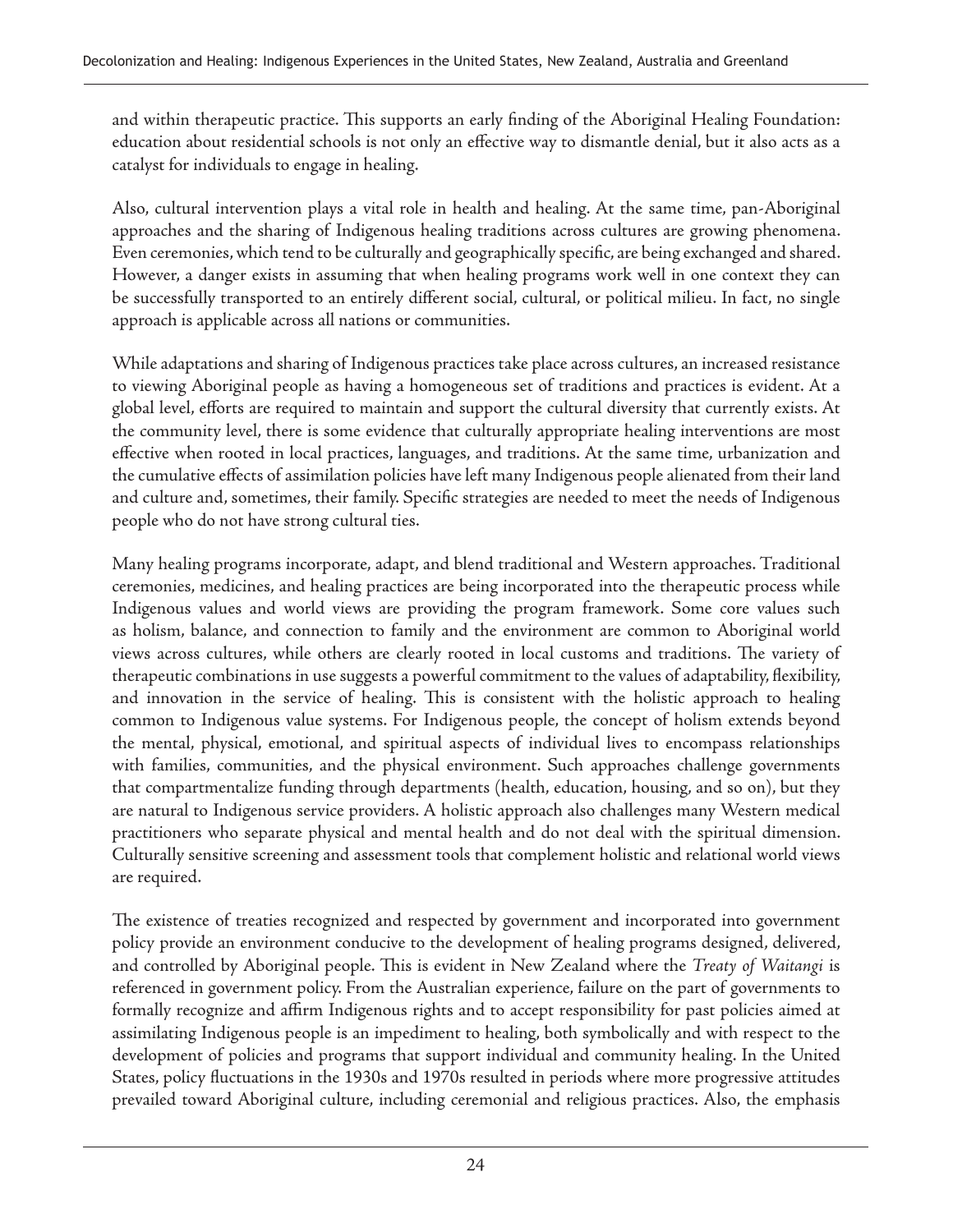on extra-curricular activities in American schools allowed team sports and Native American art, music, drama, and dance to flourish.

While the Canadian and Australian governments made arrangements with churches to run their institutions, most of the American schools were administered by the Bureau of Indian Affairs. Reports of sexual abuse certainly exist, although the issue is not raised by former students as persistently and pervasively as in Canada or in Australia. What remains unclear is whether sexual abuse was less common in schools administered by government rather than churches or if the issue has not yet fully entered the American discourse. Further research is required to clarify this issue and to explore a possible relationship between church involvement in boarding schools and sexual abuse.

The Western practice of documenting and evaluating therapeutic approaches and publishing the results of studies can complement traditional healing practices by providing an alternative means of knowledge transmission. This is especially effective when the researchers and authors are Indigenous people, as in the case with New Zealand; there is a growing number of Maori with professional qualifications. This is also an indication that Maori knowledge about health and healing is gaining respect in its own right. The involvement of local Indigenous researchers in research and evaluation may lead to greater accountability to the community with respect to protecting traditional knowledge and following rules governing how, when, and to whom it may be transmitted. Certain Western skills applied in a culturally appropriate way are especially effective if the Western-trained professional is an Aboriginal person. The central lesson learned is that there is immense value and efficacy to incorporate history and culture into holistic programs based on Indigenous values and world views.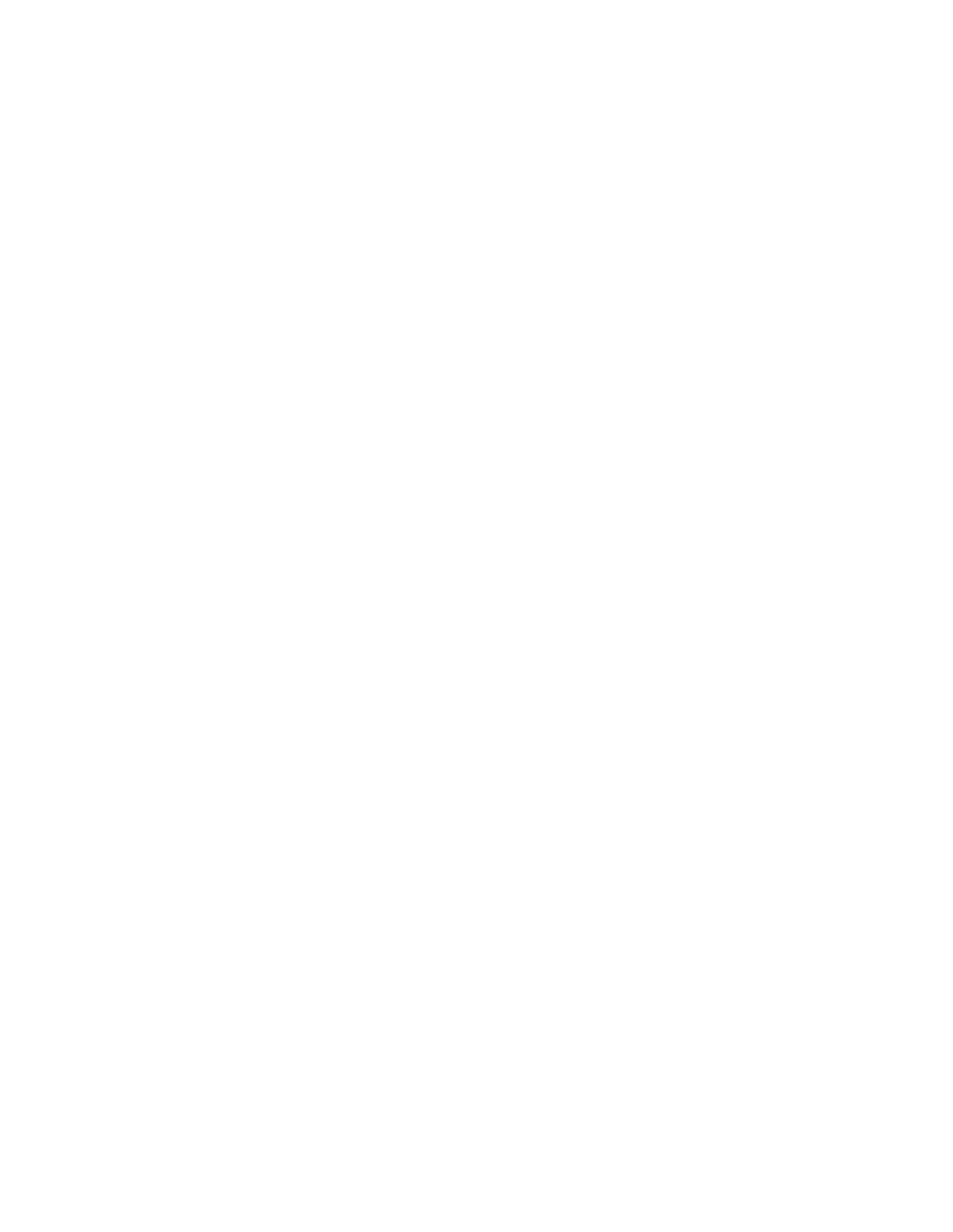# **Reclaiming Connections: Understanding Residential School Trauma among Aboriginal People**

#### Deborah Chansonneuve

#### 2005

This manual was created as a learning and reference tool for groups and organizations providing services to Aboriginal people. Its focus is trauma recovery for Survivors of residential school abuse as well as for their descendants who suffer from the intergenerational impacts. It provides a culture-based approach to trauma recovery in the context of residential school abuse for front line workers and can be used as an educational tool to raise awareness of Aboriginal culture and history in Canada.

Population estimates for the Americas prior to sustained European contact in 1500 were as high as 112.5 million people speaking an estimated 2,200 languages. In what is now Canada, the population is estimated to have been anywhere from 500,000 to over 2 million people using agriculture, pottery, and complex social and economic systems. There were many hundreds of diverse nations, tribes, languages, and dialects within six major cultural regions: the Woodland First Nations in the east, the Iroquois First Nations of southeastern Ontario and Quebec, the Plains First Nations of the prairies, the Plateau First Nations, the Pacific Coast First Nations, and the First Nations of the Mackenzie and the Yukon River basins. The economic base was primarily fishing, hunting, and agriculture for which was traded among the many Indigenous nations, including the Inuit. The first Europeans who came to the Americas traded among the many tribes and even adopted agricultural practices and medicine preparation. Although racial "mixing" began from the time of first contact with Europeans, a distinct Métis identity did not emerge until early in the eighteenth century when the fur trade was well established.

The European notion of discipline for children was virtually non-existent in Indigenous cultures. Children learned proper behaviour by modelling adults or experiencing the consequences of their misbehaviour. The steadfast refusal of parents to *spare the rod or spoil the child* later became one excuse for the Church to remove children from their families and communities in order to *civilize them*. Residential schools were established in all provinces and territories, except for Prince Edward Island and New Brunswick, as a means of assimilating "Indian" children into Canadian society. For over a century, under the authority of Indian agents and enforced by the Royal Canadian Mounted Police (RCMP), Aboriginal children were taken from their families and incarcerated in residential schools. There was no recourse for the parents, families, or communities in this process. In residential and day schools, Inuit, Métis, and First Nation children were instructed in a foreign language and punished for using their own languages and customs. Unfamiliar foods, clothing, and forms of worship were forced upon them in settings that were, at best, cold, institutional, and comfortless and, at worst, unremittingly cruel and inhumane.

Many generations of Inuit, Métis, and First Nation children spent the greater part of their childhood in residential schools. The abuse and neglect they suffered while there left its mark on their adult lives as well as the lives of their descendants whose families have been characterized by further abuse and neglect. As adults, many Survivors of residential school abuse found themselves struggling alone with the pain, rage, and grief of unresolved trauma. Those who sought escape through marriage or domestic partnerships were often overwhelmed by the complex demands of intimacy, parenting, and family life without previous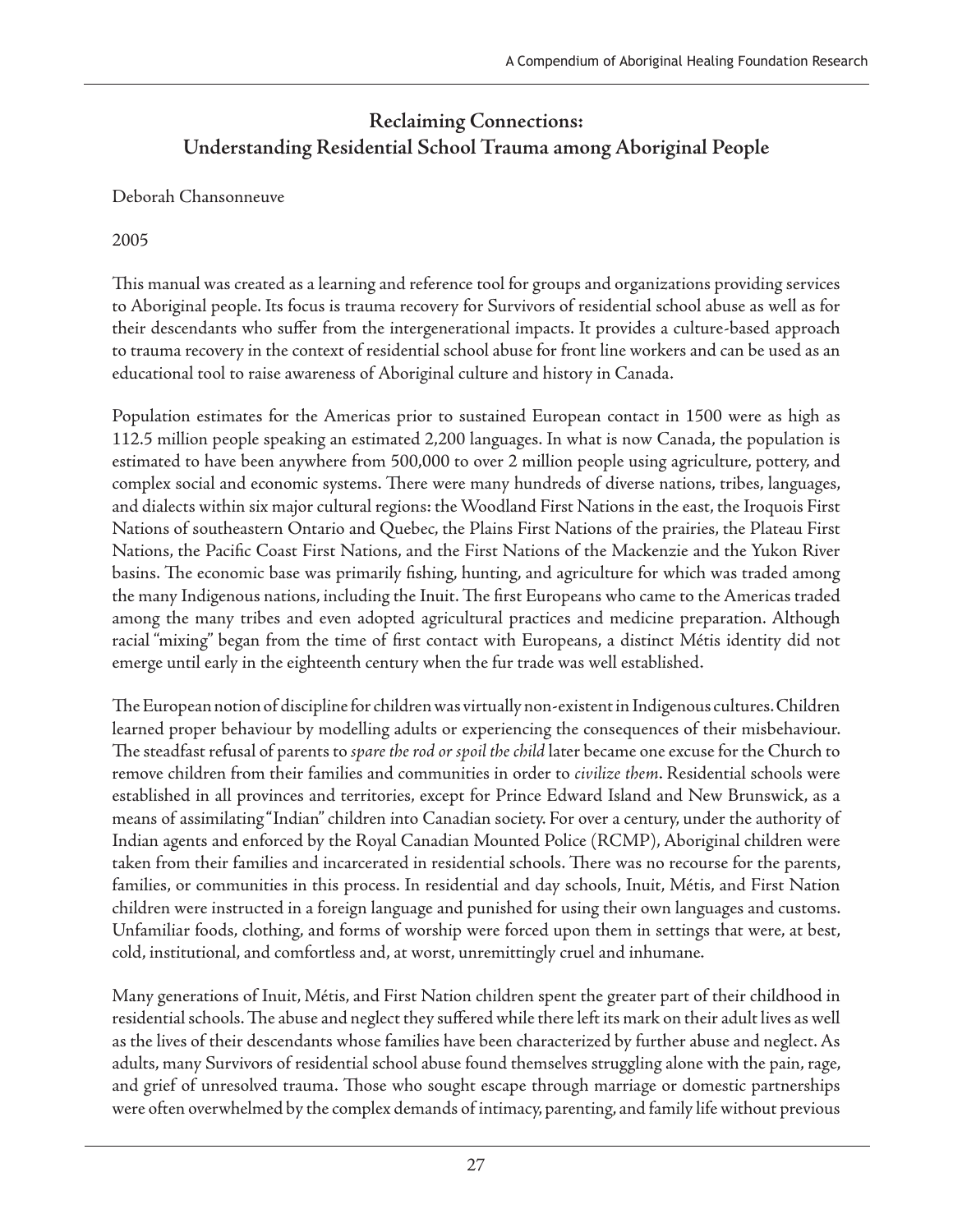experience of it or preparation for its demands. Some were also re-victimized by domestic violence or became, themselves, the abusers of their partners, children, or parents.

Aboriginal people are overrepresented in all risk-groups associated with preventable social and economic problems, such as homelessness, poverty, addictions, violence, chronic illness, and diseases that include tuberculosis, HIV/AIDS, and diabetes. Yet, providers offering prevention and intervention programs fail to draw Aboriginal people to their services. One reason is the paternalistic and prejudicial attitudes that continue to exist toward Aboriginal people in mainstream society. This is directly related to a lack of knowledge about Aboriginal culture and history and underscores the urgent need for culture-based training and educational resources. This has created a service system that has become badly fragmented and over-specialized. An uncoordinated service system leaves many Aboriginal clients feeling re-traumatized by numerous disclosures required for multiple intake and assessment procedures without finding the respect, compassion, and practical support so urgently needed. Although the range of services run by and for Aboriginal people is expanding, they often lack the resource capacity to fully meet the level of need.

The Canadian educational system too often neglects the important contributions of Aboriginal people to society as we know it today, and it is a shared understanding of the lives, strengths, customs, and beliefs of Indigenous people prior to European contact that is crucial in order to fully grasp the scope of the impacts of assimilation strategies such as residential schooling. A greater understanding of pre-contact history may prevent Aboriginal people from being defined solely as victims of colonizers, which comprise only a small part of their overall histories. It was Canadian government policies that first led to Indian residential schooling and then to the so-called 60s Scoop where thousands of Inuit, Métis, and First Nation children were forced into foster care and adoption. This system was responsible for abuses to children and their families that, in many cases, were much worse than the initial living conditions from which authorities decided the children needed protection.

Trauma can be a one-time event or a series of ongoing experiences over the lifespan of an individual as well as across generations. Knowledge of contemporary theories about post-traumatic stress disorder in the context of ethno-genocide and historical trauma can help bring a shared focus to the work with Aboriginal trauma Survivors in the context of residential school abuse. An Aboriginal approach to maintaining healthy, balanced people and organizations in the course of trauma recovery work is most appropriate. Work with trauma survivors has a profound influence on the physical, emotional, mental, and spiritual health of front line workers and helpers. Because Aboriginal front line workers are often personally impacted by the trauma of residential school abuse and its intergenerational impacts, selfcare is a crucial component of effective service delivery. Three areas requiring special attention in terms of impacts of this work relate to counter-transference, burnout, and vicarious or secondary trauma. Aboriginal counsellors and front line workers should have a basic understanding of these impacts, so that effective strategies for self-care can be incorporated into their work.

Although colonization interrupted the passing along of traditional teachings and practices, Indigenous people worldwide are now making significant strides toward reclaiming and revitalizing them. Non-Aboriginal counsellors and therapists must be open to seek guidance from respected Aboriginal Elders and traditional people and to refer Aboriginal clients to culturally based services as needed.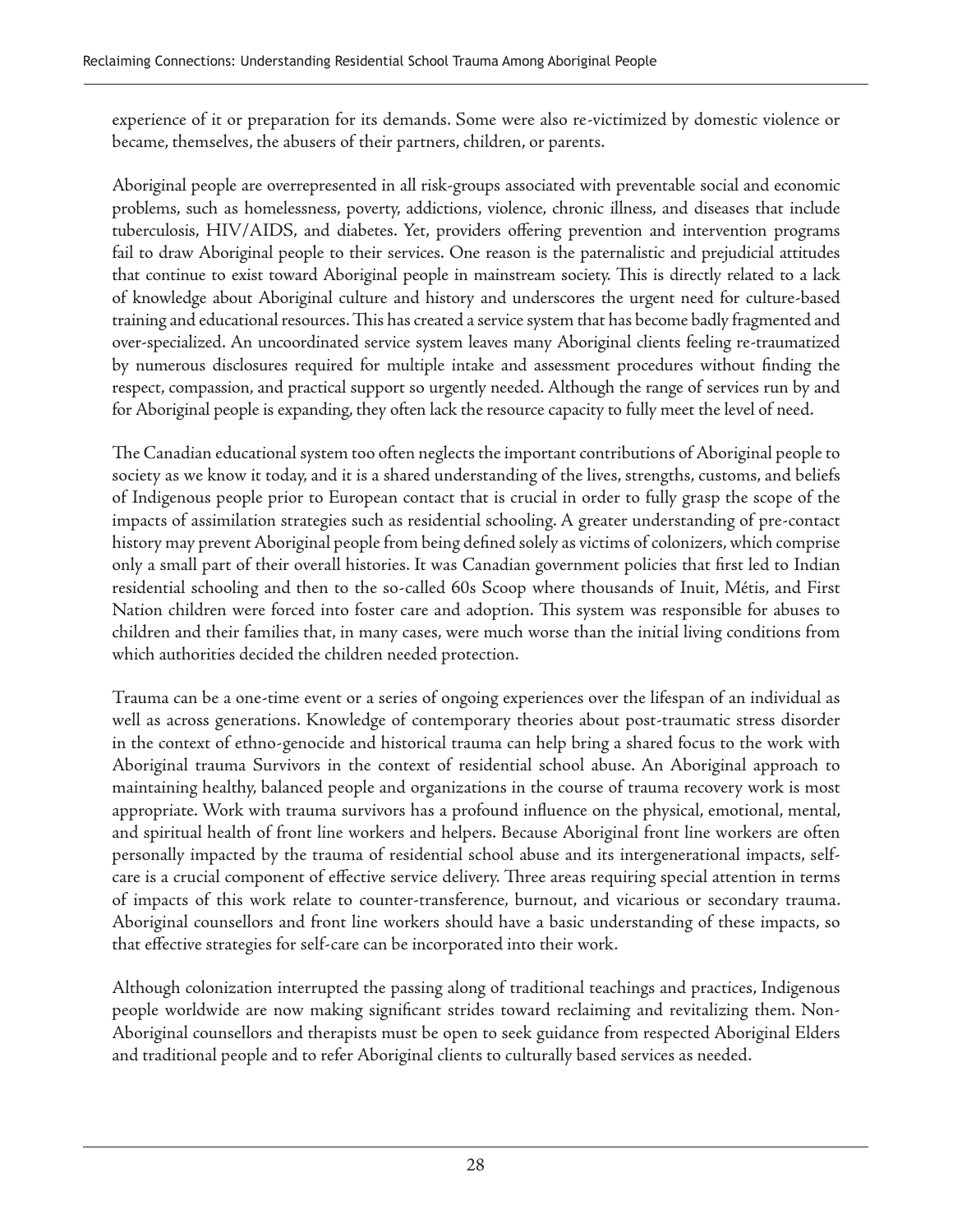# **Aboriginal Healing Foundation Final Report**

Marlene Brant Castellano (*Volume I: A Healing Journey: Reclaiming Wellness*) Kishk Anaquot Health Research (*Volume II: Measuring Progress: Program Evaluation*) Linda Archibald (*Volume III: Promising Healing Practices in Aboriginal Communities*)

#### 2006

Between the 1800s and 1990s, over 130 government-funded church-run industrial schools, boarding schools, and northern hostels operated in Canada for Aboriginal children. Many First Nations, Métis, and Inuit children attending residential schools suffered physical, sexual, and other abuses. They experienced a loss of childhood, family, community, language, and culture. The impacts of residential schools have been felt in every segment of Aboriginal societies. Communities suffered social, economic, and political disintegration. Languages were attacked and continue to be threatened. Families were wrenched apart. The lives of individual students were devastated. Many of those who went through the schools were denied any opportunity to develop parenting skills and lost the ability to pass these skills on to their own children. They struggled with the destruction of their identities as Aboriginal people, the loss of personal liberty and privacy and memories of abuse, trauma, poverty, and neglect.

In 1996, the final report of the Royal Commission on Aboriginal Peoples stressed the urgency of addressing the impacts of residential schools. On 7 January 1998, then Minister of Indian Affairs and Northern Development Honourable Jane Stewart issued a *Statement of Reconciliation* and unveiled the government's response to the RCAP report, *Gathering Strength-Canada's Aboriginal Action Plan*. The response included a one-time grant of \$350 million for community-based healing of the physical and sexual abuses that occurred in residential schools. On 31 March 1998, the Aboriginal Healing Foundation (AHF) was established as an Aboriginal-managed, not-for-profit corporation and was given a \$350 million healing fund and an 11-year mandate to support community-based healing initiatives. These initiatives must address the legacy of physical and sexual abuse suffered in Canada's Indian residential school system, including intergenerational impacts, and to promote reconciliation between Aboriginal people and Canadians. A further commitment of \$40 million was budgeted in 2005 to enable the AHF to support healing projects for an additional two years and to continue promoting public awareness and understanding of healing issues.

The AHF funds healing projects across Canada for Inuit, Métis, and First Nations individuals and groups, on- and off-reserve, whether located in urban, rural, or remote communities. The types of projects funded by the AHF ranged from healing services, community services and life skills support, prevention and awareness education, and traditional activities to training and gatherings of Survivors. Through the course of researching and evaluating the impact of its projects in communities, the AHF found that approximately 86,000 Survivors were alive, with 80 per cent First Nations, 9 per cent Métis, 5 per cent Inuit, and 6 per cent non-status First Nations. It was then estimated through extrapolation that there were 204,564 participants in AHF-funded healing projects and 49,095 participants in AHFfunded training projects, with only 33 per cent who had engaged in prior healing activity. Within the total number of participants, there were 37 per cent of individuals having special needs, that is, severe trauma including alcohol abuse, suicidal behaviour, and so on.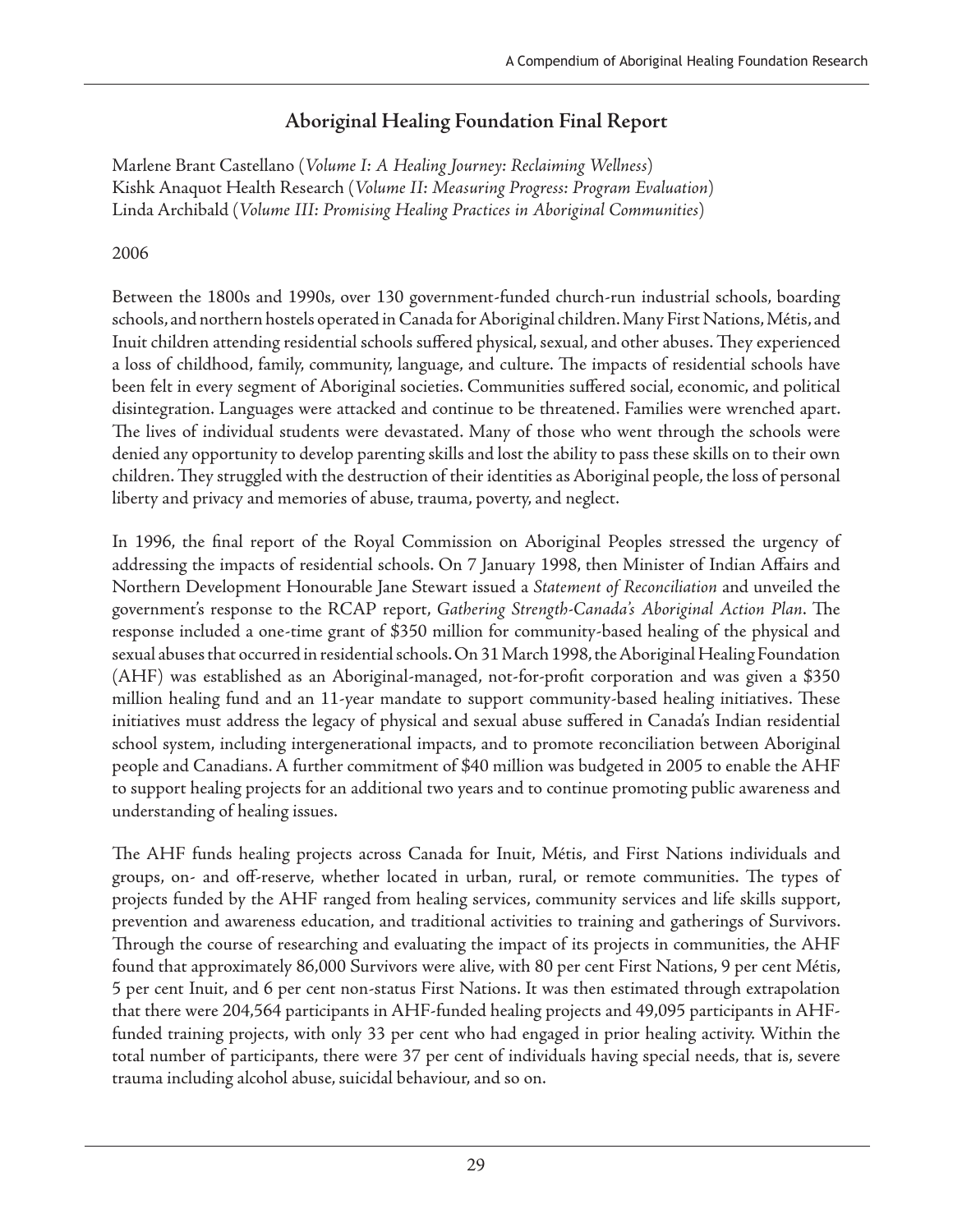Evaluation found that 36 months is a minimum time to move through needs identification, outreach, and initiation of therapeutic healing, and it should be noted that there were less than one-third of all projects receiving AHF funding for 36 months or longer. When looking at the estimated number of participants, it was found that 56 per cent of AHF-funded projects could not meet healing needs and 36 per cent maintained a waiting list. In conclusion it was estimated that it would require \$140,855,595 to address project needs, including associated costs.

At a macro level, intergenerational impacts that undermined Aboriginal languages, cultures, spirituality, traditions, and belief systems; loss of family and community members through war and disease; loss of political autonomy, land, and resources; loss of children to residential schools; and widespread physical and sexual abuse of children in residential schools can all be seen as root causes of the dismal social, economic, and health status of Aboriginal people. Healing is a long-term process and occurs in stages. Impact of AHF-funded activities in the communities such as level of understanding and awareness of the Legacy, level of team capacity, and number of participants in healing showed that 20 per cent of communities are just beginning their healing, about 66 per cent of communities accomplished a few goals, and 14 per cent of communities accomplished many goals, but much work remains. The conditions that influence both the need for healing and the success of the healing process include: individual experiences, strengths, resources, motivation, and relationships within the family; community-level social, political, and economic conditions; community culture, traditions, language, history, resources, and governance; the degree of leadership support for healing; and community capacity and access to skilled healers and therapists.

Fifty-seven per cent of participants told AHF that their goals changed over the course of attending AHF-funded activities. Four most commonly cited changes were improved self-awareness, relationships with others, knowledge, and cultural reclamation. The majority felt better about themselves because they found strength, improved their self-esteem, and were able to work through their trauma.

It would take an average of 10 years for a community to reach out, dismantle denial, create safety, and engage participants in therapeutic healing. The progress and duration of healing is affected by the level of community awareness, the readiness to heal in individuals, the availability of organizational infrastructure, and the access to skilled personnel. Responses to surveys indicate healing goals are achieved best through services by Aboriginal practitioners and longer involvement in counselling and therapeutic activities. AHF-funded projects play a pivotal role in partnering with community and service agencies, identifying and filling gaps in services, and engaging Survivors and those intergenerationally impacted by the legacy of residential schools.

Healing needs are conditioned by the history of trauma and dislocation experienced over generations in multiple dimensions of Aboriginal peoples' lives. Trauma is thus a collective as well as an individual legacy. Promising healing practices acknowledge the collective and historical context of needs and develop approaches that incorporate three necessary elements: Aboriginal values and world view; personal and cultural safety; and the capacity to heal that resides in Aboriginal persons and communities. Key methods in promising healing practices include reclaiming history, cultural interventions, and therapeutic healing that draws creatively on traditional healing methods and Western therapies. Individuals proceed along their healing path aided or constrained by their individual strengths and vulnerabilities. The community environment plays an influential role in helping or hindering progress. Aboriginal healers, helpers, and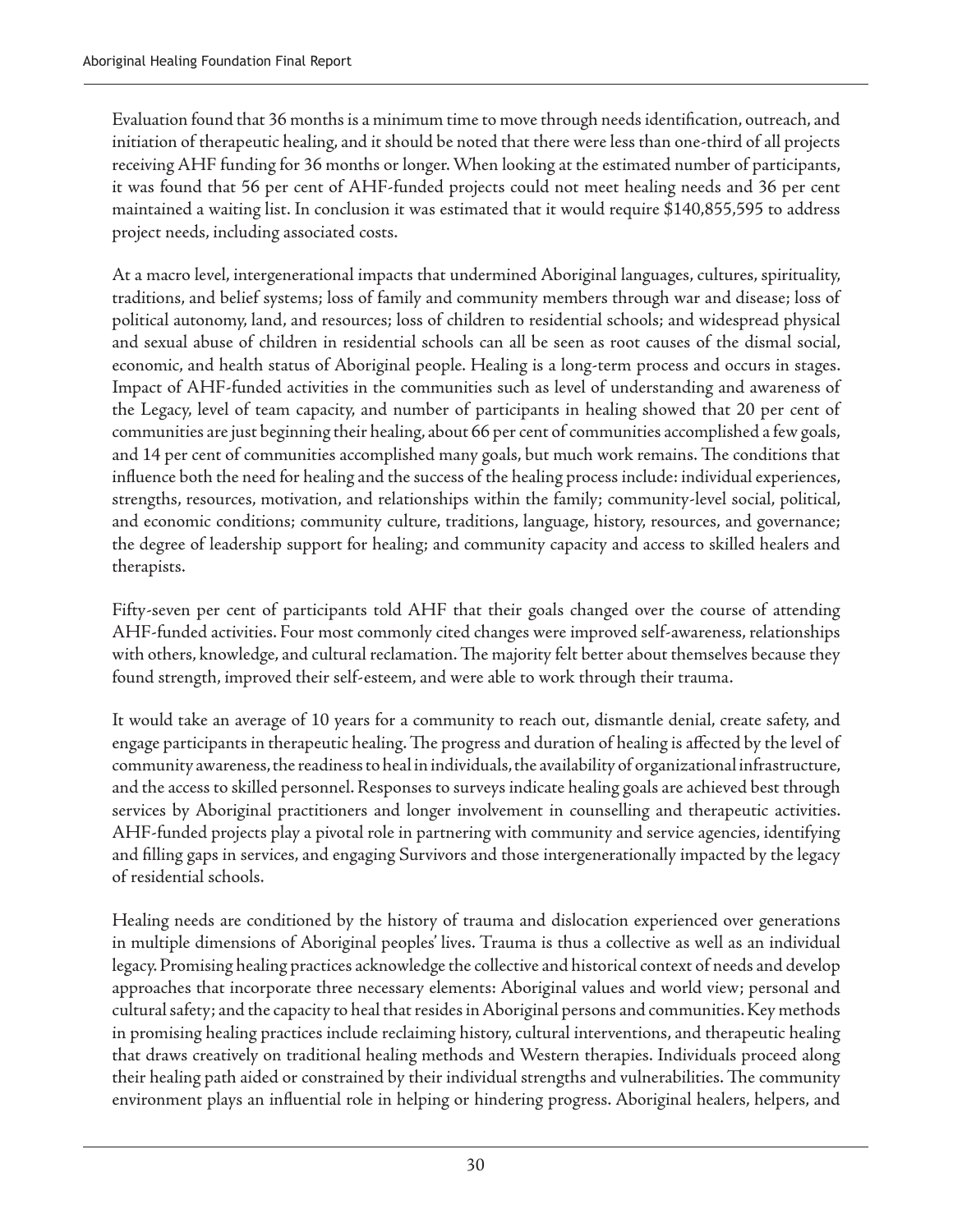counsellors have always practised holistic healing, but the intensity and pervasiveness of healing needs deriving from historic trauma and residential school abuse have overwhelmed informal helping networks. Programs introduced from outside agencies are fragmented and most often have narrow mandates that frustrate efforts to implement holistic healing. The most striking example of this is the exclusion of cultural activities from health and healing program funding, with few exceptions. Research on promising healing practices points to evidence that cultural activities are legitimate and successful healing interventions.

There is evidence that supports the case for the funding of culture-based, community-led initiatives to heal the legacy of collective and individual trauma that, to varying degrees, cripples the capacity and undermines the resiliency of Aboriginal individuals, families, communities, and nations. Residential school experience is a major component of the Legacy, but it is only one of the multiple, repeated assaults on cultural continuity and individual identity that have created the need for healing. The case has also been made that healing facilitated by Aboriginal people, including residential school Survivors, is most effective in restoring meaning, connections, and resourcefulness in individual lives that have been damaged by abuse. The risks involved in fundamental personal change make it essential that healing support be sustained over time so that individuals who embark on healing have access to sensitive and skilled therapists who can model and guide healthy identity development.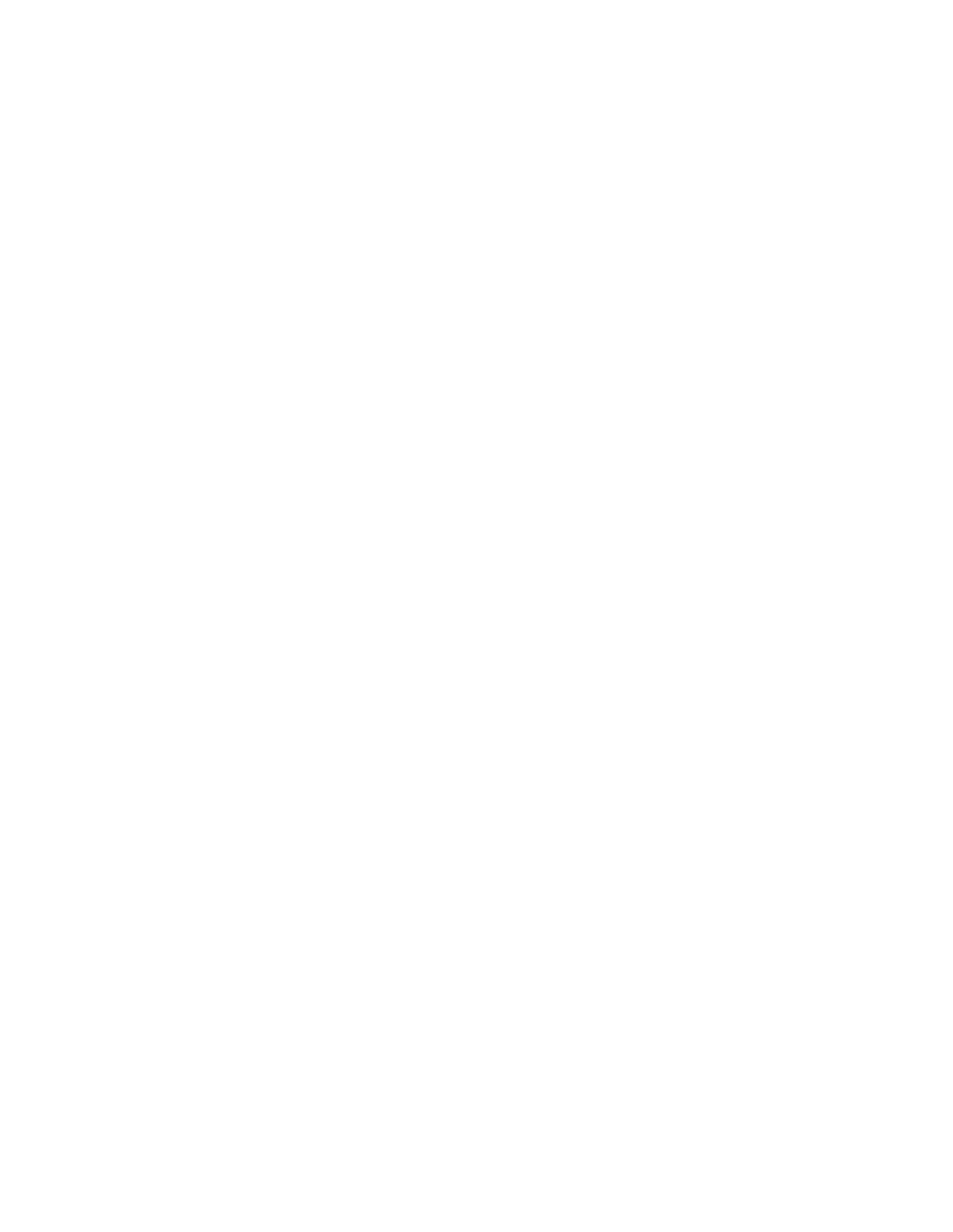# **Métis History and Experience and Residential Schools in Canada**

Larry N. Chartrand Tricia E. Logan Judy D. Daniels

#### 2006

Métis education was not formal until the Catholic Church began to instruct Métis children in the Red River area by the 1800s. Prior to this time, formal education was rare and, when it did occur, Métis children were sent to Canada or Europe for their education by their European fathers. Education was largely controlled by the Catholic Church, which dictated curriculum based on European values and beliefs. It was not until the 1960s that Métis communities began to demand their educational experiences be more relevant and meaningful to Métis culture and lifestyle and future aspirations.

There is evidence that Métis attended residential schools in considerable numbers. Available statistics indicate at least nine per cent of those who attended residential schools identified as Métis. In the early period, Métis were often accepted into residential schools by church authorities for various reasons and with little resistance from government authorities. As long as they were seen as culturally Indian, it made sense that they should attend residential schools to assimilate them into mainstream society.

Both students and staff considered the Métis as outsiders during their years at the schools. They were considered to be in a different class than everyone else and they were treated as such. There was a lack of consistency in the attendance policies that would surround the Métis, and, in turn, there was no consistency in how they were treated at the schools. Perceptions of racial characteristics, poverty, religion, social rank, and culture could all be used to influence the quality of education that a Métis student could receive. A Métis child was judged by the colour of his or her skin, the community he or she originated from, his or her blood relations, and health condition when he or she arrived at school. In the eyes of staff and administrators, a Métis child in one instance could be seen as better off than an Indian child and in the next could be seen as worse off.

As the federal government began to develop its official policy concerning the rights of Métis, official tolerance of Métis attendance at residential schools dissolved. Since Métis rights were extinguished and Métis were not legally considered Indians, they were therefore not the responsibility of the federal government that funded residential schools and were not allowed to attend. There were, of course, exceptions even after the government's policy of not accepting Métis. Some churches, without federal funding, set up schools for the Métis, such as St. Paul's in Saskatchewan. Still, other churches included Métis in existing Indian residential schools where room permitted or by ignoring official policy altogether. Nonetheless, by the 1930s, most Métis were excluded from formal education because of federal government policy. Also, they were often not included in provincial-operated schools due to social, racist, and economic reasons until well after formal education in the provinces became freely available to all residents without cost or discrimination.

The impact of residential schools on Métis children who did attend was similar to the experiences of Indians who attended such schools. In some cases, those Métis who attended residential schools would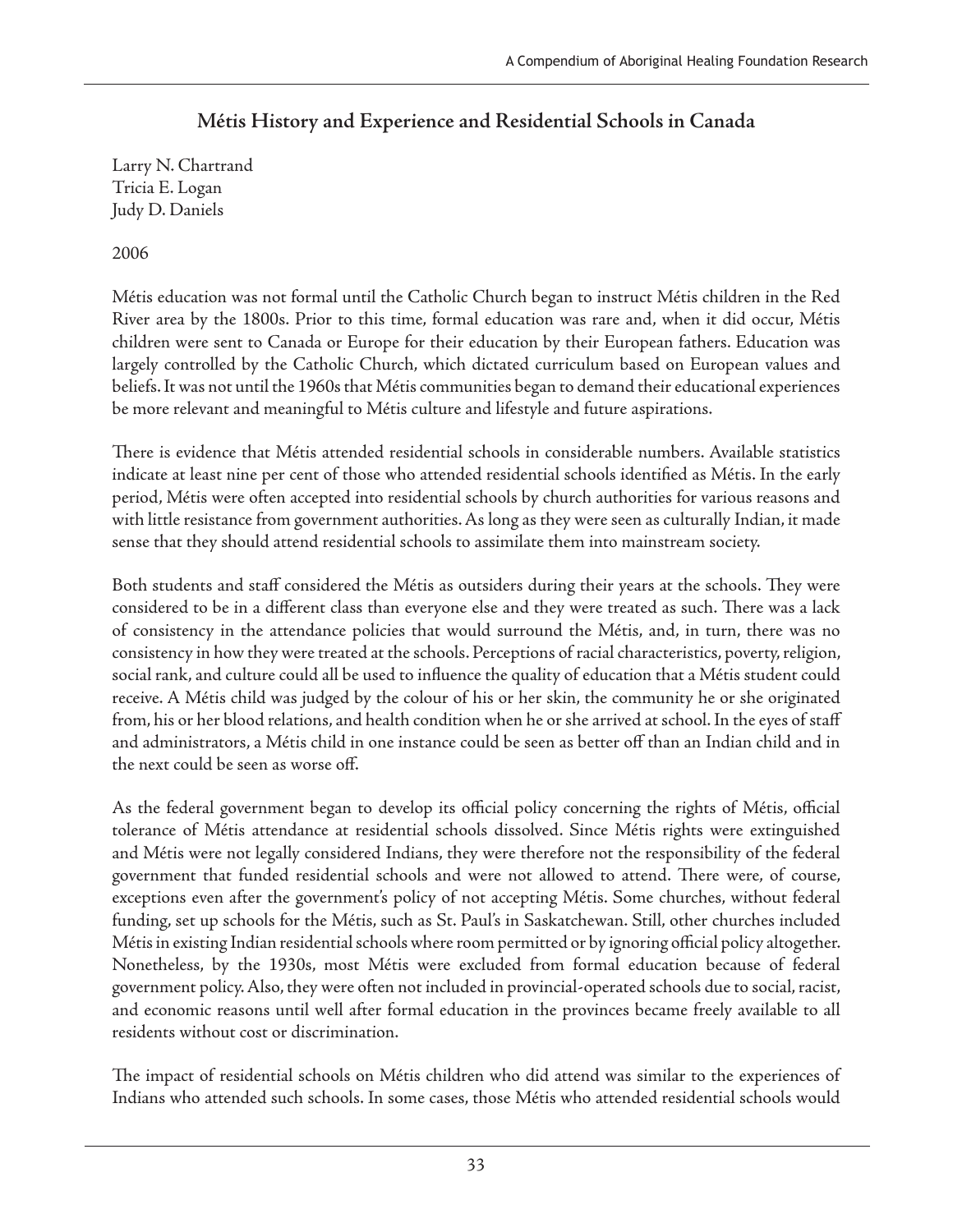sometimes be treated as second class since the Church did not receive any funding for Métis students. In many cases, stories of Métis indicate their treatment was neither better nor worse than that of their First Nation classmates, but that they did have unique experiences. There are distinct aspects to the admittance, discharge, treatment, and location of the residential schools that would have Métis children in their charge.

All of the personal accounts and histories of course are not stories that ended with the closing of these schools. The intergenerational impacts of these schools affect all generations of Métis today. Credit is due to the generation of people who stepped forward and had the courage to tell their stories about their experiences as a Métis Survivor. Each report opens new doors to this collective history and explores different aspects of the Métis Nation and how it has dealt with the residential school legacy. Carving out a unique niche in the legacy of the residential school system will help the future generations of Métis who may still want to know.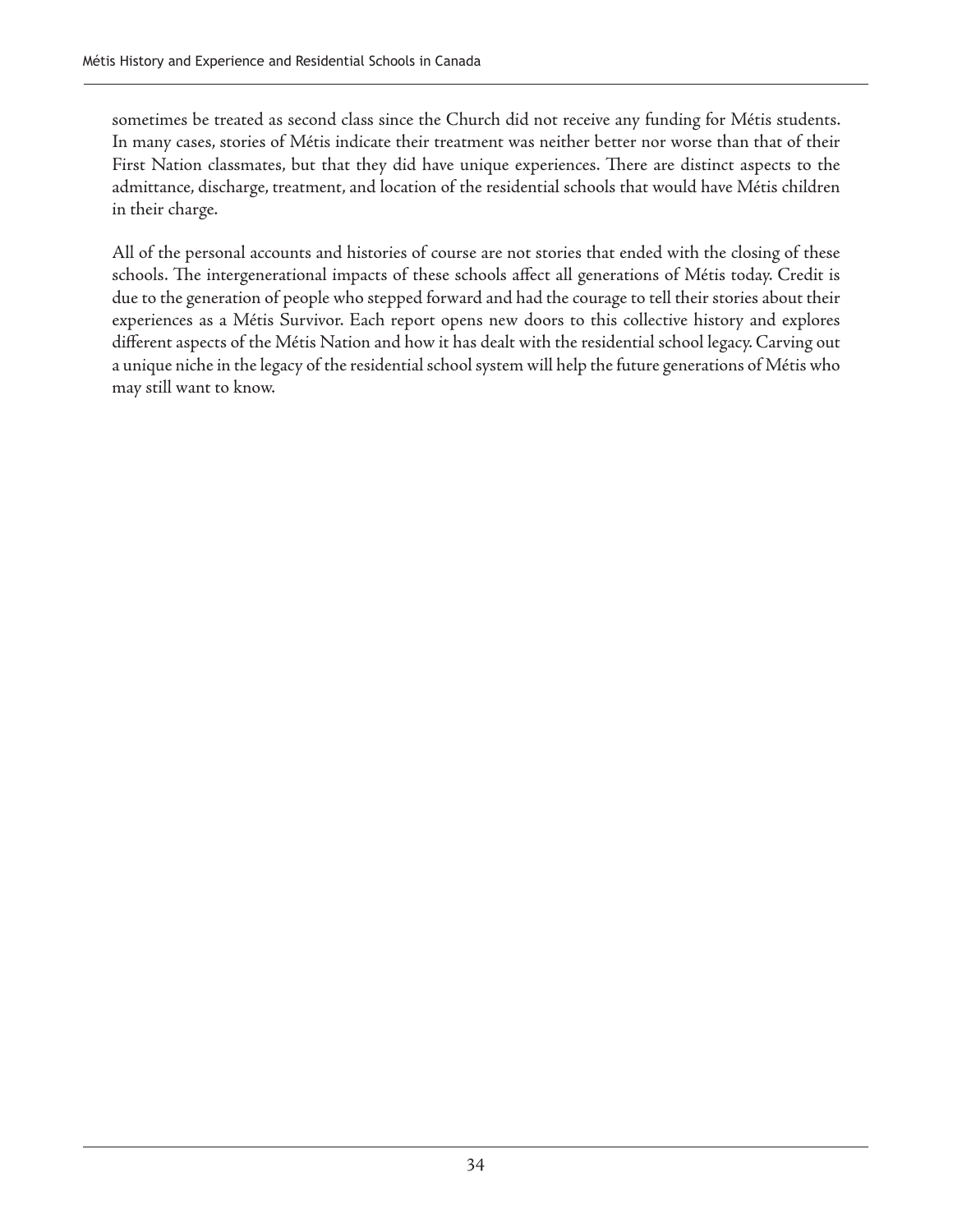# **Addictive Behaviours Among Aboriginal People in Canada**

#### Deborah Chansonneuve

#### 2007

Addictive behaviours are a way of coping with emotional pain. Residential schooling brutally severed generations of Aboriginal children's attachments to family and community, placing them in sterile institutions among strangers. Children who expressed their fears and anxieties about this separation were at worst punished and at best ignored. The psychological and social effects of forcibly removing Aboriginal children from their families have passed from generation to generation. Survivors and their descendants report difficulties forming trusting attachments with their family and others, which have contributed enormously to the level of addictive behaviours in the Aboriginal population. Many Survivors of residential school abuse became caught in alcohol and drug addictions or compulsive behaviours in eating, sex, or gambling to numb painful memories or regain feelings of power and control in order to cope with trauma. Two coping mechanisms relevant to addictive behaviours are *dissociation* and *reenactment*. No other population group in Canada's history has endured such a deliberate, comprehensive, and prolonged assault on their human rights as that of Aboriginal people. Yet, despite growing recognition of past wrongs, many Canadians remain unaware of the full scope of these injustices or their impacts.

The origins of alcohol abuse can be found in early Canadian history with the introduction of liquor by European fur traders in the early seventeenth century. Prior to this, drunkenness and violence were virtually unknown to Aboriginal people. As well as introducing alcohol, trading practices had a dramatic impact on traditional diet; healthy, natural foods readily available through hunting, gathering, and agriculture were gradually replaced with convenience foods.

Federal policies such as the 1869 *Act for the gradual enfranchisement of Indians*, the 1867 *Indian Act*, and the creation of residential schools were deliberate attempts by the Government of Canada to wipe out all traces of Aboriginal cultures including languages, beliefs, customs, and spiritual traditions. The actions carried out under these policies continue to profoundly affect all Inuit, Métis, and First Nation people.

Alcohol and drug abuse are deemed the most frequent or constant problem in Aboriginal communities. Death due to alcohol is two times greater than the rate for the general population, and death due to illicit drugs is approximately three times greater than the rate for the general population. One in five Aboriginal youth reported having used solvents; of these, one in three were under the age of 15 and over half started using solvents before age 11. Alcohol is the primary addiction or substance abuse problem for clients in NNADAP treatment centres. Other drugs such as narcotics and hallucinogens were also identified. Inuit identify alcohol and drug abuse, family violence and abuse, and suicidal behaviour as their most prevalent mental health problems.

Injury and poisoning is the leading cause of death for children through adulthood (accounting for 40% of deaths among males). Suicide and self-injury accounted for 38 per cent of deaths among youth and 23 per cent among adults aged 20 to 44. Studies reveal that the rate of injury and poisoning for First Nations is four times greater than for the general population and suggest that high rates of hospitalization and deaths due to injury and poisoning are linked to alcohol and other drugs. Aboriginal youth are two to six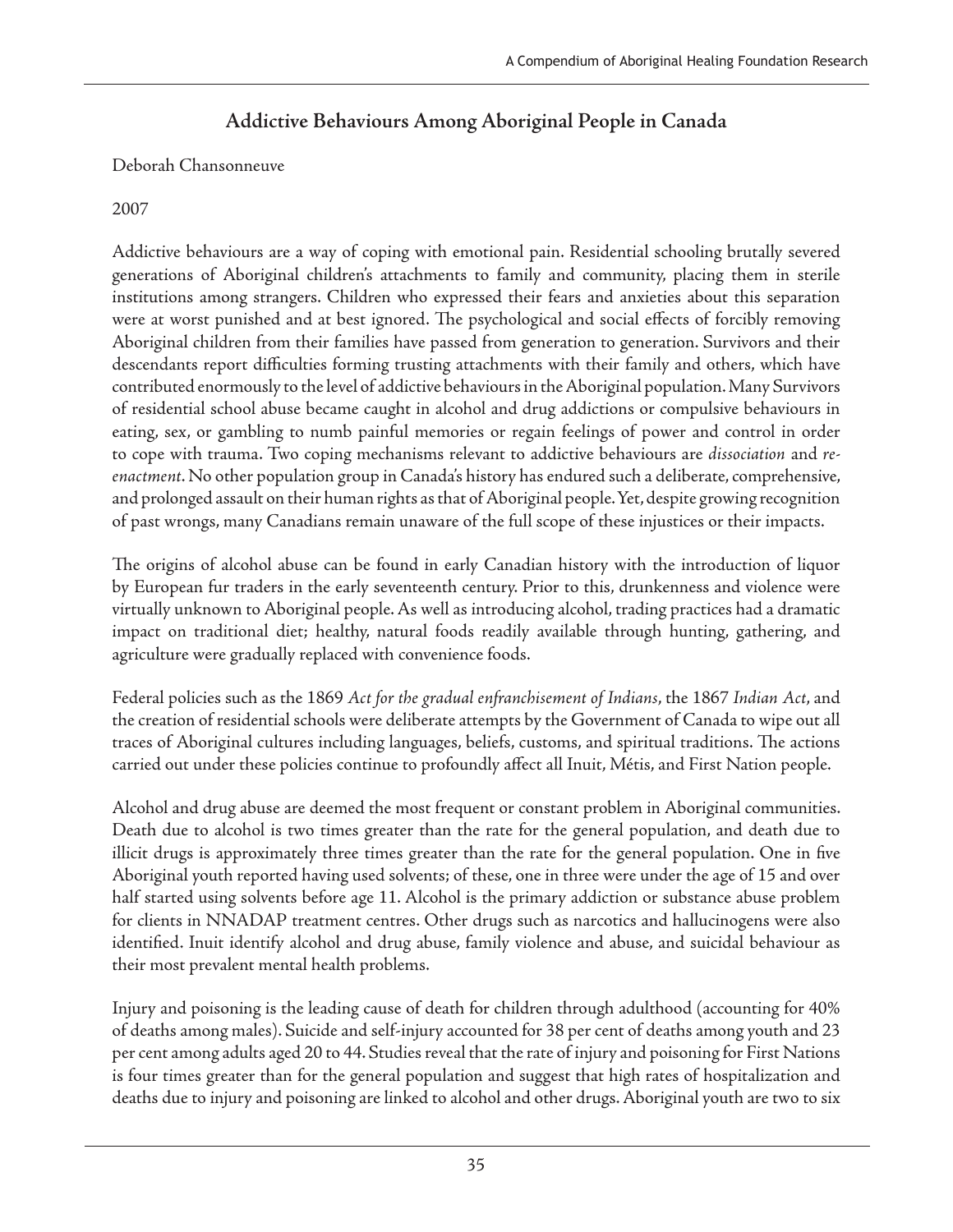times at greater risk for alcohol-related problems than their non-Aboriginal counterparts and are more likely at a much younger age to use all types of illicit drugs, tobacco, solvents, alcohol, and cannabis than non-Aboriginal youth. The prevalence of prescription drug abuse accounts for 48 per cent of Aboriginal people using addiction treatment services; of these, 74 per cent use benzodiazepines and over 60 per cent are poly-prescription drug users.

The rate of smoking among First Nation individuals is 62 per cent, almost three times the national rate of about 23 per cent. Inuit have the highest rate at 72 per cent. Sixty per cent of both begin smoking before the age of 16. Although smoking has generally decreased over the past two decades, tobacco-related death and illness rates remain very high, especially among Aboriginal people. First Nation populations on reserves have a 40 per cent higher rate of stroke and a 60 per cent higher rate of heart disease than the general population of Canada. One of the major causes of death—lung cancer—is prevalent among Inuit women who have the highest rate in the world. The problem of gambling is far higher among First Nations and Inuit than the general population. Sexual addiction affects both men and women, heterosexual and homosexual, and it appears to be common among those people who also suffer from other addictive disorders such as drug abuse. Many addictions specialists and front line workers involved with Aboriginal communities believe that the disproportionately high rates of relationship and family conflict arise from the same type of dependencies that characterize addictive behavioural patterns.

Increasingly, evidence shows the most effective addictions prevention and intervention programs for Aboriginal people is grounded in the wisdom of traditional Inuit, Métis, and First Nation teachings about a holistic approach to a healthy life. Aboriginal belief systems have much to teach about a broader approach to recovery because they emphasize all aspects of well-being are equally important and interconnected, including the physical, emotional, mental, and spiritual; balanced well-being is throughout the lifespan; and individual health is an aspect of the health of families, communities, nations, and the environment. An Aboriginal approach begins with the premise that each of these three areas must be addressed in order to sustain improvements over the long term.

The long-term success rate for addictions recovery, regardless of the population group, has not been encouraging. Because of its alternative, holistic health-promoting world view, an Aboriginal approach shows real promise, not only for Aboriginal programs, but for prevention and recovery programs anywhere. Restoring balanced, holistic health in the Aboriginal population requires significant improvements to the social and economic conditions impacting on their health.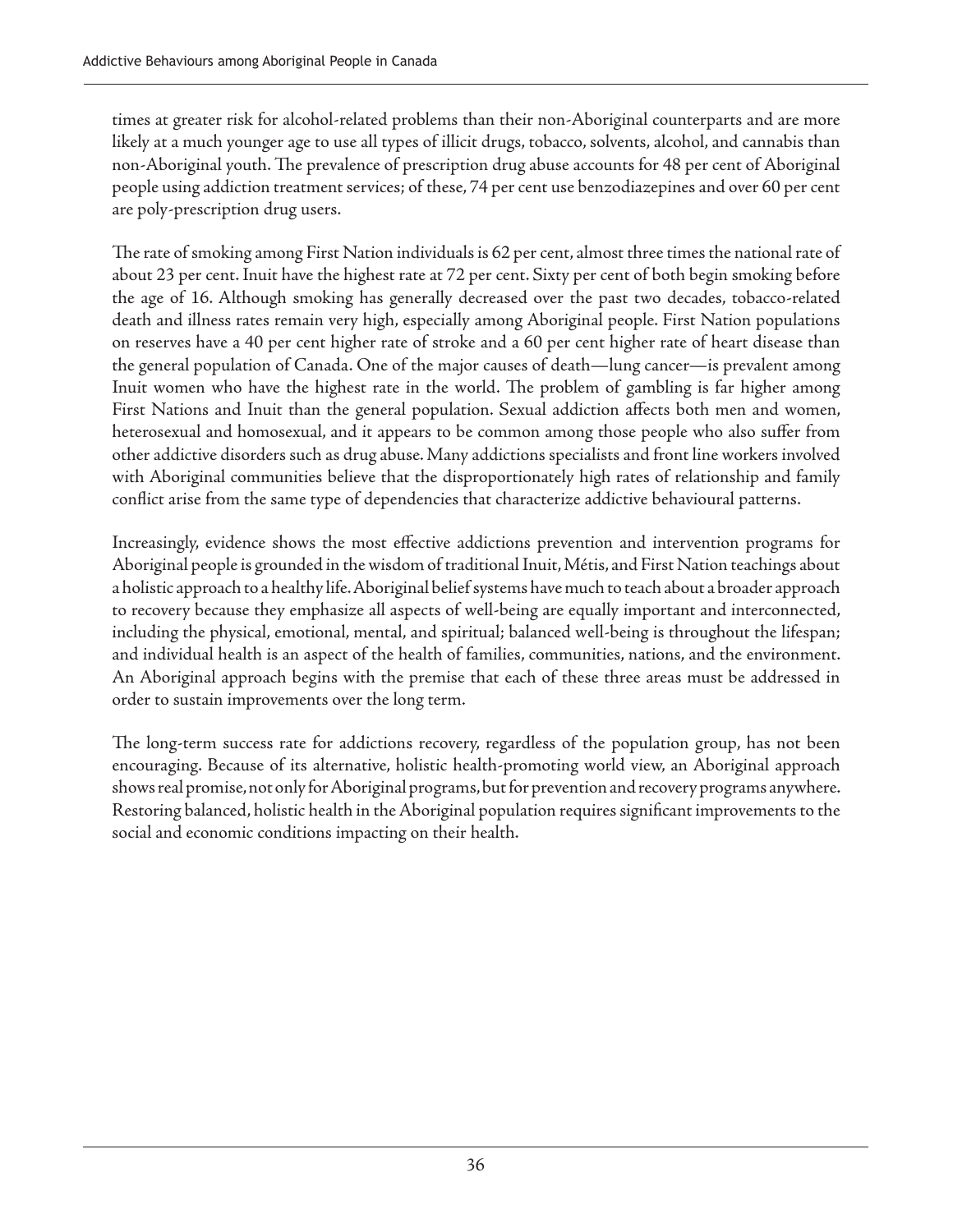# **Suicide among Aboriginal People in Canada**

Laurence J. Kirmayer Gregory M. Brass Tara Holton Ken Paul Cori Simpson Caroline Tait

2007

Suicide is a deeply troubling event that challenges our assumptions about the meaning and value of life and leaves a wake of pain and perplexity among the families and friends of those who end their lives. Although suicide is just one indicator of individual and collective suffering, it demands special attention because of its severity and finality.

Aboriginal people in Canada suffer from much higher rates of suicide than the general population. The overall Canadian rate has declined, while in some Aboriginal communities and populations, rates have continued to rise for the last two decades. The overall suicide rate among First Nation communities is about twice that of the total Canadian population; the rate among Inuit is still higher—6 to 11 times higher than the general population. For Aboriginal people, suicide is an affliction of the young. From the ages of 10 to 29, Aboriginal youth on reserves are 5 to 6 times more likely to die of suicide than their peers in the general population. Over a third of all deaths among Aboriginal youth are attributable to suicide, and males are more likely to die by suicide, while females make attempts more often. Despite widespread concern about these alarming statistics, there continues to be a lack of information on Aboriginal suicide, its origins, and effective interventions.

Suicide is a behaviour or action, not a distinct psychiatric disorder, and results from the interaction of many different personal, historical, and contextual factors. Suicide may be associated with a wide range of personal and social problems and have many different contributing causes arising from a complex web of interacting personal and social circumstances. There are risk factors that increase the likelihood of suicidal behaviour and protective factors that reduce it, which include: the physical and social environments; individual constitution, temperament, or developmental experiences; interpersonal relationships; alcohol and substance abuse; suicidal ideation and previous suicide attempts; and co-existing psychiatric disorders. The individual factors that affect suicide in Aboriginal people are no different than those found in other populations and communities, but the prevalence and interrelationships among these factors differ for Aboriginal communities due to their history of colonization and subsequent interactions with the social and political institutions of Canadian society.

Suicide is just one indicator of distress in communities. For every suicide there may be many more people suffering from depression, anxiety, and other feelings of entrapment, powerlessness, and despair. Every suicide has a wide impact affecting many people—family, loved ones, and peers who find echoes of their own predicament and who sometimes may be prompted to consider suicide themselves in response to the event. The circle of loss, grief, and mourning after suicide spreads outward. In small Aboriginal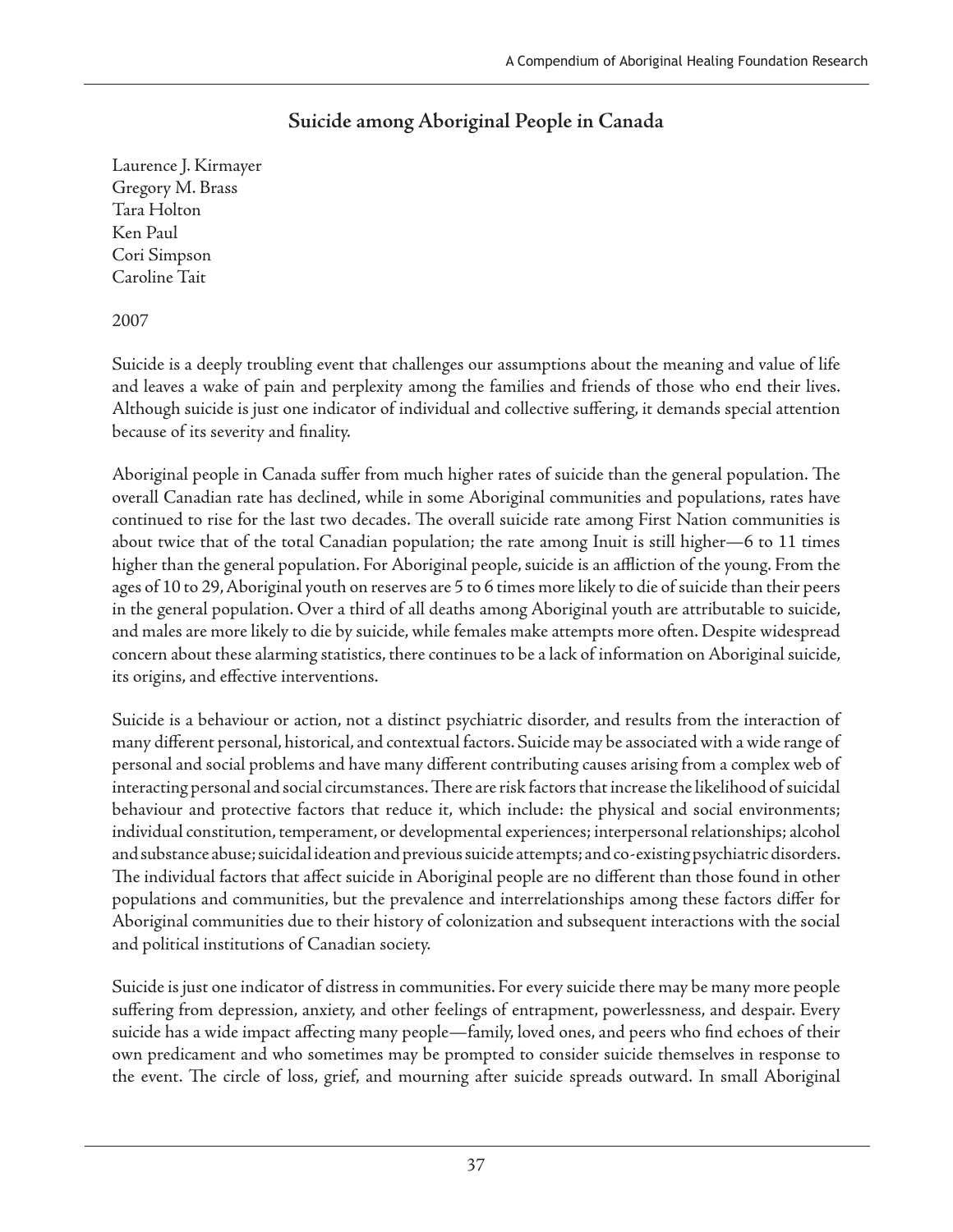communities where many people are related and where many people face similar histories of personal and collective adversity, the impact of suicide may be especially widespread and severe.

Risk factors for suicide among Aboriginal youth are similar to those for suicide in the general population of young people. These factors include depression, hopelessness, low self-esteem or negative self-concept, substance use (especially alcohol), suicide of a family member or a friend, history of physical or sexual abuse, family violence, unsupportive and neglectful parents, poor peer relationships or social isolation, and poor performance in school. Two overlapping patterns of vulnerability to suicide can be identified in the existing literature: severe depression is a key contributor to many suicides and life crises, substance abuse, and personality traits of aggressive impulsivity may play an important role in many suicides, especially among youth. Protective factors that contribute to individual resilience include family harmony and cohesion, involvement in family activities, good communication and feeling understood by one's family, good peer relations, and school success.

This information allows for the identification of youth in the community who may be at greater risk for suicide. Providing mental health services, mobilizing social support, and increasing community involvement for these youth and their families should reduce their risk of suicide. Early interventions with families and communities to support the healthy development of infants and children may reduce the prevalence of personality disorders and other mental health problems, which are more difficult to address in adolescents or adults.

Although much of the literature on suicide in the general population is relevant to the experience of Aboriginal people, there are specific cultural, historical, and political considerations that contribute to the high prevalence and that require the rethinking of conventional models and assumptions. Understanding of the role of larger social factors is therefore crucial to identifying the most important contributors to suicide for any specific Aboriginal population, community, or individual. Acculturation stress and marginalization has been repeatedly described as a risk factor for Aboriginal adolescent suicide. Cultural marginalization and associated problems in identity formation may render Aboriginal youth vulnerable to suicide, even in the absence of clinical depression. These processes of marginalization and acculturation stress do not simply reflect individual differences in adaptation, but are largely determined by social and political forces beyond the individual.

The impact of the residential school system and other systematic practices of cultural suppression and forced assimilation can be seen at the levels of individual experience, family systems, communities, and whole nations or peoples. Each of these levels has its own pathways that can transmit negative effects across the generations, and these can also contribute to resilience, revitalization, and renewal. The historical roots of current problems must be recognized and addressed to develop effective interventions that can transform intra-familial and intergenerational cycles of suffering. There is evidence of benefits from programs or interventions that restrict access to the means of suicide; provide school-based education to teach coping skills; how to recognize and identify individuals at risk; and how to refer them to counselling or mental health services; train youth as peer counsellors or natural helpers; train other individuals with whom youth come into regular contact (teachers, nurses, primary care providers, clergy, parents) to recognize and refer youth at risk, mobilize the community to develop suicide prevention programs, a crisis intervention team, family support, and activities that bring together youth and Elders to transmit cultural knowledge and values; and ensure that mass media portray suicide and other community problems in appropriate ways.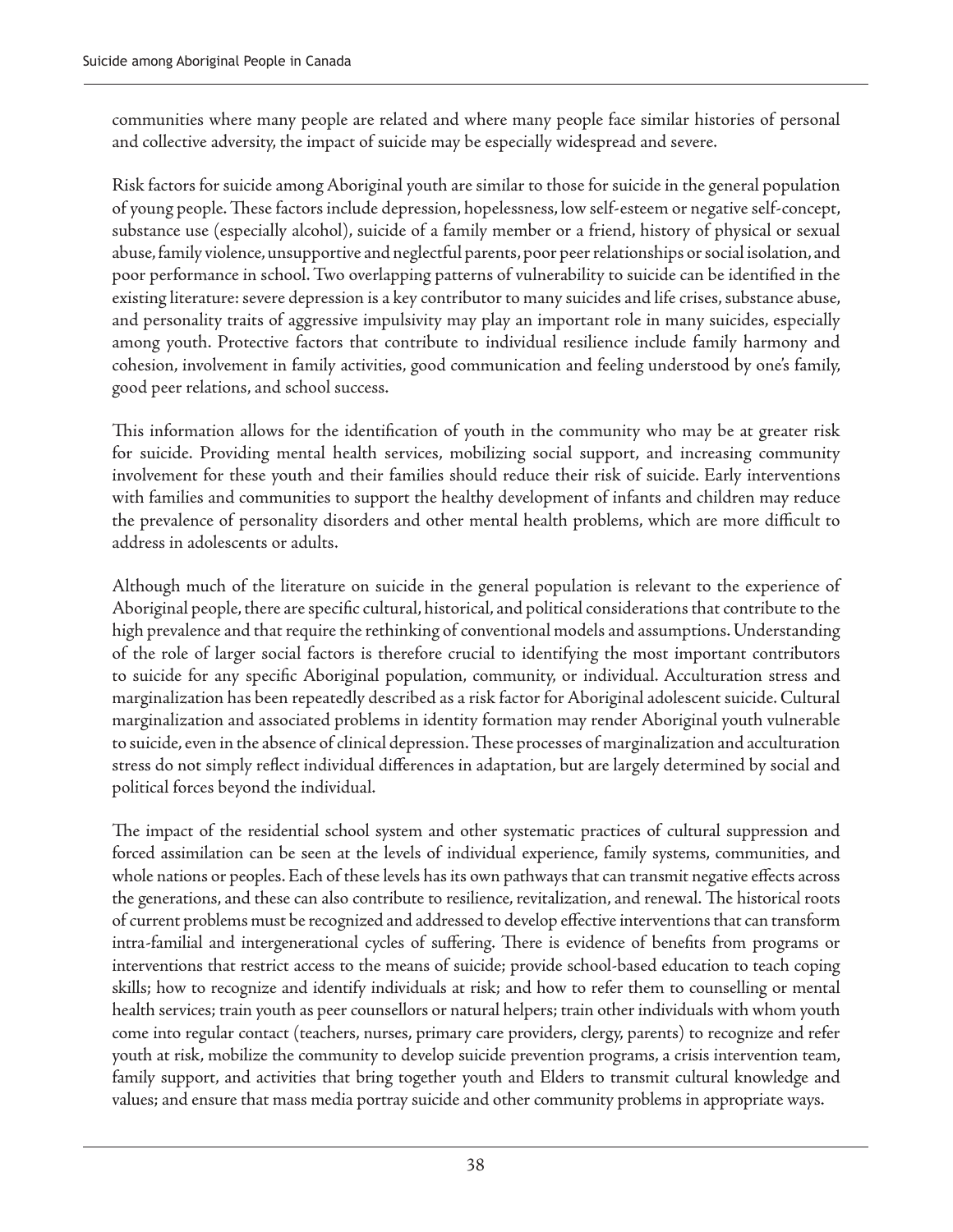For individuals already identified to be at risk for suicide or suffering from other mental health problems, it is crucial to ensure that they have access to adequate mental health services. Depending on the severity of the problem, this includes psychiatry, psychology, counselling, peer support, and Indigenous forms of help and healing. Families and friends bereaved by a suicide should also have counselling and other forms of support available. The fact that youth in Aboriginal communities are most obviously affected by suicide tends to keep the focus primarily on youth. Any intervention that reduces suffering and improves the well-being of friends, parents, and families of youth will benefit youth as well as contribute to suicide prevention.

Given the limited state of knowledge about what works in suicide prevention, research must continue to play an important role. In fact, participatory action research may contribute directly to suicide prevention by strengthening communities. To achieve these beneficial effects, research must be conducted collaboratively with communities to ensure relevance and responsiveness to local needs and perceptions.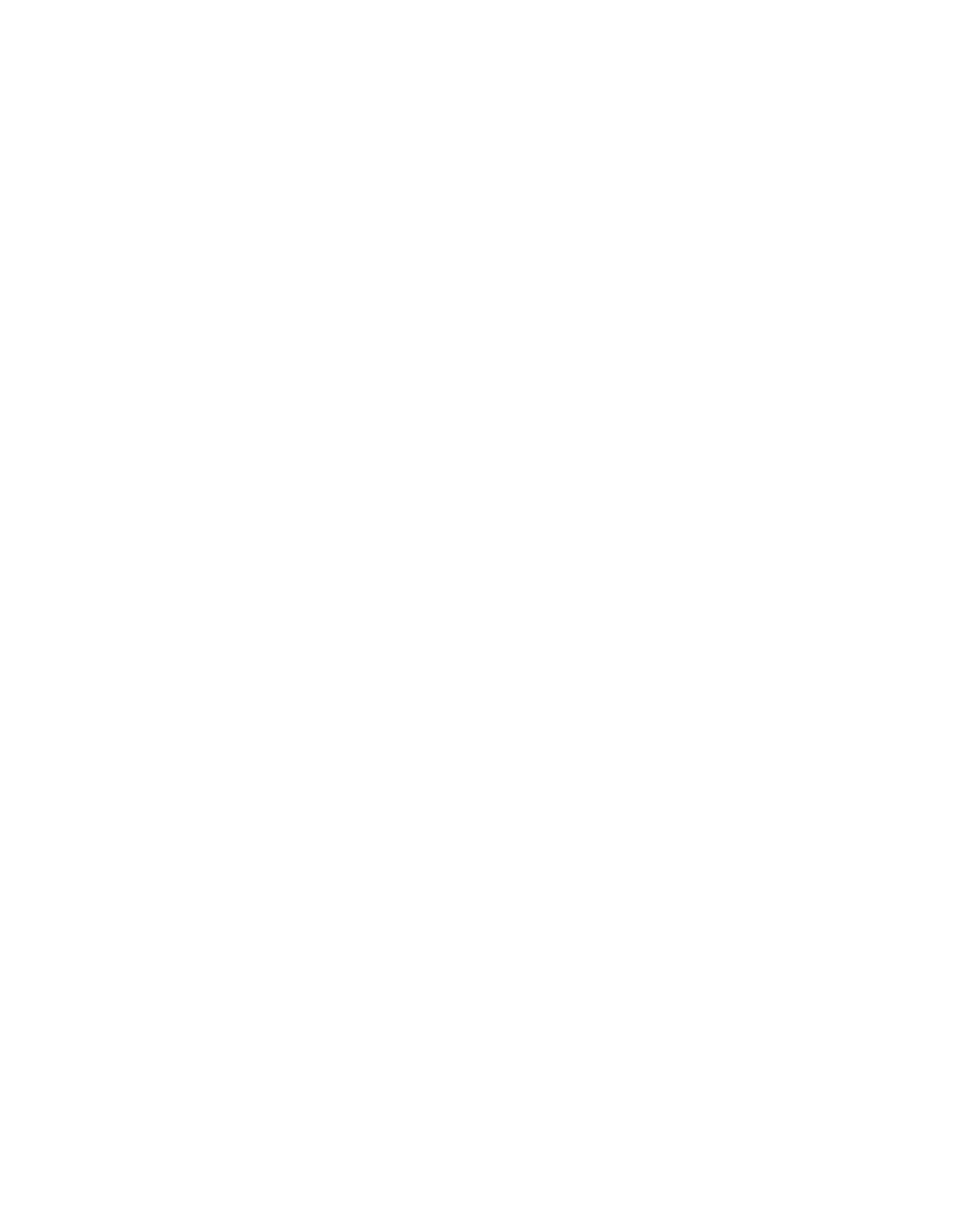### **Lump Sum Compensation Payments Research Project: The Circle Rechecks Itself**

Madeleine Dion Stout Rick Harp

#### 2007

Between 1831 and 1998, at least 130 industrial, boarding, and residential schools, including hostels, operated in all territories and in all but three provinces (New Brunswick, Prince Edward Island, and Newfoundland). In 1991, it was estimated that approximately 105,000 to 107,000 Aboriginal people were alive who had attended residential school. Today, that number is about 86,000. Recent extrapolated figures indicate that approximately 287,350 Aboriginal people have experienced intergenerational impacts. This means there are, at minimum, 373,350 individuals whose lives have been intimately touched by residential schools.

Four different lump sum payment (LSP) options have been offered to Survivors to compensate them for the suffering they experienced at residential school. The first option secured LSPs through civil and criminal lawsuits initiated by Survivors against the Canadian government and the churches. This process began in the 1990s and was criticized by some Survivors as exclusionary, time-intensive, financially and emotionally draining, and less than rewarding. The second option is the alternative dispute resolution (ADR) process and was intended as a less formal, less complicated, and faster alternative to the courts; however, it only dealt with physical and sexual abuse and imposed rigid compensation guidelines for different types of abuses. Similar to court cases, Survivors following the ADR route needed to prove their claims. The third option is the *Indian Residential Schools Settlement Agreement and* includes the common experience payment (CEP) process that offers a common financial package to all Survivors. Using a "10+3" formula, each Survivor alive as of 30 May 2005 would receive \$10,000 for the first year (or part of the first year) of attendance at a residential school and an additional \$3,000 for each subsequent year. The final option is the independent assessment process (IAP), also part of the *Settlement Agreement*, and is meant to replace the ADR process and promises to process any residential school abuse-related claim within a nine-month period.

Under the *Agreement in Principle* announced by the federal government on 20 November 2005, which was then finalized as the *Indian Residential Schools Settlement Agreement* on 8 May 2006, approximately 86,000 former residential school students stand to receive, on average, \$28,000 each in compensation through CEPs, which includes an advance payment of \$8,000. This wave of payments would represent a massive and sudden influx of money into Aboriginal communities across Canada.

In anticipation of imminent LSPs, the Aboriginal Healing Foundation initiated the *Lump Sum Compensation Payments Research Project.* This project offers an impact assessment of past compensation payments on Survivors, their families, and communities as experienced by them. The project consisted of two phases: a first-phase literature review and a second-phase key informant survey. The first phase of the research project revealed that very little research was done about LSP impacts on individuals and not much work had been carried out about the positive and negative uses of such large sums of money. Both the literature review and the survey analysis underscored the urgency of developing a strategy for efficient, culturally appropriate, and accessible supports for LSP recipients. The second phase involved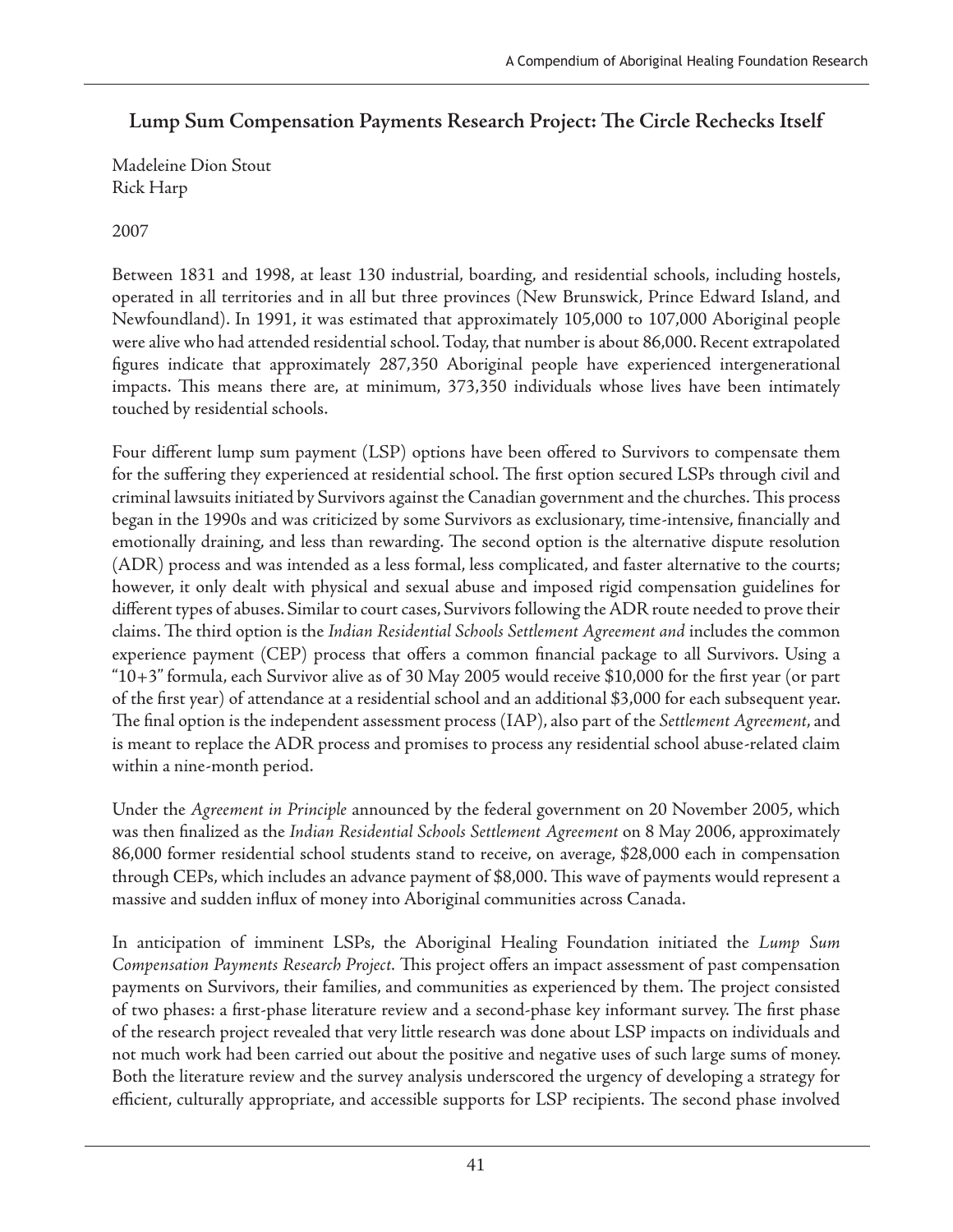117 field interviews of recipients and non-recipients of LSPs, which were conducted across western and northwestern Canada. Of the total interviewed, 80 per cent were Survivors, of whom 36 per cent had received LSPs.

Feedback from recipients and non-recipients of LSPs identified a wide range of community impacts stemming from these payments. These impacts began during the application process, which was looked upon negatively by the majority of survey participants who complained of its excessive cost and duration. While a minority found the LSP process beneficial and positive, most saw it as financially inequitable and emotionally draining. However, once the monies arrived, many recipients turned their LSP into a positive financial opportunity to help out family, purchase needed items, clear up debts, and invest. On the negative side, recipients noted that LSPs often led to troublesome increases in problems such as drug and alcohol abuse, pressure from family for money, and encroachment by financial predators. Receiving LSPs also triggered negative residential school memories for Survivors. Some non-recipients linked LSP readiness and general Survivor healthiness to shed light on Survivors' responses to LSPs. While some constructive impacts were recognized, most non-recipients viewed LSPs in a critical light, citing the increased vulnerability of Survivors in general, but particularly if they are elderly, female, ill, or living on the street.

A comprehensive intervention strategic framework for LSPs is proposed in this research project, and it begins with a discussion of the following cross-cutting issues: class, age, gender, religion, geographic location, culture, historic trauma, elder abuse, resources and funding, and research. Undergirding the framework are four strategic principles: the first principle—*Survivors' rights and autonomy are central* requires that LSP initiatives always respect the ultimate right of Survivors to make their own decisions; the second principle—*Survivors are their own best resource*—urges communities to maintain Survivor involvement in all initiatives; the third principle—*the family has a rightful place at the table*—means that interventions should be ideally tailored to, and inclusive of, an LSP recipient's immediate family members; and the fourth principle—*the community is the natural catalyst*—reinforces the fact that when responses are genuinely developed by and for the community, they nurture and reinforce a sense of local ownership and responsibility over policy and programming. In the interests of inspiring and informing immediate-, medium-, and long-term action, this research project puts forth five strategic goals: reform healing, reframe health, reinforce safety and security, reverse crises, and realign capacity.

To reform healing, it will be important to elevate communal healing and to research and evaluate change over time. Healing reform will require keeping a close eye on the unique and pivotal role of the voluntary/ non-governmental sector in Aboriginal communities to the possibilities of private sector involvement in healing initiatives and to exploring key concepts like citizen engagement, social capital, and social cohesion and relating these to home-grown concepts. Prioritizing impact assessments and evaluations will be key, as will training front-line workers on the early detection of risks and impacts of LSPs and collaborating with individuals who have expertise on effective interventions.

To reframe health is to promote holistic health and interventions and link health to wealth. Health disparities, mental health, addictions, and cultural competence have to be considered if health is to proceed holistically and across the spectrum of care. Elders' teachings about self-reliance, productivity, and usage of money have to be embedded into the meaning of culture for the long-term benefit of Survivors, families, and communities. Health can be viewed as an economic resource that can be pressed against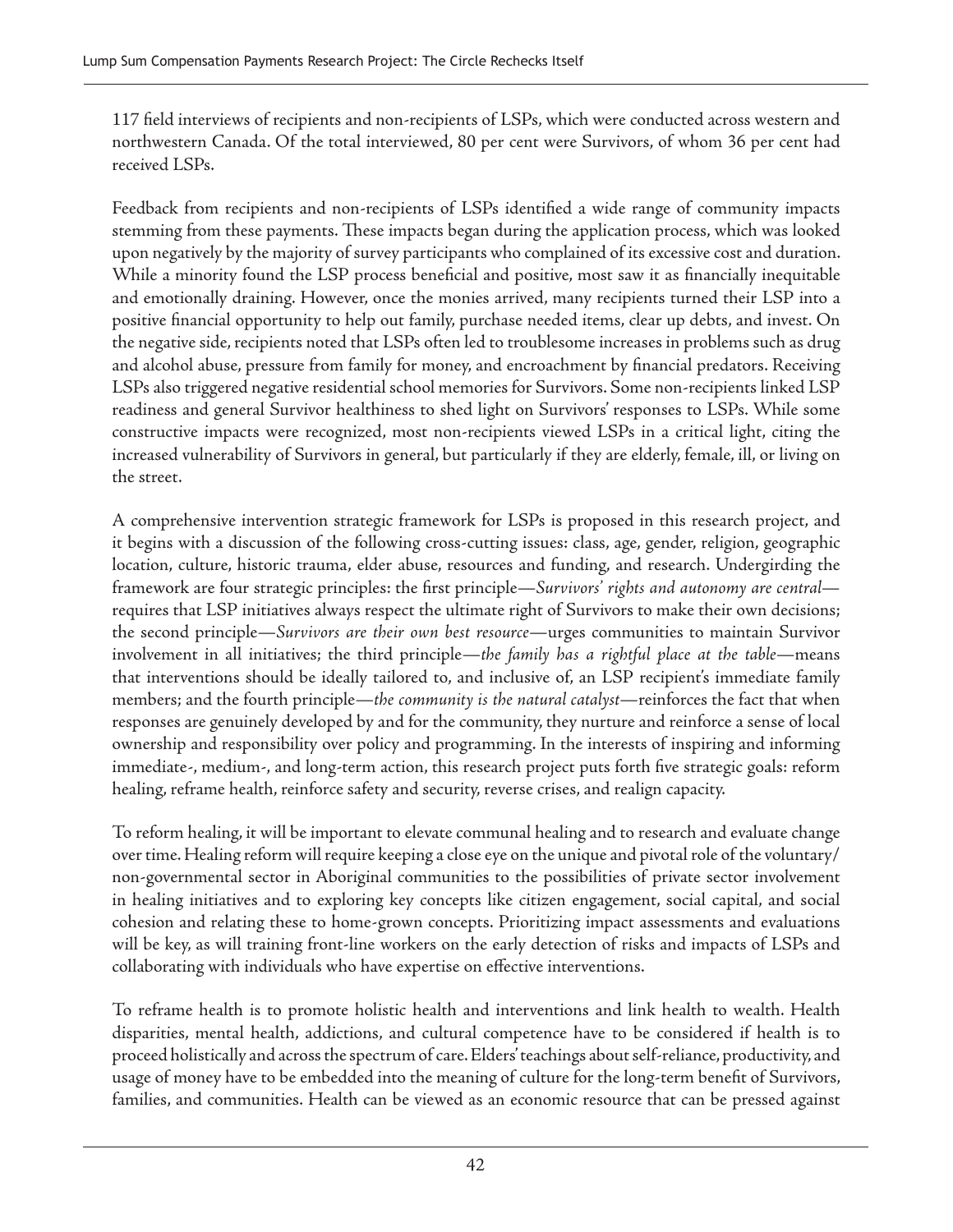the residential school legacy that has compromised the socio-economic status of Survivors, families, and communities. Therefore, there is a need to mobilize financial and monetary support services through training, along with the provision and promotion of economic and education opportunities, to leveraging the Survivors' money for their own benefit.

To reinforce safety and security is to mediate the risks for the most vulnerable and use the media to the best advantage. LSPs can escalate problems such as domestic violence, frauds and scams, and elder abuse and therefore increase the need for RCMP involvement. One of the important functions for communities is to safeguard the financial well-being of at-risk groups that include elders, women, youth, street people, and the infirm and to provide them with refuge from harm, if necessary, along with children and those who opt out of the *Settlement Agreement*. Elder abuse will have to be addressed on a priority basis as well as the development of disability and injury prevention and awareness initiatives. Public service advertising campaigns can help minimize the negative effects of LSPs, including scams and frauds, by promoting dialogue and hope through Aboriginal languages wherever possible. It will also be important to develop media messages to educate children and youth about the legacy of residential schools and LSPs.

To reverse crises is to focus on crisis management and understand the crushing burden of Survivors' decision making. Crisis response plans, protocols, and practices will need to be set up. Supportive mechanisms like talking circles and specialized treatment programs and centres will have to be made available to Survivors. In addition, Survivors will have to learn the fundamentals of negotiation skills, problem solving, and anger management.

To realign capacity is to build on existing alliances and work with relevant and ready community supports. By offering Survivors the means to act on their own priorities when human resources are at a real premium, LSPs offer them a true stake in delivering their own care supplemented by intercommunity networking and support. Families and youth are critical community supports in minimizing the negative effects of LSPs and in maximizing the benefits.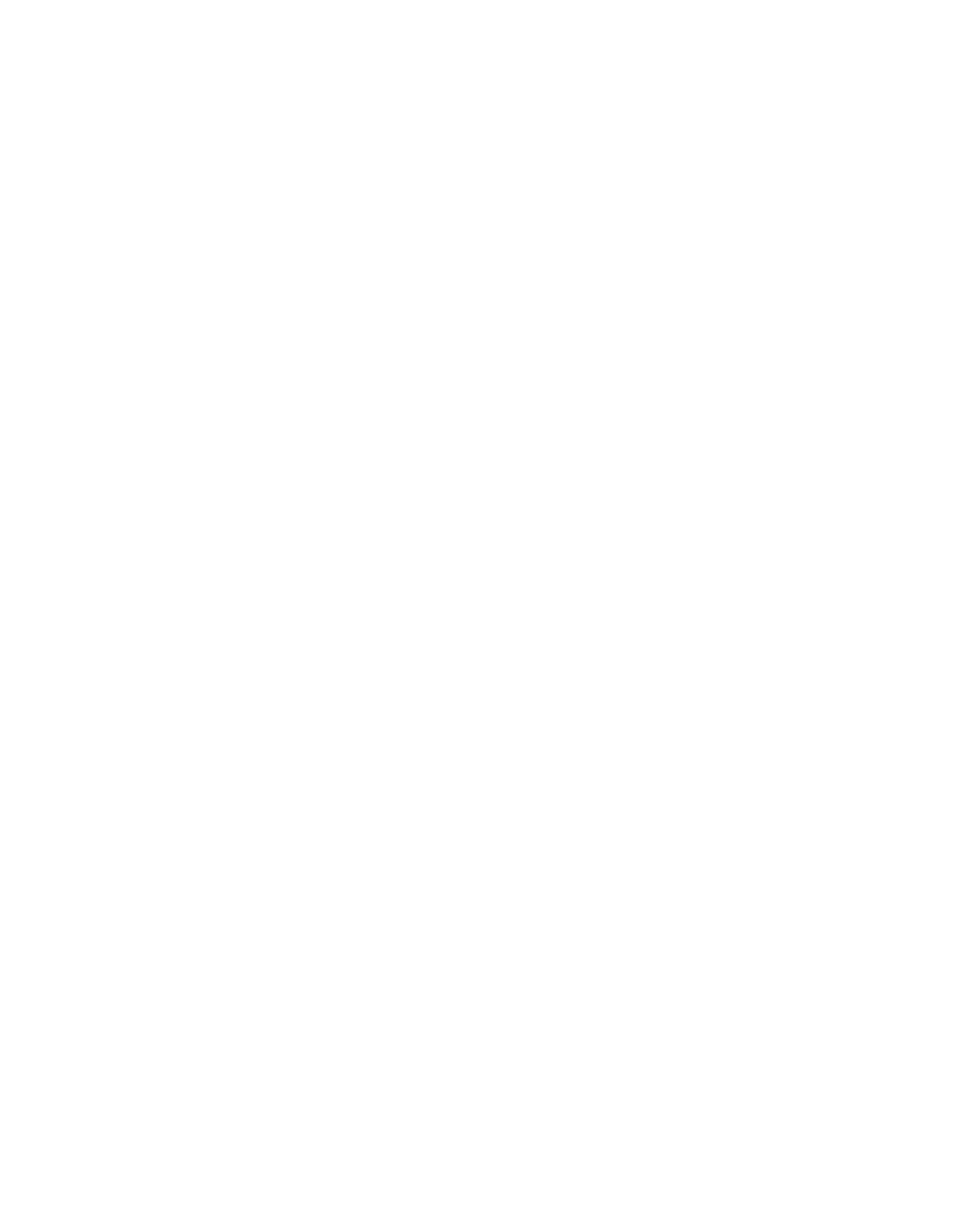# **From Truth to Reconciliation: Transforming the Legacy of Residential Schools**

Edited by: Marlene Brant Castellano Linda Archibald Mike DeGagné

#### 2008

Truth and reconciliation are new words in the vocabulary of Canadians speaking about our history and our future in this land. The standard history, which resonates especially with those of European ancestry, is a grand narrative of pioneers and waves of immigrants birthing a peaceable nation from a vast, untamed landscape. The Aboriginal peoples of Canada—First Nations, Inuit, and Métis—tell different stories of ancient origins preserved in legends, of migrations that spanned the continent, of trading networks, treaty making, and sporadic conflicts to establish boundaries between nations, and of prophecies that foretold how their lives would be changed by newcomers to their lands.

Different experiences generate different perspectives on truth. Parallel histories and the world views they support can live comfortably side by side until they intrude on one another and require negotiation of a common understanding. Tense relations and confrontations between original peoples and newcomers have periodically erupted over land since early contact and have led to the signing of historic documents seeking conciliation of differences. Among these are the *Royal Proclamation of 1763*, which is now imbedded in the *Constitution Act* of 1982, and numerous treaties of peace and friendship, which have been given modern force and effect by Supreme Court decisions. "The land question" continues to be the focus of challenge, litigation, and demonstrations across Canada.

Assertion of Aboriginal title is about occupancy of traditional territories and benefit from the resources that support life, but it also refutes the doctrine of *terra nullius*, the claim that North America on discovery by Europeans was empty land, open to occupation and cultivation by civilized peoples without regard to the people already there. Aboriginal peoples were seen to be in a state of nature, possessing neither government nor property. The philosophies that underlay colonization of lands and colonial authority over peoples rationalized the belief that the lands would be better used, that is, more productive, under a system of private property, and the native people would be better off brought into the circle of civilized conditions.

Aggressive civilization to accomplish colonial goals was thought to be futile in the case of adults. Residential schooling was the policy of choice to reshape the identity and consciousness of First Nations, Inuit, and Métis children. The persistence of colonial notions of superiority is evidenced in the fact that residential schooling, which punished the expression of Aboriginal languages, spirituality, and life ways and attempted to instill a Euro-Canadian identity in Aboriginal children, continued from 1831 into the 1970s.

The devastating effects of this program of social engineering were brought into public view in the hearings, research, and *Report of the Royal Commission on Aboriginal Peoples* (RCAP). Its recommendation in 1996 for a public inquiry to examine the origins, purposes, and effects of residential school policies, to identify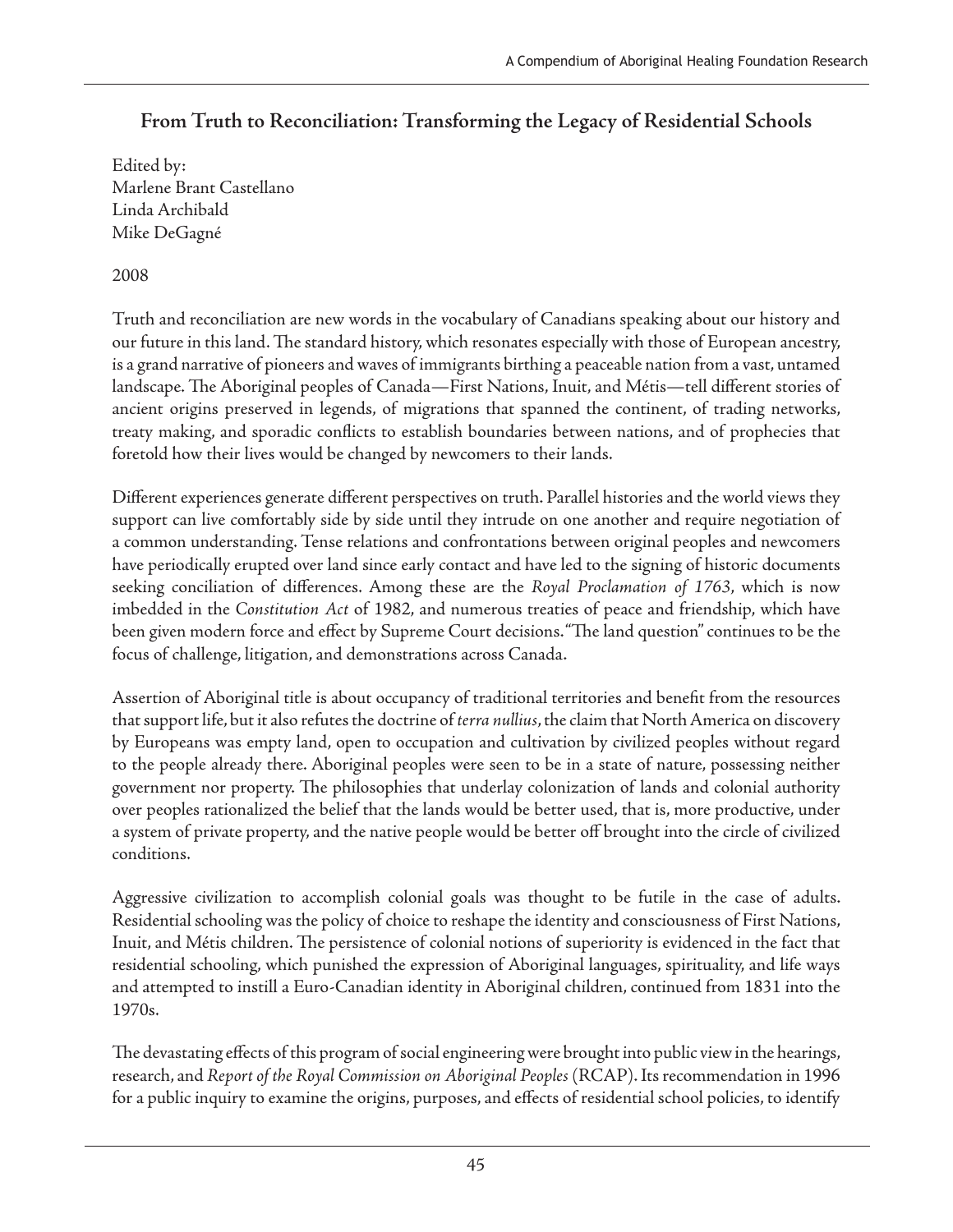abuses, to recommend remedial measures, and to begin the process of healing has taken over a decade to come to realization. A start was made with the federal government's *Statement of Reconciliation* and the establishment of a fund to support community healing. In the interim, the tide of litigation alleging emotional and cultural as well as physical and sexual abuse swelled to include 13,000 residential school Survivors. Court processes and decisions were proving costly to Survivors, churches, and government; the human and financial costs foreseen if litigation were to run its course were insupportable. Several of the churches involved in operating the schools were put under duress financially as a result of compensation orders, but nevertheless made frank and full apologies. The Assembly of First Nations pursued diligent advocacy and mounted international research to bolster the argument that redress for Survivors as a whole, including compensation, was just and practicable.

The *Indian Residential Schools Settlement Agreement* is a court-ordered settlement endorsed by Survivors' legal representatives, churches, and the federal government in 2006 and implemented as of September 2007, which provided for a cash payment to Survivors living in 2005 or their estates if deceased. As well, the settlement provided for an individual assessment process for cases of more serious abuse, the creation of memorials, a five-year extension of funding for the Aboriginal Healing Foundation to support community healing initiatives, and the establishment of a Truth and Reconciliation Commission (TRC) with a five-year mandate consistent with many of the recommendations of RCAP.

The truth-seeking component of the TRC mandate acknowledges the wrong that was done in suppressing the history, culture, and identity of First Nations, Inuit, and Métis peoples through the enforced removal and re-socialization of their children. The healing that is envisaged through a public process of truthtelling touches families, communities, and nations as well as individuals. For Aboriginal peoples, the promise of the TRC is that their truths, as they relate to this tragic chapter of history, will now have a place in the official story of Canada that is accessible to successive generations of Canadians.

Reconciliation—restoring goodwill in relations that have been disrupted—is the second component of the Truth and Reconciliation Commission's mandate. In the course of its work over the past decade, the AHF has encountered many gifted individuals whose life and work have been dedicated to promoting justice and reconciliation in individual, community, and societal relationships in Canada and abroad. AHF invited a cross-section of such persons to consider and submit for publication what they would wish to convey to commissioners appointed to Canada's Truth and Reconciliation Commission. AHF Board members and Aboriginal youth were also offered to express their views on this issue. The collection is organized in four sections.

*Section 1: Truth-Telling* has a strong historical component. Fred Kelly brings together the perspectives of a boy in residential school trying to make sense of contradictory experiences, an adult political leader and participant in policy deliberations, and an Elder embracing his traditional spirituality and the possibility of reconciliation with those who inflicted harm on children and on peoples. Brian Rice and Anna Snyder elaborate on the history of the relationship between Aboriginal peoples and evolving Canadian society as they provide an overview of the role of truth and reconciliation commissions and the particular challenges of restoring relationship in a post-colonial settler society. Tricia Logan shares her learning as a young Métis person searching out evidence of Métis experience in prairie residential schools in the face of institutional indifference and inconsistent record-keeping. John Amagoalik writes passionately about Inuit efforts to speak their truths to a dominant society that persists in affirming a different reality and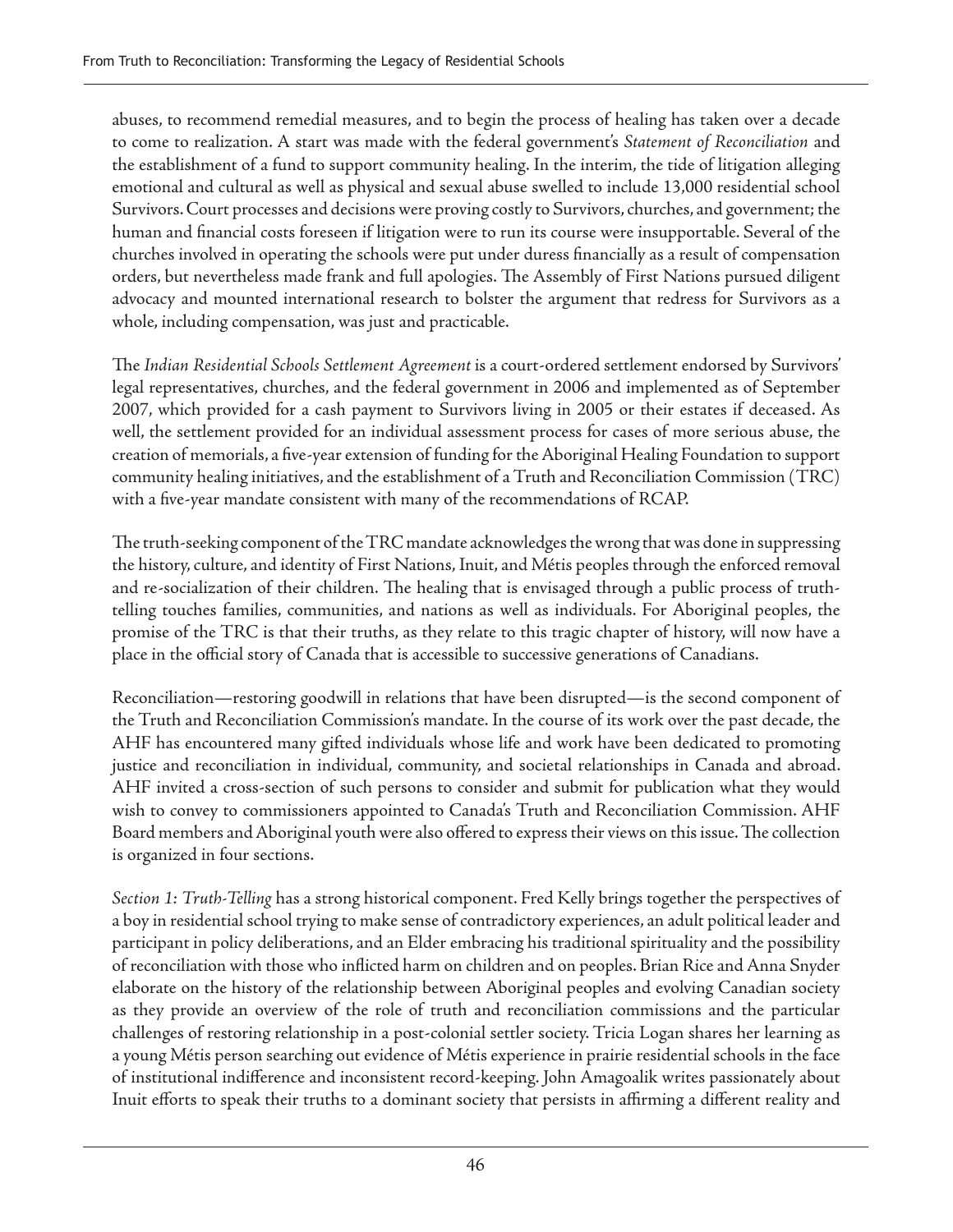argues that conciliation has to come before reconciliation. Stan McKay writes from the vantage point of a residential school Survivor and a church leader who has spent much of his life trying to build bridges between Aboriginal and non-Aboriginal societies.

*Section 2: The Legacy Lives On* reveals how injuries suffered in the past are replicated in contemporary circumstances. Beverley Jacobs and Andrea Williams report on the initiative of the Native Women's Association of Canada to bring attention to hundreds of missing and murdered Aboriginal women across Canada, highlighting the research in the Sisters in Spirit project that connects the victimization of Aboriginal women to policies that marginalized and undermined the role of women, making them vulnerable to exploitation and violence. Rupert Ross, a long-serving Assistant Crown Attorney in northwestern Ontario, paints a disturbing picture of the secrets surrounding student victims of abuse who became abusers, of family members traumatized by the lengthy removal of their children who do violence to returnees, and of the emergence in some communities of a generation of damaged children who have never been exposed to models of empathetic, pro-social family relationships and points with cautious optimism to the restorative impacts of community healing initiatives based on traditional values. Cindy Blackstock marshals evidence of the high rates at which First Nations children are being separated from their families, showing that the number of children currently in alternative care exceeds the number in residential schools at their peak and argues for reorientation of child welfare approaches, supported by adequate funding, to ensure that "saying sorry" will not have to be repeated in the next generation. In a moving reflection on resilience, Madeleine Dion Stout shares moments and images that nourished her spirit as a child in residential school and continue to work transformation in her as an adult and a grandmother.

*Section 3: Exploring Paths to Reconciliation* presents conceptual analyses and case examples of reconciliation initiatives. Jennifer Llewellyn draws on her experience with the South African Truth and Reconciliation Commission and United Nations consultative groups to set out principles of restorative justice and their application to bridging the gap between truth and reconciliation. Robert Joseph, a Maori professor, elaborates a similar concept of conciliatory justice and presents an insightful analysis of the many forms of denial that impede the acknowledgement of harms and mute the moral demands of reconciliation in democratic societies. Brad Morse provides a thought-provoking examination of the role of authentic apology in reconciling historical wrongs, citing Canada's approach to reparations involving Japanese, Chinese, and other segments of Canadian society and makes the case that apology may decrease rather than increase the risk of liability, contrary to conventional legal opinion. John Bond describes the popular reaction of Australian citizens to the report *Bringing Them Home,* which documented the removal of mixed heritage Aboriginal children from their families for placement in institutions and foster homes and argues that improvement of basic human services and closing the gap in life expectancy is a necessary follow-up to apology. Debra Hocking is one of the Stolen Generation in Australia who was cut off from her family and suffered abuse in foster care and went on to become a leader and spokesperson for human rights and Indigenous reconciliation, an honouree of the United Nations and her home state of Tasmania. She documents her struggle against bureaucracy to restore connection to her family and her identity and Elders who taught her compassion.

*Section 4: Journey of the Spirit* begins to chart a course of action, from personal reconciliation of a painful past to healing the alienation between Aboriginal people and Canadian society. Garnet Angeconeb, an Anishinaabe and one of the first Survivors who broke silence to disclose sexual abuse in residential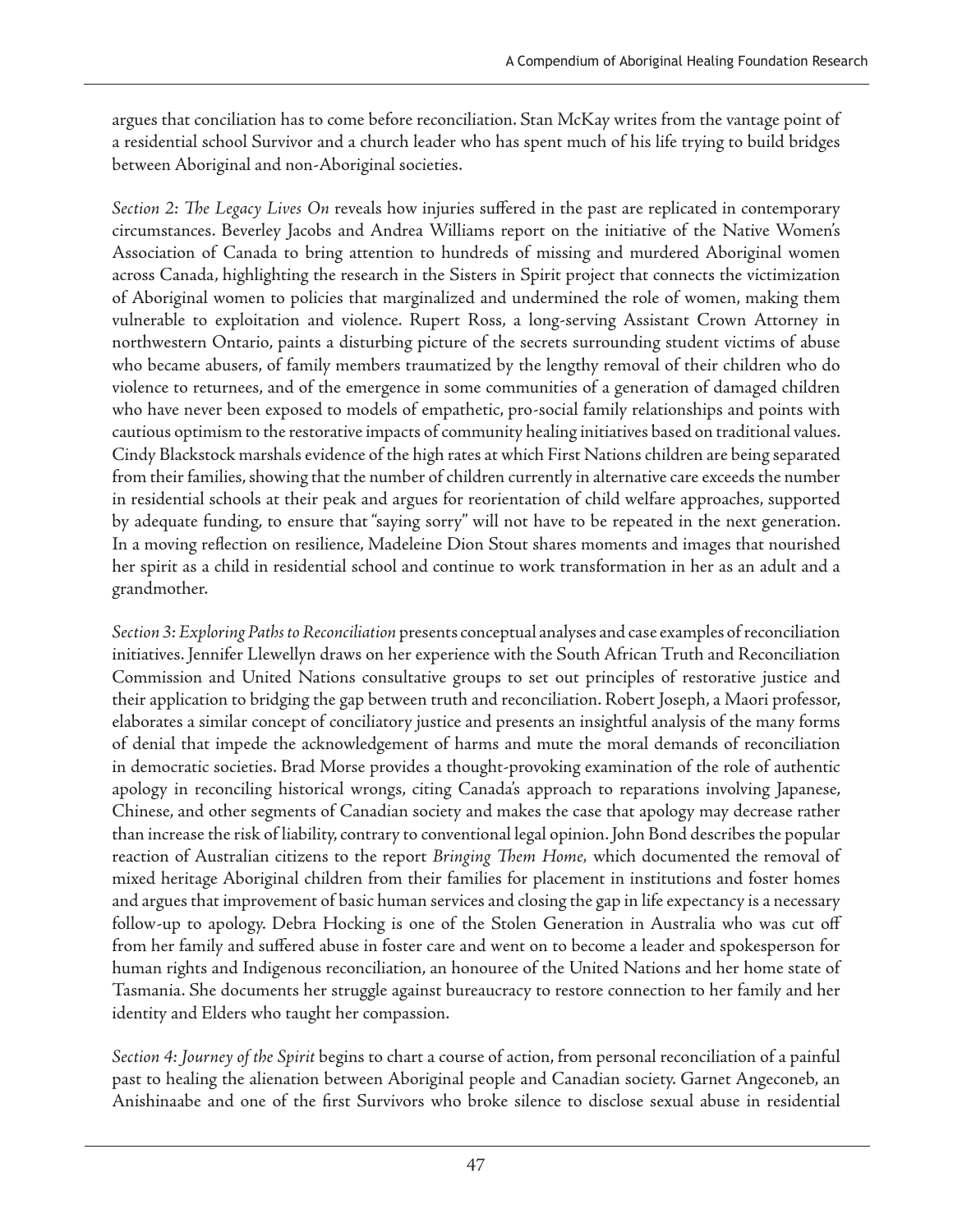school, retraces his journey from early years, through separation, suppression of memory and feeling, disclosure, and finally to forgiveness. David Joanasie is an Inuk youth who reflects on his good fortune at having been reared with an appreciation for his culture and having fluency in his language and views financial payouts to have a limited effect in healing and reconciliation. Bill Mussell, Sto:lo educator and mental health advocate, reflects on how cultural grounding in a strong family serves to protect individuals from the impacts of destabilizing influences from the surrounding society and emphasizes that respect for Indigenous knowledge and ways of knowing fostered in elementary and secondary curricula is a necessary building block for reconciliation. David MacDonald is a long-term participant in dialogue within the United Church and with the Aboriginal community and puts forward a list of ideas for collaborative action to bring people together, break down stereotypes, and repair the breach that divides us. Maggie Hodgson, another Survivor, has been in the forefront of healing and cultural renewal for a quarter of a century. She cites the undermining and banning of ceremony as a principal cause of current demoralization and calls on her First Nation peers to reclaim their ceremonies and their responsibility for ethical choices. Finally, Marlene Brant Castellano, a member of the editorial team, draws on research of the AHF and the 2006 *Final Report* of the AHF to articulate a holistic approach to reconciliation through the use of graphics to draw parallels between processes of healing at individual and community levels and the stages of acknowledgement, redress, and healing that prepare us for reconciliation. She proposes that the transformation to a state of wholeness and *agency*, in the case of reconciliation, is made possible by asking and offering forgiveness in a climate of safety and an attitude of mutual trust.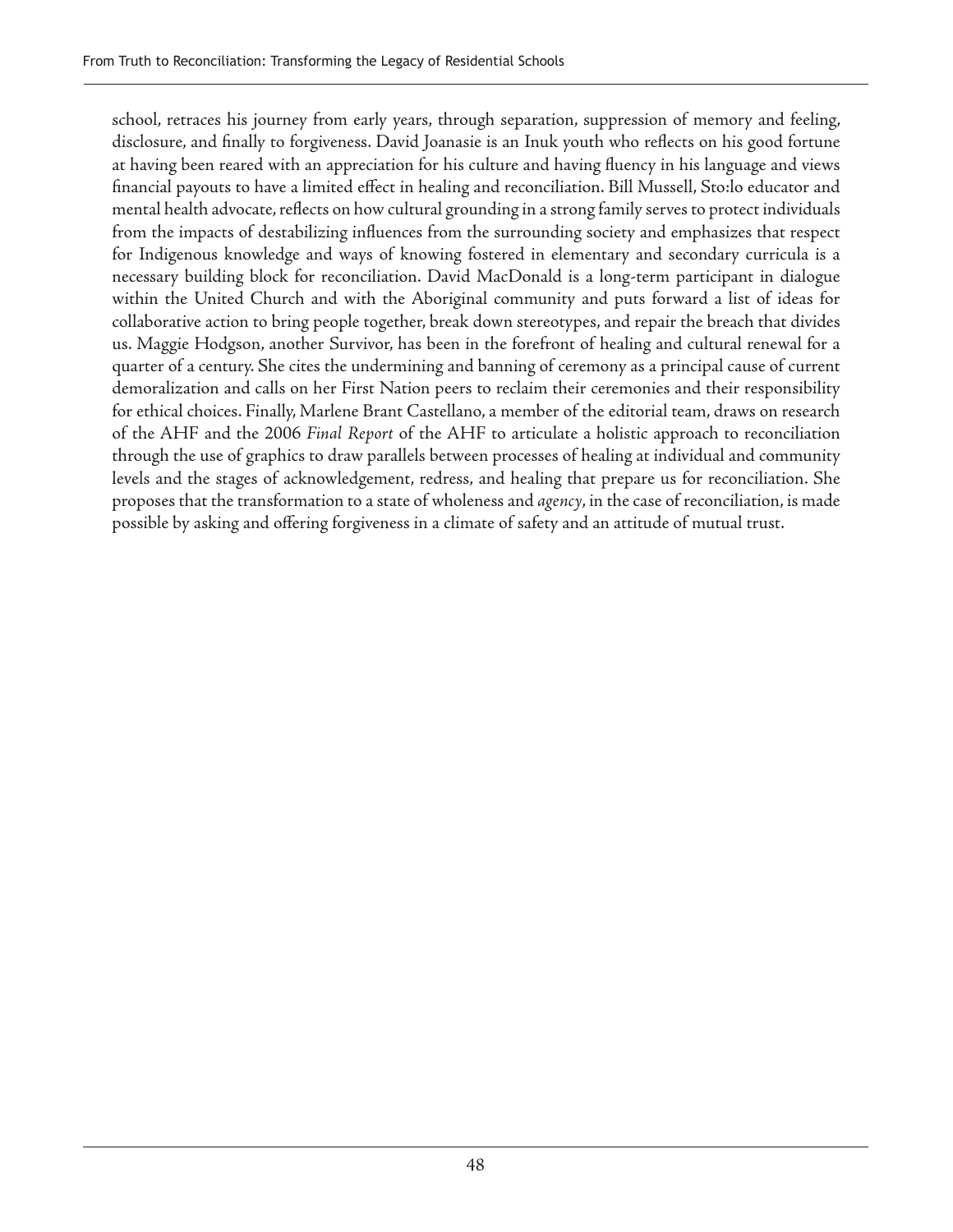# **Aboriginal Healing in Canada: Studies in Therapeutic Meaning and Practice**

Edited by: James B. Waldram

#### 2008

Five AHF-funded healing programs were chosen for case studies to develop models and metaphors of mental health and healing in Aboriginal communities. The goals are to provide a valuable tool for future program development, to develop our understanding of the meanings and processes of healing in Aboriginal communities, and to contribute to theoretical understandings of the process of healing and the development of appropriate research methodologies because they speak to the transferability of the findings. Despite the widespread adoption of healing discourse by Aboriginal people and others, what was actually meant by healing is not well-defined but variable and inherently flexible. It made sense to study how clients and therapists/healers understood this key concept and employed it to frame their experiences and to see if it meant something different across the various types of programs and regions represented in this study.

The five programs are located in rural, remote, and urban regions of Canada, from the west coast to the east coast, from urban centre to Subarctic and Arctic, in British Columbia, Nunavut, Saskatchewan, Manitoba, and New Brunswick. Some are residential treatment centres where clients undergo treatment on an in-patient basis, and others are outpatient facilities and even drop-in clinics. Some are located in community contexts allowing for some degree of uniformity in the cultural heritage of the client base, and in other instances, the treatment centre clients came from varied culturally different backgrounds. The two target groups for the research are individual clients engaged in the healing programs at the time of study and program staff (therapists, healers) involved in the delivery of treatment programs.

An important theme that emerges from the case studies is the cultural, age, and gender heterogeneity of the client or patient base that is served by these programs. Of particular note, the researchers found that relatively few research participants had personal experiences as residential school students; however, the legacy of the residential school system has left a deep impact on the social, cultural, and psychological make-up of these individuals. People continue to suffer from the far-reaching impact of the schools, be it within their own families and communities or intergenerationally, because of dysfunctional behaviours passed down from parents or grandparents who did attend. These programs are designed to combat this complex legacy.

One impact of the residential school and substitute care systems for Aboriginal people has been the lack of Aboriginal cultural experiences. These individuals are not culture-less, as many popular accounts of Aboriginal experience might suggest; rather, they simply have had little or no experience in an Aboriginal cultural milieu, especially during initial developmental stages. Effective treatment programs must be able to accommodate a wide variety of Aboriginal people: individuals from different cultural heritages; individuals who have no practical experience in Aboriginal cultural contexts as well as those who have; individuals who do not speak an Aboriginal language and those who do; individuals with no background in the spiritual traditions that underscore such treatment and those who do; and individuals who are avowedly Christian alongside those who practice Aboriginal spirituality and those who simply are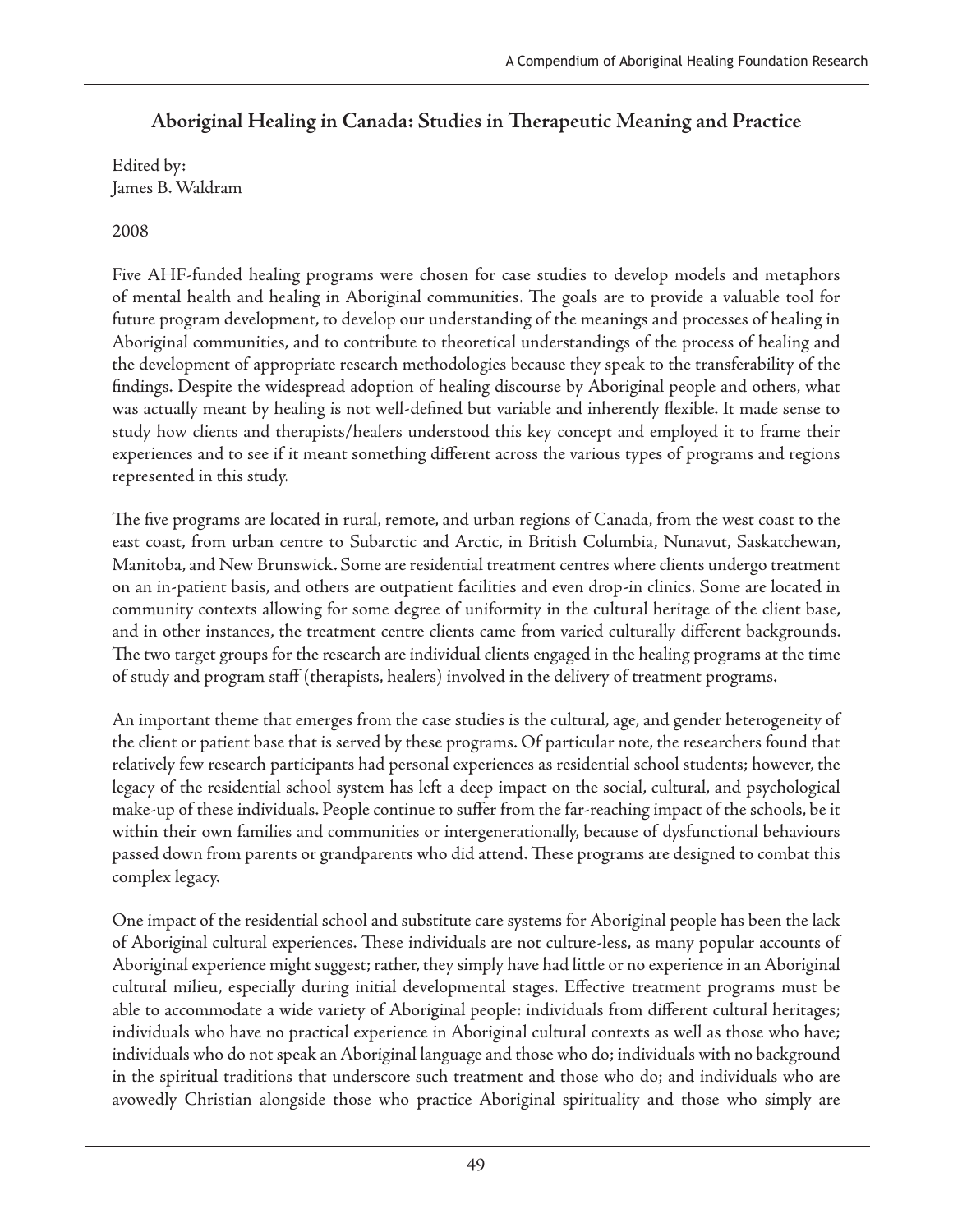not spiritual. The fact that many of the projects are open to clients from different Aboriginal cultural traditions reinforces the idea that a simple, singular one-size-fits-all model makes little sense. There are nevertheless broad similarities in client profiles across the five programs. Most of the clients are dealing with issues of alcohol and substance abuse, interpersonal violence, homelessness, physical illness, criminality, and a concomitant disruption in meaningful social relations as a result of their behaviour; yet, each was found to be unique.

What clearly emerges from the case studies is the importance of flexibility and eclecticism in the development of treatment models. From the use of the Medicine Wheel to New Age and popular cultural therapeutic modalities, these programs were operating freely to meet the variable needs of their clients. These programs have borrowed liberally from biomedical and psychotherapeutic treatment paradigms and have integrated these with Aboriginal paradigms. Various forms of Aboriginal spirituality, as currently understood in their local contexts, are integral to all programs. For instance, while individual and group therapy are both common, so is the use of sweat lodges. Instruction may occur in the form of workshops, seminars, lectures, and also in more subtle ways through teachings of Elders in the sacred circle or the sweat lodge.

Interestingly, this eclecticism goes beyond simply the borrowing of epistemologies and techniques from non-Aboriginal therapeutic sources, as there were many instances in which a program also borrowed therapeutic or spiritual approaches from other Aboriginal groups. Hence, even a traditional treatment program may involve the incorporation of Aboriginal practices that, historically, were foreign to the area in which the program is found. This has interesting consequences for future understandings of traditionality. It underscores the inherently flexible and pragmatic ethos that governs these treatment programs: a 'whatever works' attitude in which treatment providers do not feel bound to narrowly defined or explicitly cultural or biopsychosocial treatment models. This attitude might be seen as an extension of what cultural ecologists have seen as a long-standing cultural openness characteristic of Aboriginal groups: a desire to borrow and integrate good ideas from others without excessive consternation about cultural contamination and traditionality.

This eclecticism is reflected in the experiences of a diverse treatment staff. While there is an undercurrent of affinity for Aboriginal staff, what mattered was the ability to be empathetic and competent, which was variably defined but suggestive of a demand for knowledgeable and experienced treatment staff. The model of treatment employed in many instances blurs the distinction between healer and patient, as the treatment staff are sometimes on their own healing journey and gain therapeutic benefit from their work with the clients. This means that non-Aboriginal treatment staff are playing an important role in these treatment programs because Aboriginality per se is only one criterion deemed important by clients. In all cases, however, there are always some Aboriginal staff and often a primarily Aboriginal board of directors. Under the right circumstances, a culturally and professionally varied treatment staff can be effective, with Elders working alongside university-trained psychologists and social workers.

There is no singular model of best practice for the psychotherapeutic treatment of Aboriginal people, but there are locally derived models that seem effective for the clients who are likely to be involved. The ideas of flexibility and eclecticism may be the extent of a best practice. There have been no attempts to quantify outcomes of therapeutic efficacy; rather, both practitioners and clients note subjective, behavioural, and attitudinal changes as evidence of positive outcomes. Since many view healing as a lifelong process, those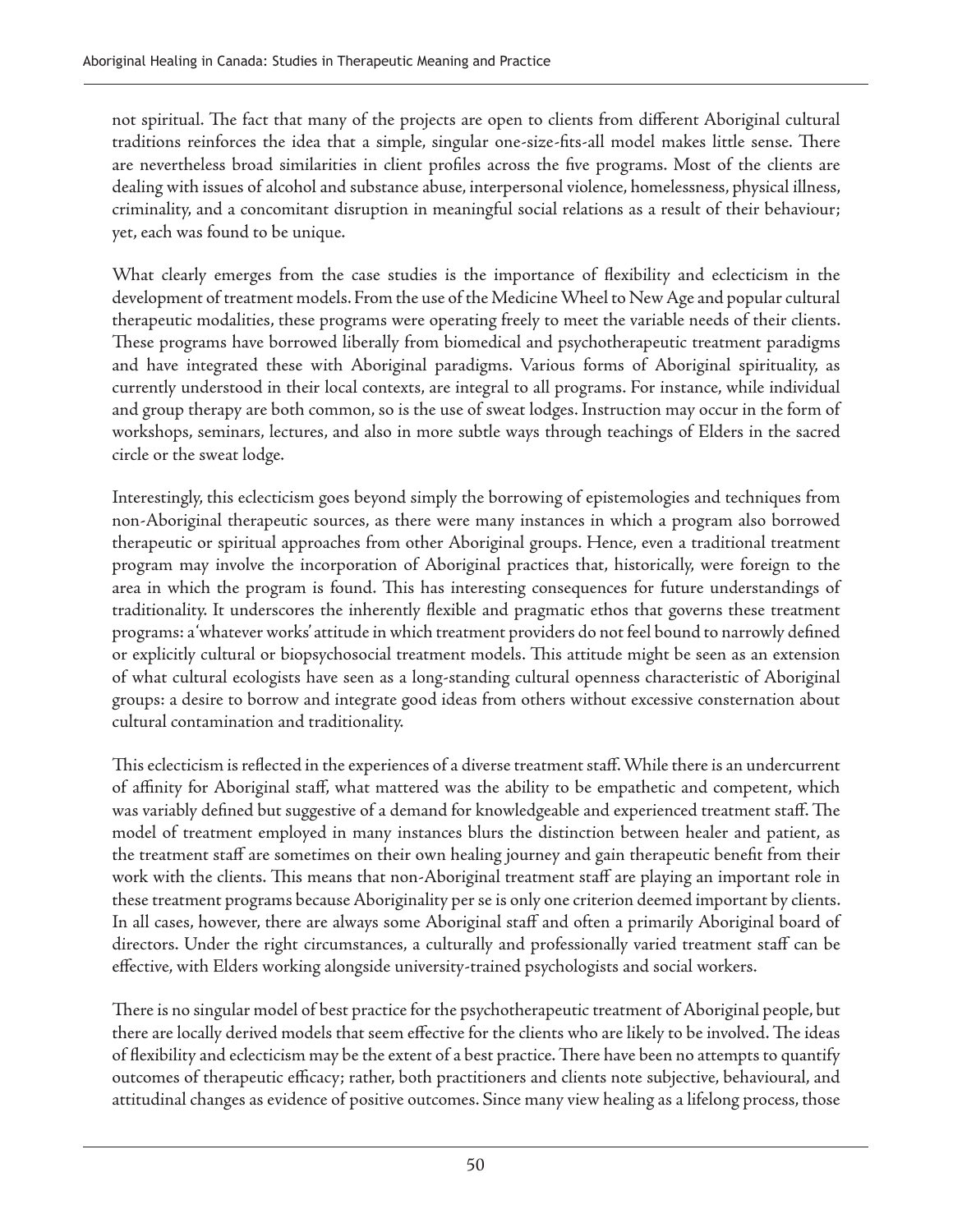changes are often subtle, perceptible only to those close to the individual and likely invisible in a clinical assessment of therapeutic efficacy. The lack of an appropriate methodological approach to the question of efficacy of these kinds of programs should not be used as a reason to dismiss them; rather, these should be used as an impetus to design such a new approach. The current method for assessing these programs involves qualitative, case-by-case assessments. Staff often struggle on a daily basis to meet the needs of a large client base with limited funding. In the end, however, the question of whether these programs work well risks taking attention away from the therapeutic process in which clients and therapists are involved. They work well insofar as those involved continue to feel positive about the experience. This simple fact alone should suffice to inform that these programs are doing an important job.

The approaches used in these programs to be Aboriginal in orientation are conceptualized in terms of traditionality; that is, an understanding that these approaches stem from age-old traditions of healing and have been carried forward in time to now deal with very contemporary mental, physical, and social problems. The question of what constitutes a traditional practice is as complex as the question of efficacy, and a too intense search for concrete links with the past may detract from the more important fact that the very idea of traditionality, in the contemporary context, provides an emotional safe place for troubled individuals where they can link their troubles to a historic past. If the clients say that the Medicine Wheel is an age-old model of healing, its actual origin is irrelevant to its use in healing programs as a symbolic representation of a holistic way of life that is promoted as a positive Aboriginal legacy.

Within both public and professional discourse, the idea of healing has become pervasive. Therapists and clients thought about healing as a concept that was difficult to articulate, in part, because most seemed to feel that there is no need to articulate it and/or simply have never been asked to. Healing proved to be variable in meaning, often vague and fuzzy, and very idiosyncratic. Healing is an active, not passive, process: it is something you do, not something you think or that is done to you. In this sense, healing is work, is ongoing, and requires dedication. First and foremost, it requires commitment from the individual. No one can heal you or make you heal. Personal agency is stressed above all else.

The dominant metaphor in this research describes healing as a journey, which has a clear direction toward healing, yet it is a journey fraught with challenges. Falling off the path of healing is common, even expected by treatment staff. There is no shame to temporary setbacks nor are these seen as failures; rather, the individual is welcomed back to continue on his or her journey when he or she feels ready. No one is ever completely healed. No one speaks of being cured in the same way biomedicine uses this concept. Even those who have been on the healing path for many years and who have become therapists themselves must struggle to remain on the path.

Healing is ultimately about the reparation of damaged and disordered social relations. The individual, through outwardly and self-destructive behaviours, has become disconnected from family, friends, community, and even his or her heritage. The reason for undertaking healing is often found in the clients' desire to make amends and to be accepted back into the web of relationships. Healing, then, speaks to a form of Aboriginal sociality that reduces the degree of self-indulgence and self-pity and frames one's problems and the solutions in broader, collective terms. It does not deny historical processes or the legacy of the residential schools, which have created the conditions for social and psychological discontent. It helps individuals understand why they have problems in a manner that allows them to simultaneously see that, while victims of oppression, they retain the necessary agency to change their lives for the better.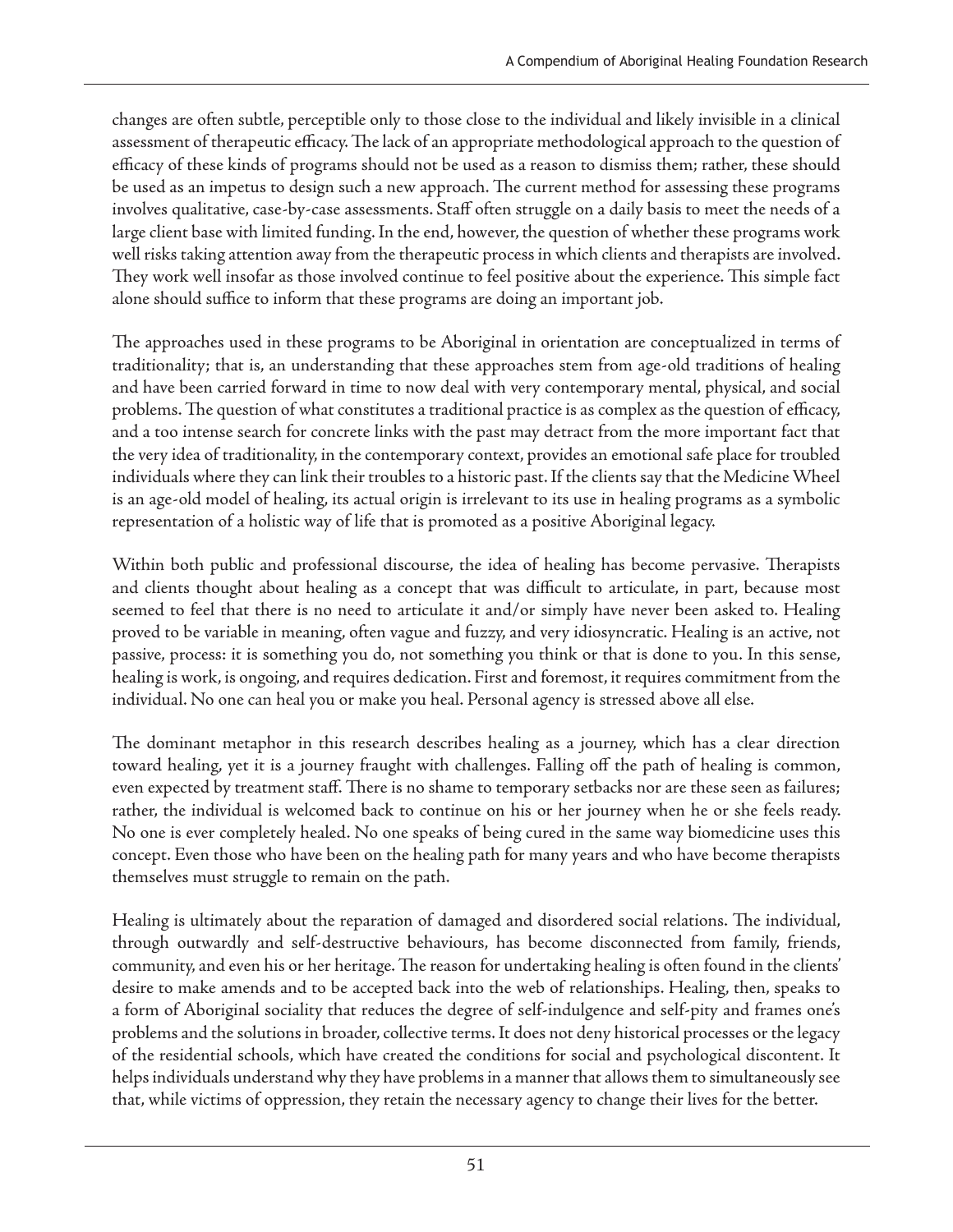The holistic program environment of the various programs encouraged an interaction between therapists and clients that was bidirectional: therapists were simultaneously patients learning from their clients as they continued on their own healing journey; and clients were simultaneously therapists offering their own troubled life experiences as a reflective tool for self-healing by the therapists. The beauty of this synergy is evident from each of the case studies, and this underscores how these healing programs differ in fundamental ways from many non-Aboriginal psychotherapeutic approaches that implicitly or explicitly enforce rigid distinctions between therapists and clients.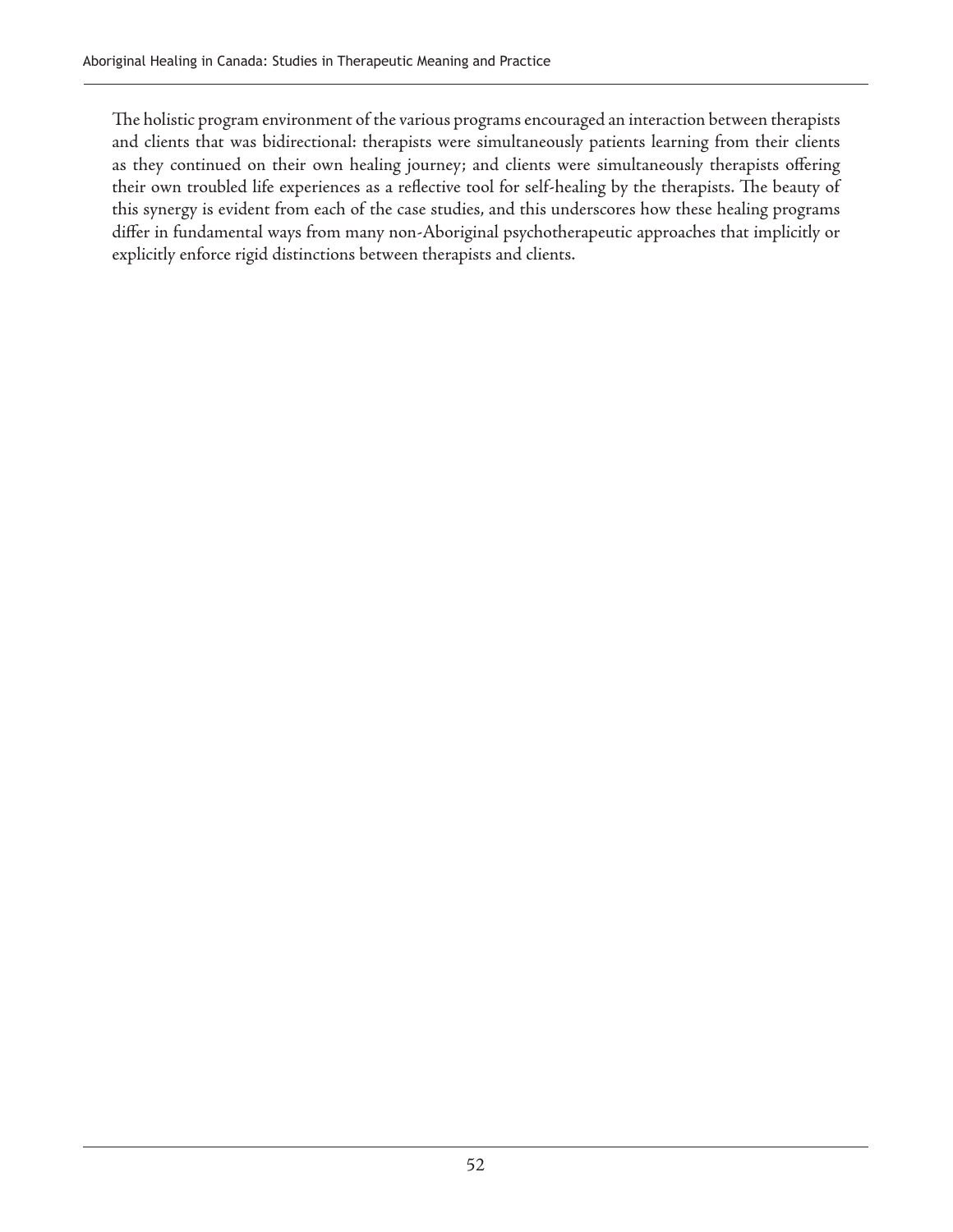# **Response, Responsibility, and Renewal: Canada's Truth and Reconciliation Journey**

Edited by: Gregory Younging Jonathan Dewar Mike DeGagné

#### 2009

Since the release of the Aboriginal Healing Foundation's (AHF) *From Truth to Reconciliation: Transforming the Legacy of Residential Schools* in 2008, numerous milestones have occurred. In February 2008, Canadians watched as Australian Prime Minister Kevin Rudd made a formal apology for past wrongs committed by successive Australian governments on its Indigenous population. He singled out the Stolen Generations of thousands of children forcibly removed from their families. Absent was any commitment to compensation. In Canada, meanwhile, compensation was being administered in the form of the common experience payment and information was circulating about the subsequent individual compensation component, the independent assessment process for physical and sexual abuse claims. The Indian Residential Schools Truth and Reconciliation Commission (TRC) was launched on 1 June 2008. A week and a half later, the Government of Canada made its official apology on 11 June 2008.

So, in the summer of 2008, the AHF decided to commission a second set of articles from Aboriginal and non-Aboriginal individuals in Canada and abroad to continue to promote the truth and reconciliation discourse, particularly on the many challenging issues being raised. However, unexpected developments occurred since this decision. On 20 October 2008, mere months after the TRC was launched and its leaders appointed with great fanfare, Justice Harry LaForme resigned as its chair, followed shortly thereafter by commissioners Jane Brewin Morley and Claudette Dumont-Smith. Subsequently, the TRC entered what may be called a holding pattern. Many noted that some Survivors have passed on from this world in the months since the launch of the TRC, the government apology that followed, and these announcements forcing communities to wait, yet again, for questions to be answered.

Several of the authors featured in this volume have been involved in their communities at the community level, sometimes promoting and sometimes challenging the work ahead of all parties to reconciliation. The commitment to identifying the issues, sharing ideas, making recommendations, meeting challenges, and challenging the status quo is evident here. As with the first volume, we see movement and momentum, possibilities and potential, but also challenges. This collection of articles is divided into three sections.

*Section 1: History in Our Midst* has a strong historical component with an emphasis on its place within our lives today. Jose Kusugak offers a vividly descriptive account of his and his brother's residential school experiences, of being taken and of returning home, and concludes with a thoughtful take on the good times and bad times. In the wake of the 2008 apology, Rene Dussault revisits the report of the Royal Commission on Aboriginal Peoples (RCAP) and the detailed 20-year strategy it proposed to restore the social, economic, and political health of Aboriginal peoples in redefining their relationship with the rest of Canada. Sophie Pierre tells the story of the St. Eugene Mission Resort and a community's determination to change the legacy of residential schools, at least one school in particular, into something positive that would benefit the community for generations to come. James Igloliorte tells the story of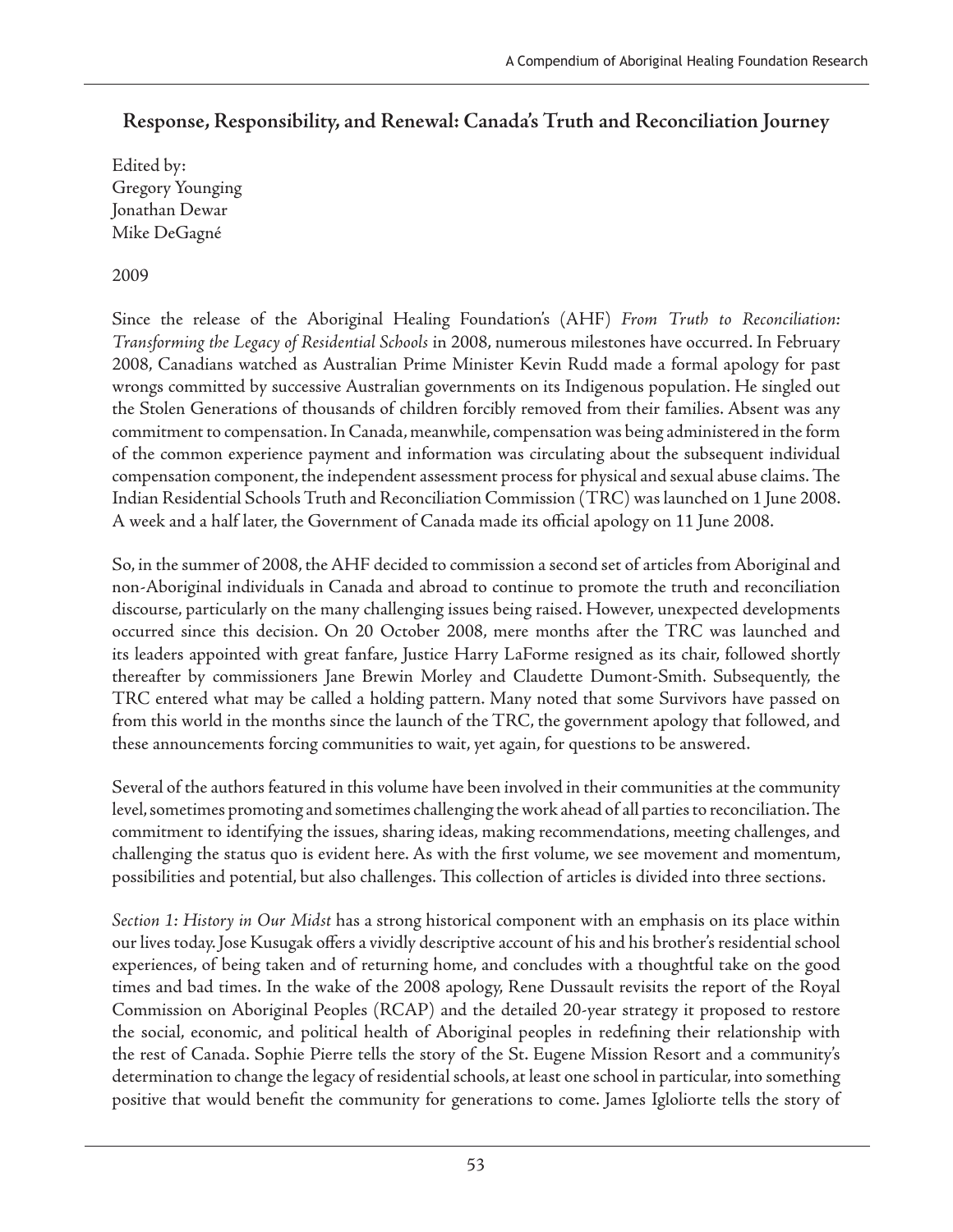Labrador Inuit and a different, less well-known apology, and he places their experiences within the larger reconciliation discourse. Susan Crean writes about the need to take ownership of our history to truly participate in reconciliation efforts. She highlights her friendship with Métis writer Howard Adams and her own Anglo-Canadian identity and connection to the Northwest Rebellion when her great-uncle went to fight against Louis Riel at Duck Lake. She does this to underscore the personalwithin history. Rita Flamand writes about growing up Michif by recounting her day school experience, highlighting the important similarities and distinctions between the Métis experience with residential schools and church and government influences, and calls for a telling of true Métis history. From his position as a founding member of the Centre for Indian Scholars, Ian MacKenzie writes that the time to heal is now, and he promotes the interface of Christianity and First Nations traditional religions. Drew Hayden Taylor takes a humorous approach to the Prime Minister's apology, but asks us to consider some complex questions about apologies and forgiveness and where we all go from here. Mick Dodson offers an Aboriginal Australian perspective on that country's experience with apology, highlights the need to address unfinished business, and closes with a most recent development that may well be yet another fundamental step forward.

*Section 2*: *Reconciliation, Restitution, Rhetoric* resembles the volume's title with its three *R*s, giving a sense of promise in recent words and deeds but with processes and problems to consider. Heather Igloliorte writes about the power that visual art has in terms of culture and language to speak across the generations and, in this context, gives Inuit art and artists an opportunity to tell their stories to a broad audience and to support the national reconciliation process. Richard Wagamese writes about his experience with the child welfare system and the intergenerational effects of residential schools and stresses the importance of personal reconciliation in dealing with resentment, hatred, and anger for which these truths the TRC will need to hear. Peter Harrison writes about the major challenge facing the TRC, which is coping with ignorance at its most basic levels by dispelling myths about both the history of the policies and the present landscape of settlement agreements and compensation. Scott Serson focuses on Canada's response to the RCAP report, *Gathering Strength—Canada's Aboriginal Action Plan*, highlighting its four objectives to renew partnerships, strengthen governance, develop a new fiscal relationship, and support strong communities, people, and economies. He asks the reader to first consider Canada's words and actions since 1998 and then to consider reconciliation and fiscal fairness. Taiaiake Alfred argues that past actions have done nothing to help Indigenous peoples regain their dignity and strength and calls for a restitution discourse to address the crime of colonialism. Waziyatawin, too, places residential schools within the larger colonial project and calls for bigger solutions. She offers practical steps for addressing crimes of land theft, genocide, ethnic cleansing, and colonization in the Dakota homeland of *Minisota Makoce*. David Hollinsworth looks critically at Australia's apology and calls upon Australia to make genuine reparations and to ensure healing is available for all those damaged by past policies and practices. Roland Chrisjohn and Tanya Wasacase tackle the rhetoric of Canada's apology and of the TRC mandate, arguing that the TRC will not produce justice even if successful.

*Section 3: Tomorrow's History* opens with the remarks made by the Most Reverend Fred Hiltz, Primate of the Anglican Church of Canada, in Ottawa, Ontario, on 2 March 2008 during "Remembering the Children: An Aboriginal and Church Leaders' Tour to Prepare for Truth and Reconciliation," pledging to live the words of apology as churches have much to be sorry about. Valerie Galley argues that a commitment to reconciliation must include a commitment to revitalize and protect Aboriginal languages. Mari Tanaka presents her perspective as a new immigrant to Canada and writes of learning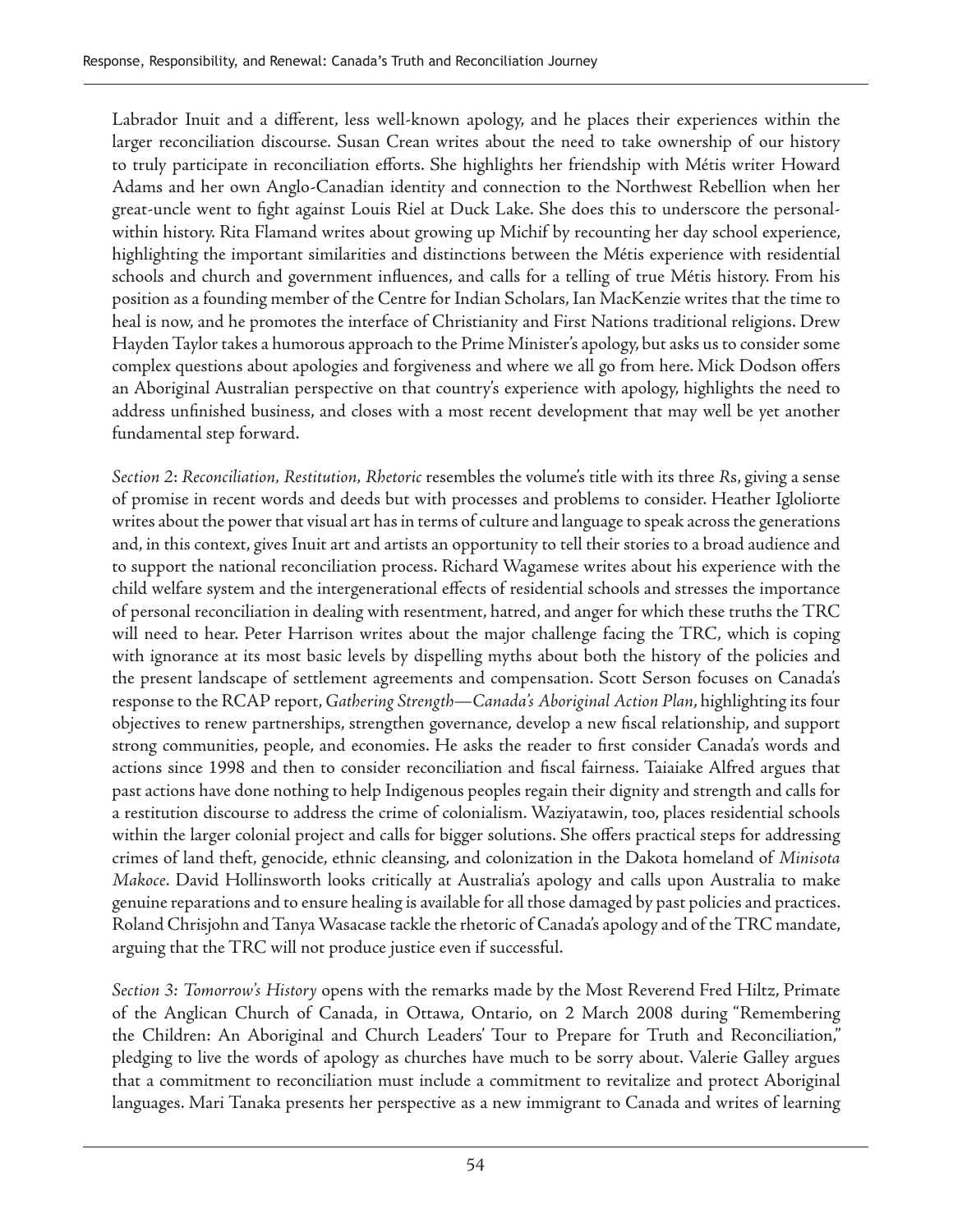about residential schools and the impact it had on her as she sought to develop her own identity as both Canadian and Japanese. Erin Wolski offers the Native Women's Association of Canada's culturally relevant gender-based analysis framework as a tool the TRC should consider and use as it seeks to serve the needs of Aboriginal women and to represent their unique experiences. Natalie A. Chambers reflects on her experiences as an immigrant woman living on-reserve and urges other settler peoples to engage in critical self-examination as a first step in the process of working through their roles as colonizers in the past so that all may imagine a better future for generations. John Ralston Saul writes of four barriers that stand in the way of reconciliation that the people of Canada collectively need to overcome if they wish it. Finally, Gregory Younging describes his own intergenerational experience with residential schools and his connection to this experience through his mother and her work as well as his own academic and activist work.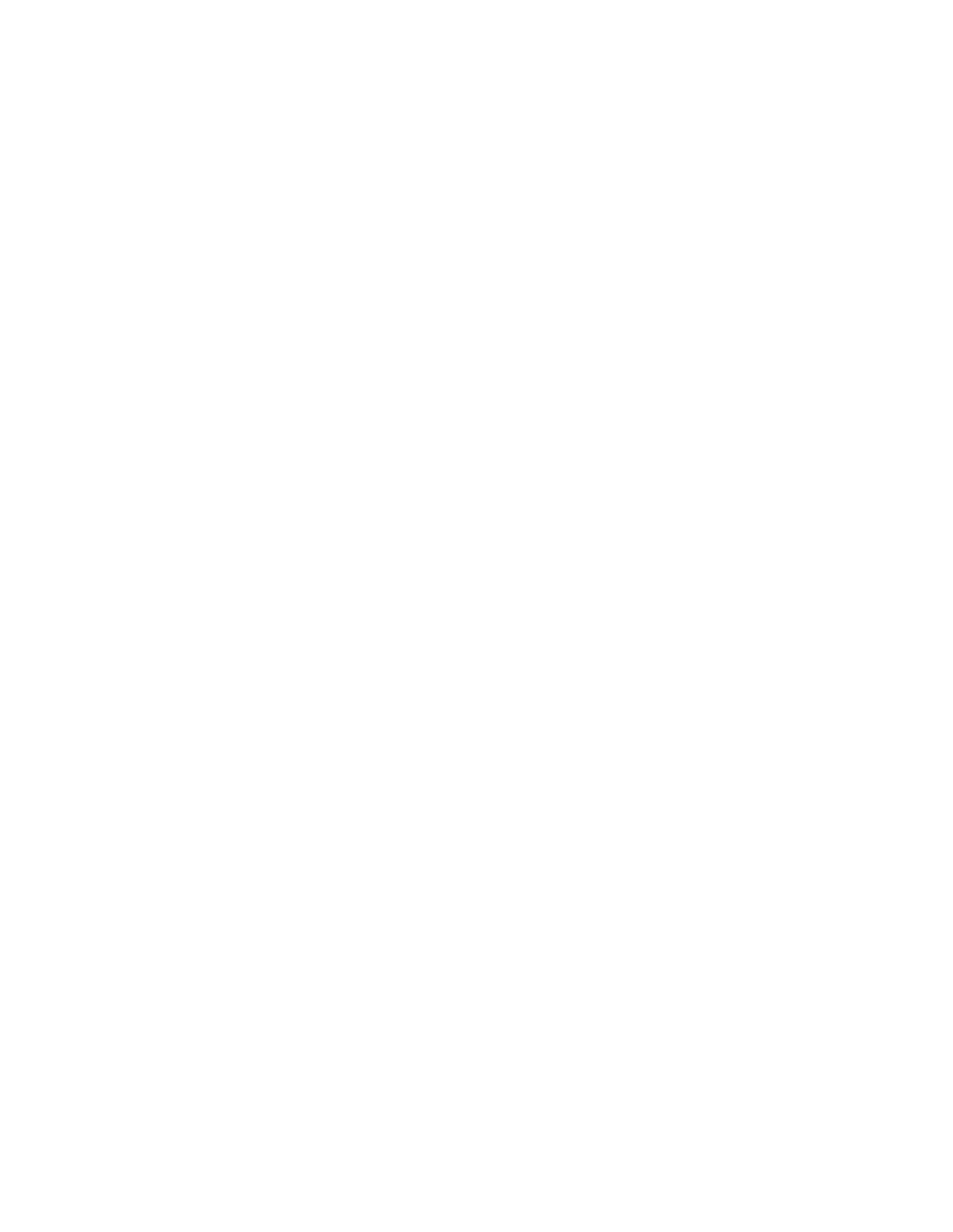# **Residential Schools, Prisons, and HIV/AIDS among Aboriginal People in Canada: Exploring the Connections**

J. Kevin Barlow Canadian Aboriginal AIDS Network

#### 2009

Residential schools were more than just a place of loneliness for many Aboriginal children who were separated from their parents and community. Attendance at these schools resulted in negative change, seen by many Survivors and Aboriginal communities, as several generations have suffered negative impacts and cumulative losses from the institutional abuse that occurred there. The most devastating types of abuse known are physical and sexual abuse. With the added impact of cultural and language losses, it is easy to understand how so many individuals were so gravely wounded. Multiple losses, poor socio-economic status, and substance abuse are all factors that have slowed the healing process for many Aboriginal people.

While many Aboriginal communities are climbing out of dark pasts, what remains are significant challenges to retain culture, language, and traditional strengths while seeking to be adaptive to a new era. Also, new health issues such as HIV/AIDS, hepatitis C, or injection drug use are increasingly coming into play, especially with those in prison where the most disturbing infection rates are found. Prisons, like residential schools, are complete institutions and far too many Aboriginal people are still spending portions of their lives in institutions where they have little control and are forbidden to leave.

At least one study has shown that it is both plausible and possible that the legacy of residential schools has played a role in the spread of HIV/AIDS among certain segments of the Aboriginal population, perhaps more indirectly than directly. Physical and sexual abuse are common to both male and female injection drug users. Many injection drug users come from troubled homes and childhoods where physical, sexual, mental, and emotional abuse were common factors, which confirms a relationship between troubled childhoods and homes and subsequent self-destructive patterns in adulthood. This self-destructive pattern of injection drug use then leads to high risks for HIV. Unprotected sex, whether heterosexual or homosexual, and, more so, injection drug use account for a large number of HIV/AIDS infections.

Aboriginal people account for only a small percentage of the total Canadian population, yet they account for about one-fifth of the total prison population, both federally and provincially. A small percentage of all persons in correctional services are known to be HIV positive and one-quarter of the federal inmates are diagnosed hepatitis C positive. While the prevalence rates of HIV, hepatitis C, and co-infection are much higher in prisons than in the general public, the rates are believed to be high among the Aboriginal inmates. Also, these infections are more pervasive in Canadian prisons as well as in Aboriginal populations, both inside and outside the confines of the Canadian correctional system.

More information is required on the real extent of the problem of HIV/AIDS, hepatitis C, and coinfection among Aboriginal people. The work to be done should be consistent, practical, and innovative in order to address the care and treatment needs of all Aboriginal people living with HIV/AIDS and/or hepatitis C and to prevent further transmission.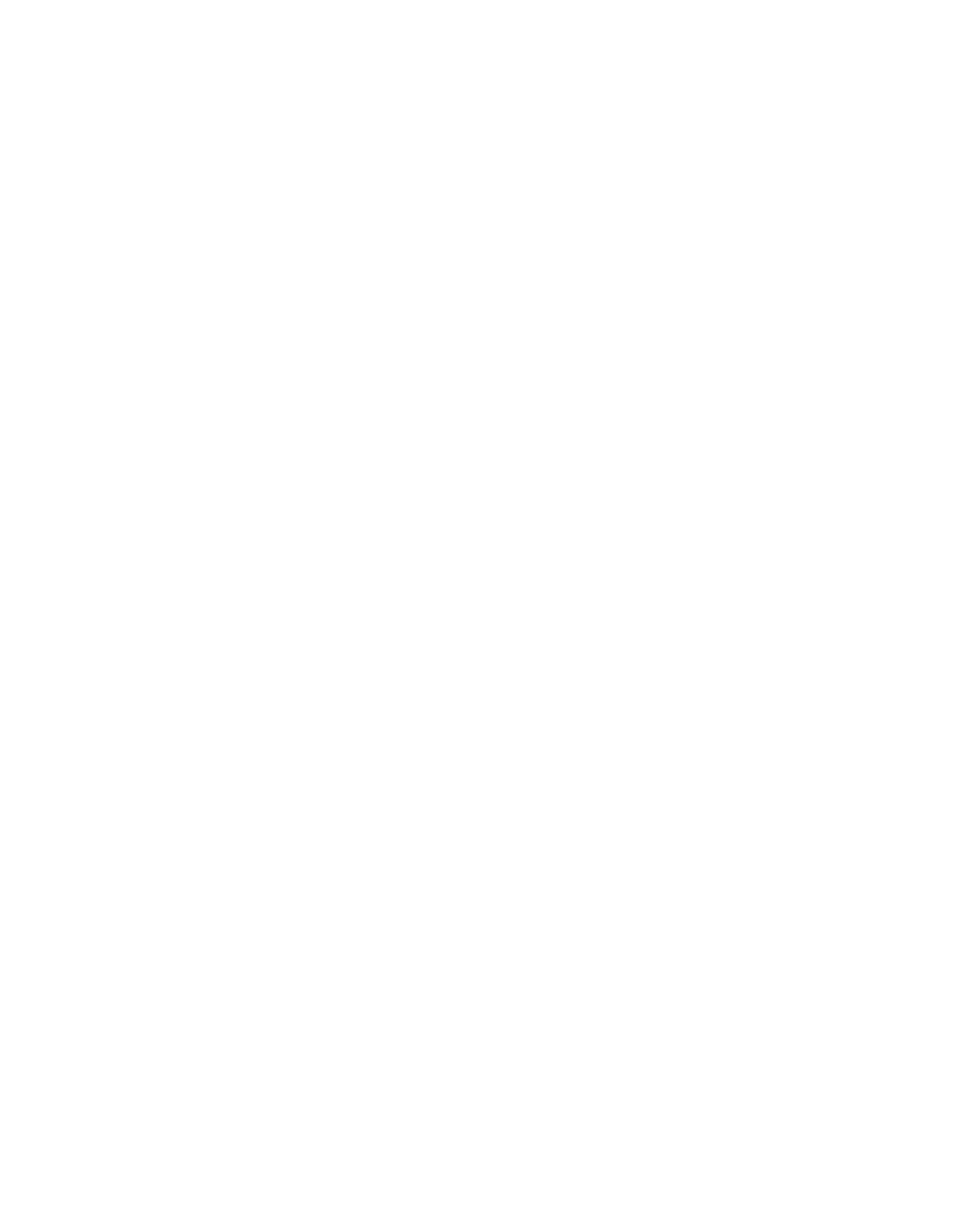#### **The** *Indian Residential Schools Settlement Agreement***'s Common Experience Payment and Healing: A Qualitative Study Exploring Impacts on Recipients**

Gwen Reimer Amy Bombay Lena Ellsworth Sara Fryer Tricia Logan

2010

This study reports on how Survivors have been impacted by the common experience payment (CEP), a component of the 2007 *Indian Residential Schools Settlement Agreement*. This is a qualitative research study with two main objectives: 1) to gather experiential data and to elicit CEP recipients' explanations about the impact of the CEP on Survivors and their engagement in healing; and, 2) to gather insights regarding the roles of support services in assisting them during the compensation process. The findings reported here are derived mainly from interviews with 281 First Nations, Inuit, and Métis Survivors from across Canada, who applied for or received common experience payments. This information is contextualized by an environmental scan based on a review of government services aimed at Settlement Agreement beneficiaries, and on interviews with AHF-funded project staff in the communities where key informants were interviewed. Where possible, the results have been quantified in order to determine the relative priority of impacts, reactions and opinions. The key findings of this study are:

- Most participants had received CEP at the time of the interview; 20% had confirmed receiving their full claim and 32% received only a partial amount.
- Forty per cent of participants found the CEP process difficult or challenging; 26% said the CEP application process was challenging both logistically and emotionally; and for 20%, the long wait time for processing of applications and payments created anxiety and confusion.
- One-third of participants said the CEP application was easy and straightforward. This was mainly the case for applicants under the age of 60 who were fluent and literate in English or French, in communities where Service Canada assistance was made available, or where AHF-funded projects provided form-filling assistance.
- One-quarter of participants were involved in the reconsideration request process at the time of interviews. These applicants were faced with the choice of retelling their story and of trying to prove their years of attendance in the hope that the government would validate their experiences. Survivors said they were made to feel like liars adding that it was not their fault that school records were lost.
- Participants were critical of the omission of some schools, hostels, and group homes from the list of recognized institutions. Decisions around the eligibility of certain schools were not well understood in communities. Questions were raised about why applications from Métis Survivors were denied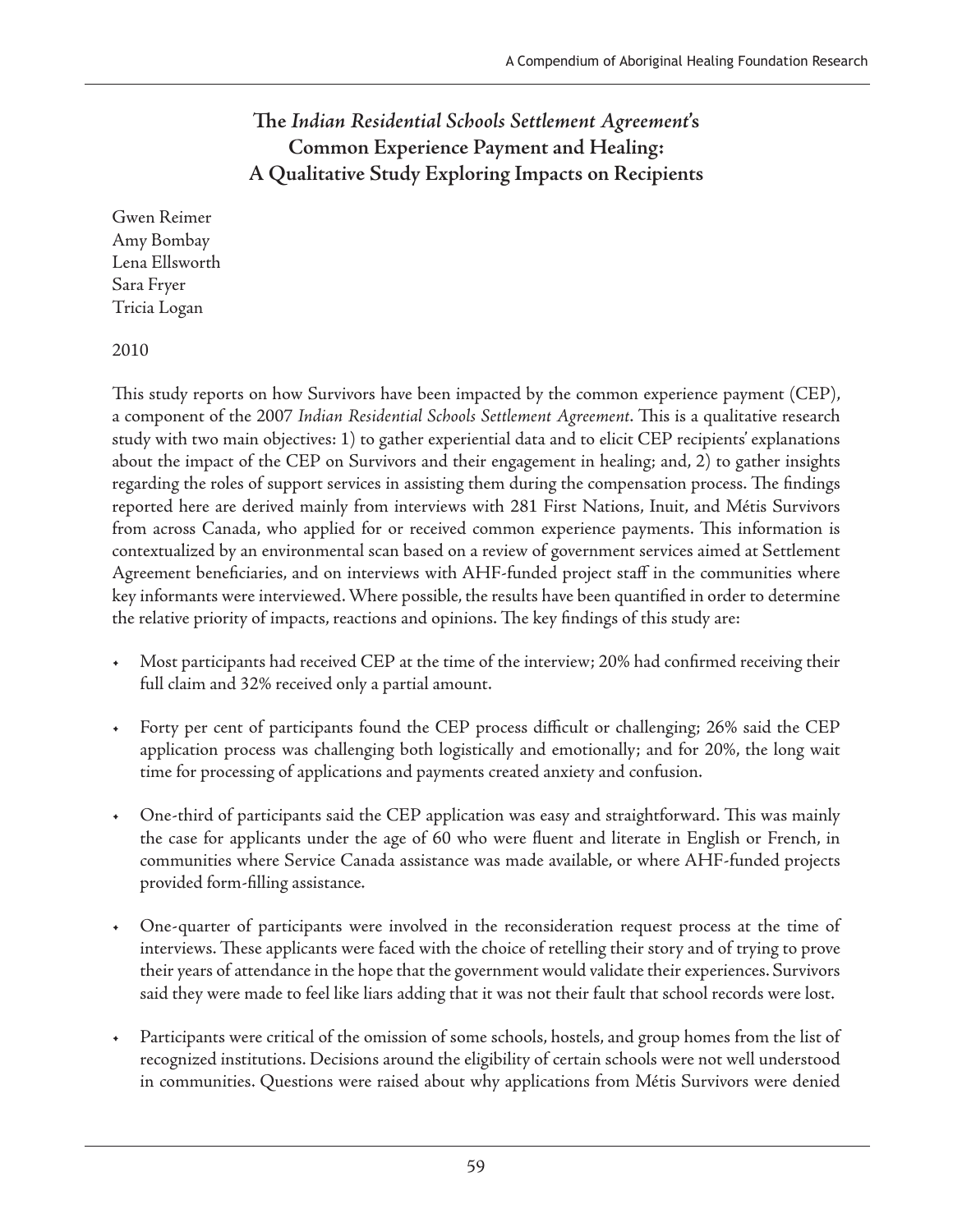because they attended as day-students, albeit at a recognized residential school, or why hostels in which many Inuit children were boarded are not on the list.

- Participants generally agreed that the compensation process seemed inconsistent, leaving them at the mercy of an outside agency in control of yet another aspect of their lives.
- For about 10% of the study group, negative experiences during the CEP and reconsideration process influenced their decision not to apply for Independent Assessment payments (IAP) and not to participate in activities related to the Truth and Reconciliation Commission.
- Over a third of the study group shared that the CEP process triggered negative emotions or traumatic flashbacks. The most common explanation was that completing the applications brought back negative memories and opened old wounds. Survivors described reactions to these memories that ranged from feelings of discomfort and loneliness to reactions of panic and depression, sometimes leading to self-destructive behaviours.
- More Survivors described positive types of impacts of payments than did those who described negative impacts; however, this *frequency* should not be confused with *magnitude*. The negative impacts described by participants were profoundly destructive for many Survivors and their families, and in some communities greatly outweighed any positive, material benefits of the payments. The general message of Survivors' accounts of negative impacts was that the decision to settle for individual monetary compensation was misguided and insufficient, compounded by a lack of planning on the part of those implementing the CEP to prepare for the triggers, self-destructive reactions, and predatory behaviours. In turn, Survivors' accounts of positive impacts convey a tendency to separate issues of healing from issues of money and hence to simply view the compensation as materially beneficial in its own right. Further, a relatively high rate of positive impacts among participants who received their compensation within six months of the interview suggests that the satisfaction derived from the CEP money was for the most part temporary.
- Almost half of the study group said that receiving compensation was both a positive and a negative experience. Fundamentally, this dualism characterized CEP as positive because it relieved financial stress and afforded opportunities to share with family or to make necessary and desired purchases, but also negative because these benefits did not outweigh the sense of injustice in the '10 plus 3' compensation formula nor did they alleviate the pain of triggered emotions and memories of trauma from their residential school years.
- The majority of Survivors in the study group required or wanted some kind of support during the CEP process, whether it was assistance with form-filling or counselling related to triggered emotions and traumatic memories. The over-riding theme in comments about services and supports was the importance of that support being available at the community-level. Over 40% of participants reported that access to services during the application process was a problem. Over 10% commented on the lack of CEP supports in their community, and 7% were unaware of any supports for the CEP process.
- Over forty per cent of the study group said they relied mainly on non-CEP specific supports such as family, friends, and/or on local resources such as the Friendship Centre, Band office, land-claim office,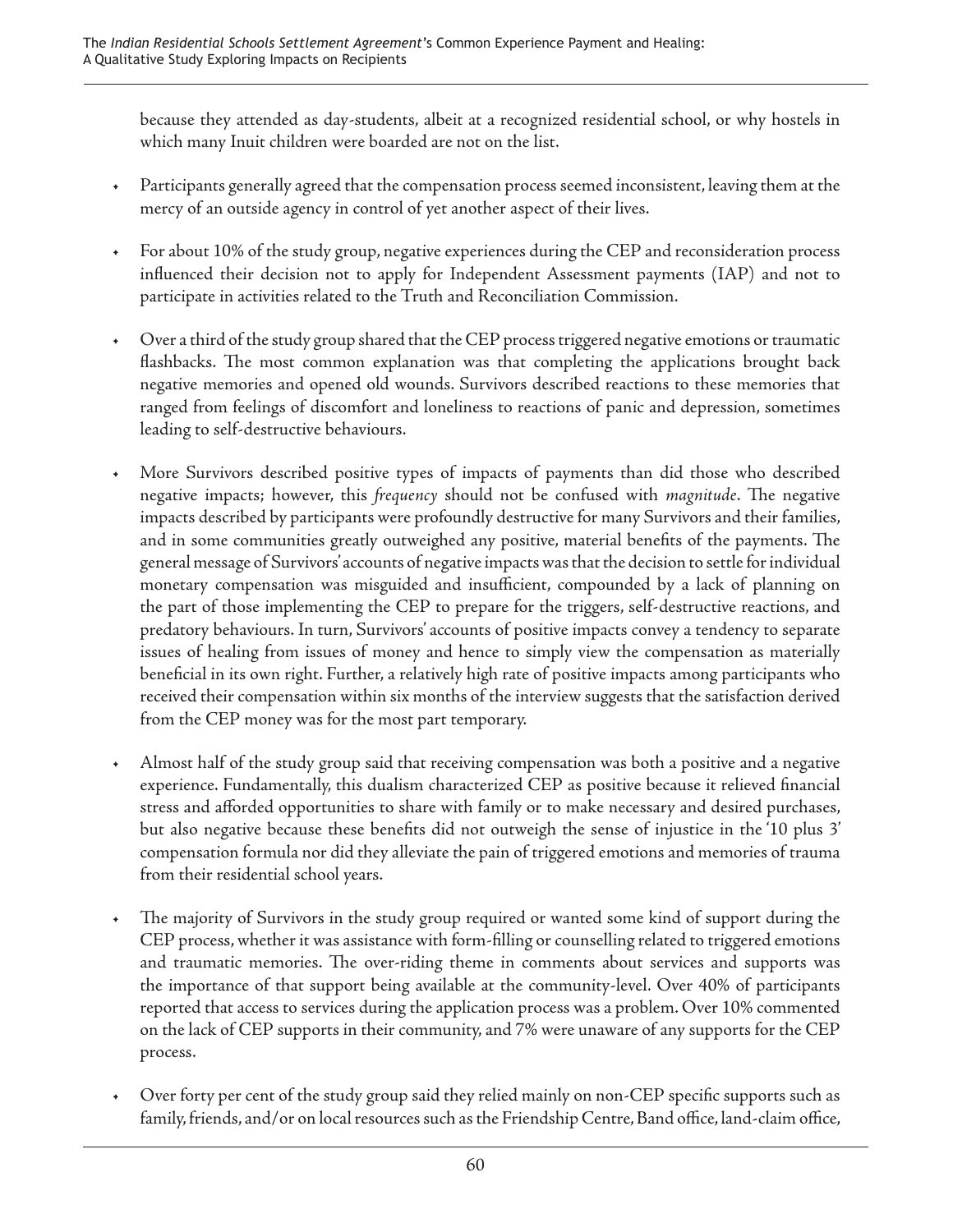or community health centre for support during the CEP process. 16% relied solely on family and friends mainly because they did not trust local services to maintain confidentiality and anonymity. This was particularly the case in smaller isolated and semi-isolated communities.

- One-quarter of participants said they accessed government services. Service Canada application supports were viewed as helpful when such services were offered in the community or if applicants lived near a Service Canada office. Participants were very critical of the service offered by the CEP Response Centre and most who said they tried the toll-free numbers received little to no help, felt intimidated or frustrated by the operators, or felt the service was insensitive to the emotional effects the CEP process was having on Survivors.
- Many participants described the benefits of support and assistance they received from AHF-funded community-based healing projects. Participants said that the main benefit of AHF-funded projects' approaches is their focus on residential school trauma, that staff were Aboriginal and/or Survivors themselves, and that traditional Aboriginal activities and wellness practices were viewed as important in healing the legacy of residential schools.
- An environmental scan of supports and services available to Survivors throughout the CEP process indicates that AHF-funded projects tended to support Survivors by whatever means possible, often providing services that were outside of project mandates. Survivors' statements about lack of services spoke to the increased demand for healing services since the *Settlement Agreement,* which, in the view of community-based service providers, suggests that healing support is currently addressing only the tip of the iceberg. Statements such as this are consistent with a recent evaluation of project activity since the *Settlement Agreement* which concluded that healing from the legacy of residential schools has just begun.
- About two-thirds of participants were engaged in healing in some form. Survivors who said they were engaged in healing and those who said they were not both reported similar rates of positive and negative impacts of compensation. Survivors who were already on a healing journey before the *Settlement Agreement* were more likely to say that the CEP process and money promoted healing in some way and that, at the very least, it was a small step forward in their personal healing journey. In contrast, participants who indicated they were not engaged in healing were more inclined to say that CEP made no difference or that the process and money was detrimental to their well-being.
- Almost half of participants in the study said compensation made no difference to their well-being. The main opinion among these Survivors is that there is no connection between money and healing and no amount of compensation can replace what was lost.
- Participants most commonly defined healing as seeking ways to deal directly with residential school issues in order to cope with traumatic and emotional memories triggered by the CEP process, and to come to terms with the past. This included finding closure for deaths at residential schools, dealing with addictions, or building trust with someone in order to open up and release personal pain. Many defined the term as accessing available traditional, Western, or alternative methods of healing, or as finding personal balance and spiritual strength.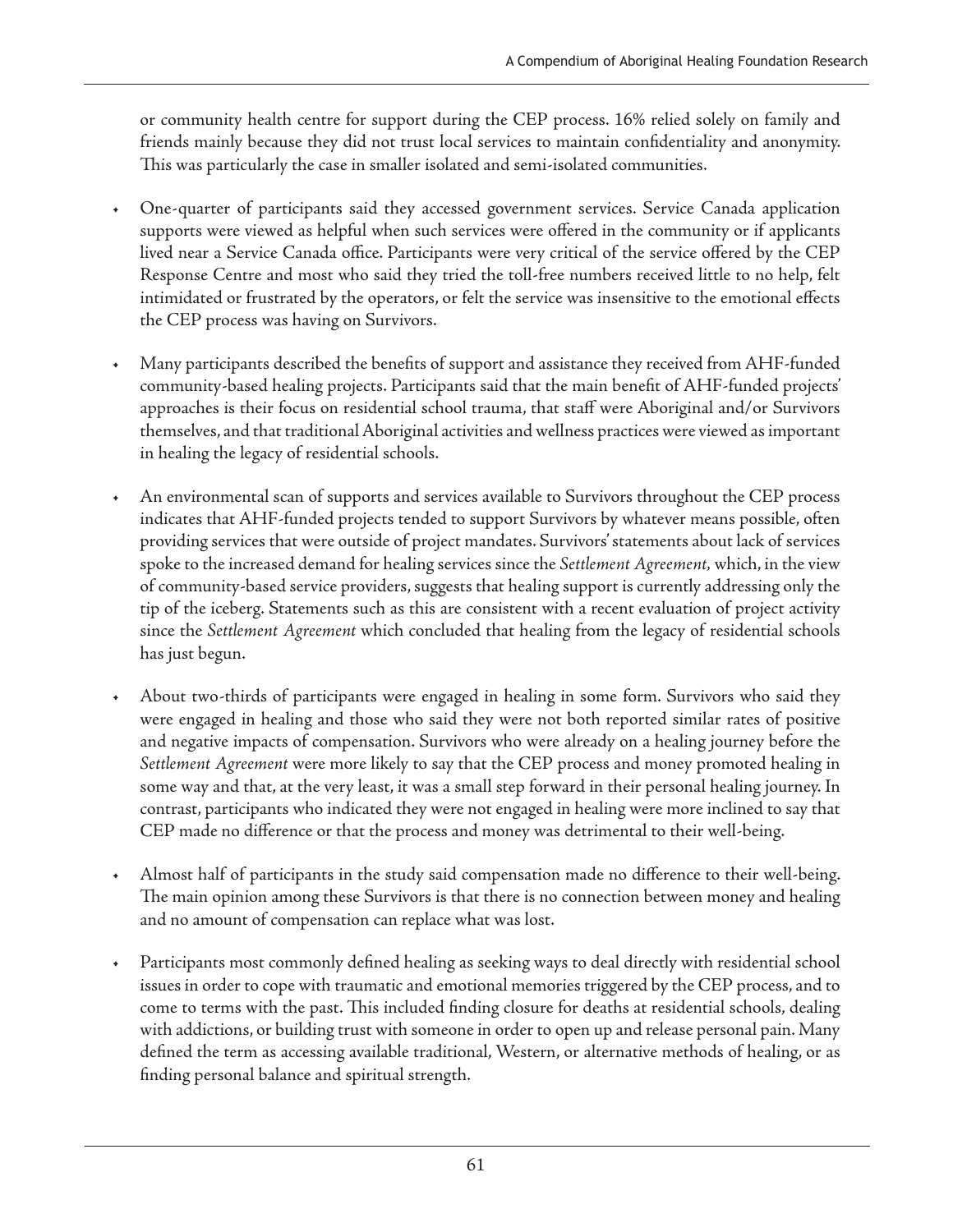- About one-quarter of participants said that the CEP process promoted healing to some degree, mainly because of what it symbolized: compensation was a tangible acknowledgment of suffering in the residential school system; it revealed to Survivors that they were not alone and prompted them to open up about their experiences; and it provided a sense of closure for what was lost. The symbolic significance of the CEP was often associated with that of the federal government's apology.
- Almost 20% of participants said that the CEP process and money were steps backward on their healing journeys. For these Survivors the CEP process represented a very negative period in their lives and left them feeling worse off than before. They expressed bitterness and resentment toward an inadequate "10 plus 3" formula, anger toward eligibility criteria that deprived compensation to many living Survivors, and grief over the many Survivors who died before the *Settlement Agreement* was implemented.
- About one-third of participants spoke about CEP and compensation from perspectives that took into account the intergenerational impacts of the residential school system. Survivors said that CEP was not enough because the ongoing direct and indirect effects of the physical and sexual abuse that took place at residential schools cannot be compensated, and also that individual compensation is illogical in the sense that the residential school experience is not an individual phenomenon. It is a family and community experience that crosses generations. The intergenerational issues most commonly raised related to family alienation which in turn resulted in a lack of parenting skills; however, participants also said that the CEP process led to increased openness between themselves and their children about the legacy of residential schools.